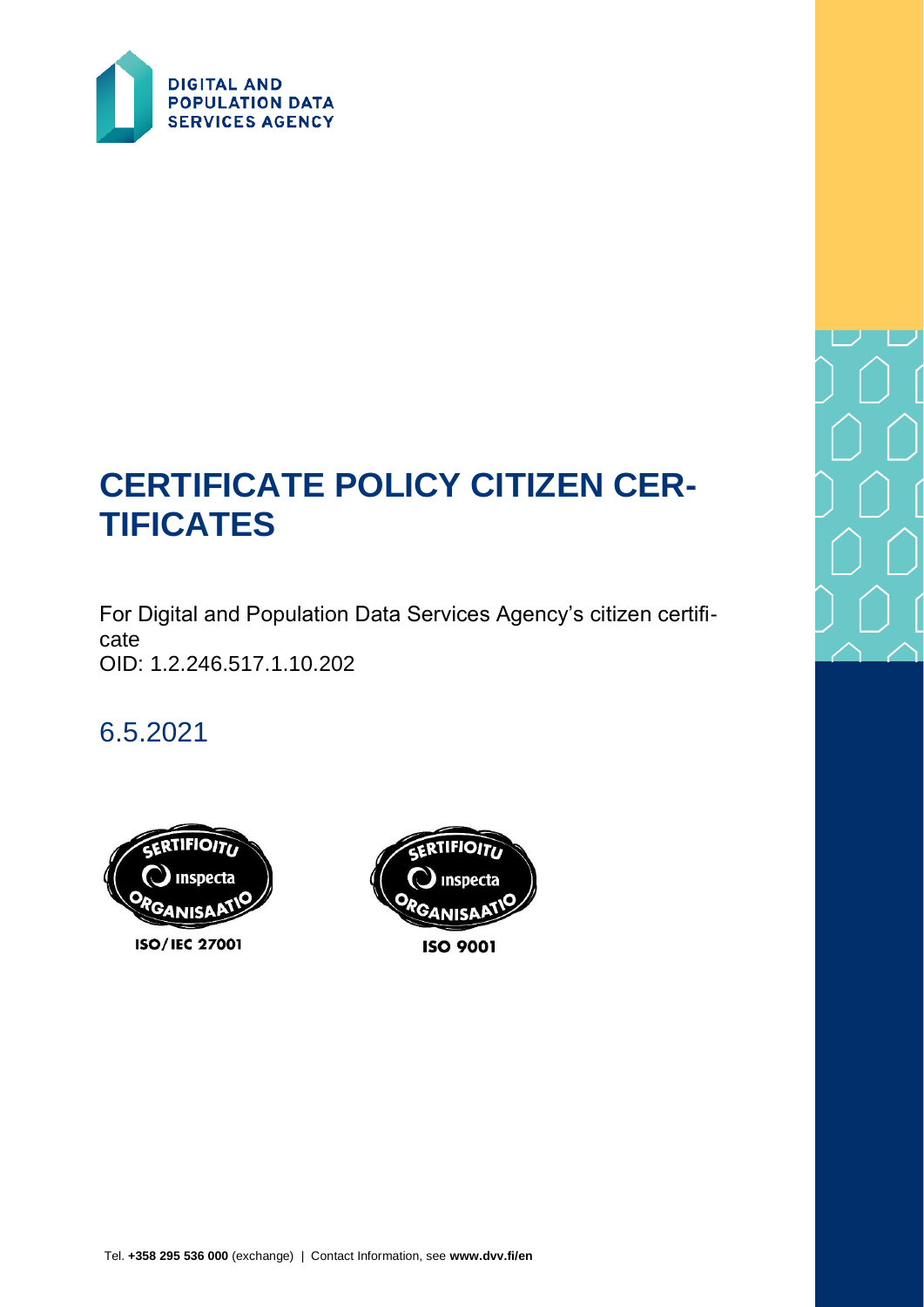

| Document management |                |  |
|---------------------|----------------|--|
| Owner               |                |  |
| Prepared by         | Saaripuu Tuire |  |
| Inspected by        |                |  |
| Approved by         | Mikko Pitkänen |  |

| <b>Version control</b> |                                                                              |                |
|------------------------|------------------------------------------------------------------------------|----------------|
| version no.            | what has been done                                                           | date/person    |
| 1.0                    | Approved version 1.0, an eIDAS-compliant document                            | 3.5.2018<br>TS |
| 1.1                    | Approved version, Centre name change, publishing.                            | 1.1.2020<br>TS |
| 1.2                    | Updated version, accessibility features, updated name of the act<br>661/2009 | 6.5.2021       |
|                        |                                                                              |                |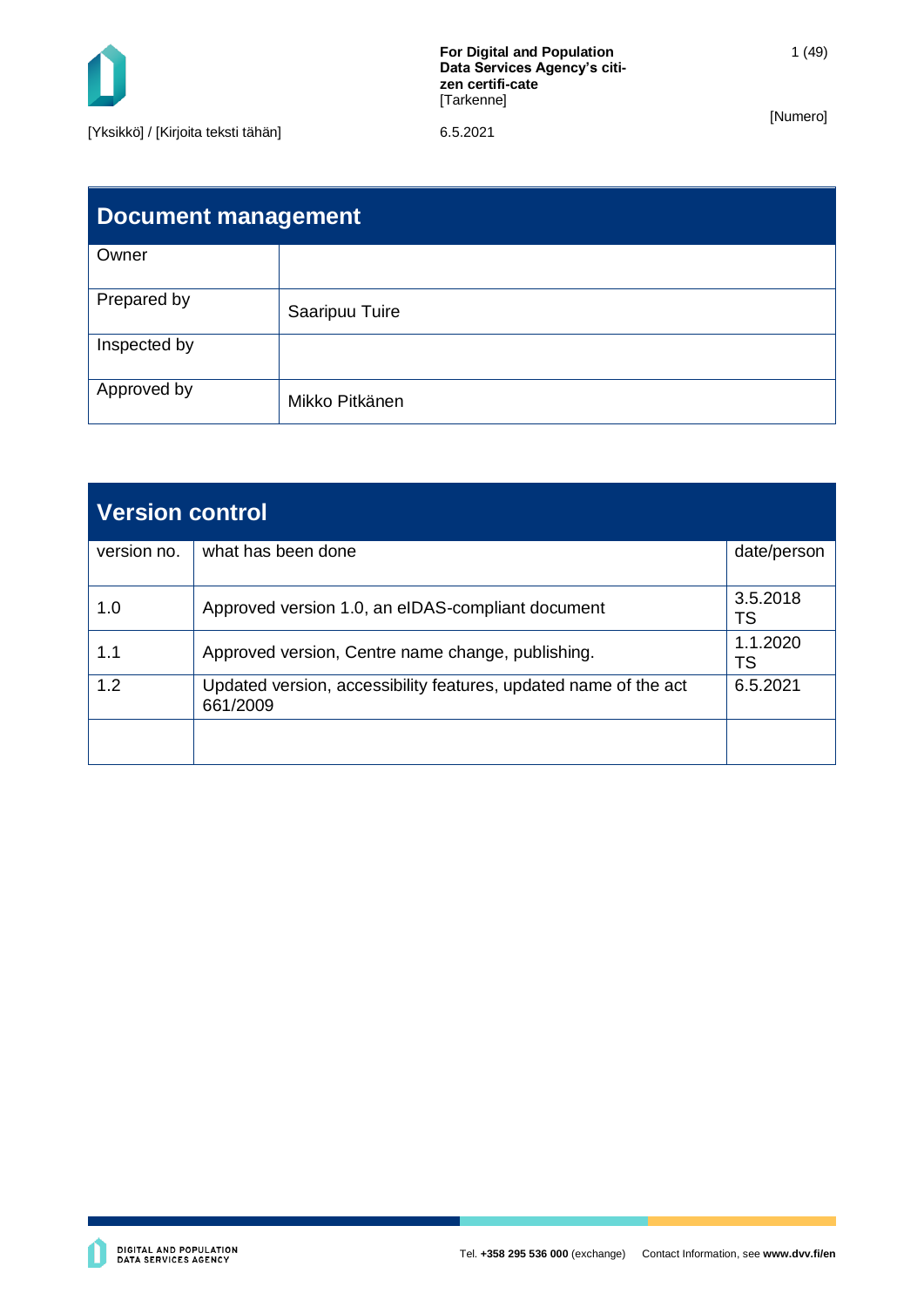6.5.2021

[Numero]

## **Table of contents**

| 1              |       |  |  |  |
|----------------|-------|--|--|--|
| 2              |       |  |  |  |
| 3              |       |  |  |  |
| 4              |       |  |  |  |
| 5              |       |  |  |  |
|                | 5.1   |  |  |  |
|                | 5.2   |  |  |  |
| 6              |       |  |  |  |
|                | 6.1   |  |  |  |
|                | 6.2   |  |  |  |
|                | 6.2.1 |  |  |  |
|                | 6.3   |  |  |  |
|                | 6.3.1 |  |  |  |
|                | 6.3.2 |  |  |  |
|                | 6.3.3 |  |  |  |
|                | 6.3.4 |  |  |  |
|                | 6.4   |  |  |  |
| $\overline{7}$ |       |  |  |  |
|                | 7.1   |  |  |  |
|                | 7.2   |  |  |  |
| 7.3            |       |  |  |  |
|                |       |  |  |  |
|                | 7.3.1 |  |  |  |
|                | 7.4   |  |  |  |
| 8              |       |  |  |  |
|                | 8.1   |  |  |  |
|                | 8.1.1 |  |  |  |
|                | 8.1.2 |  |  |  |
|                | 8.2   |  |  |  |
|                | 8.3   |  |  |  |
|                | 8.4   |  |  |  |
|                | 8.4.1 |  |  |  |
|                | 8.4.2 |  |  |  |
|                | 8.4.3 |  |  |  |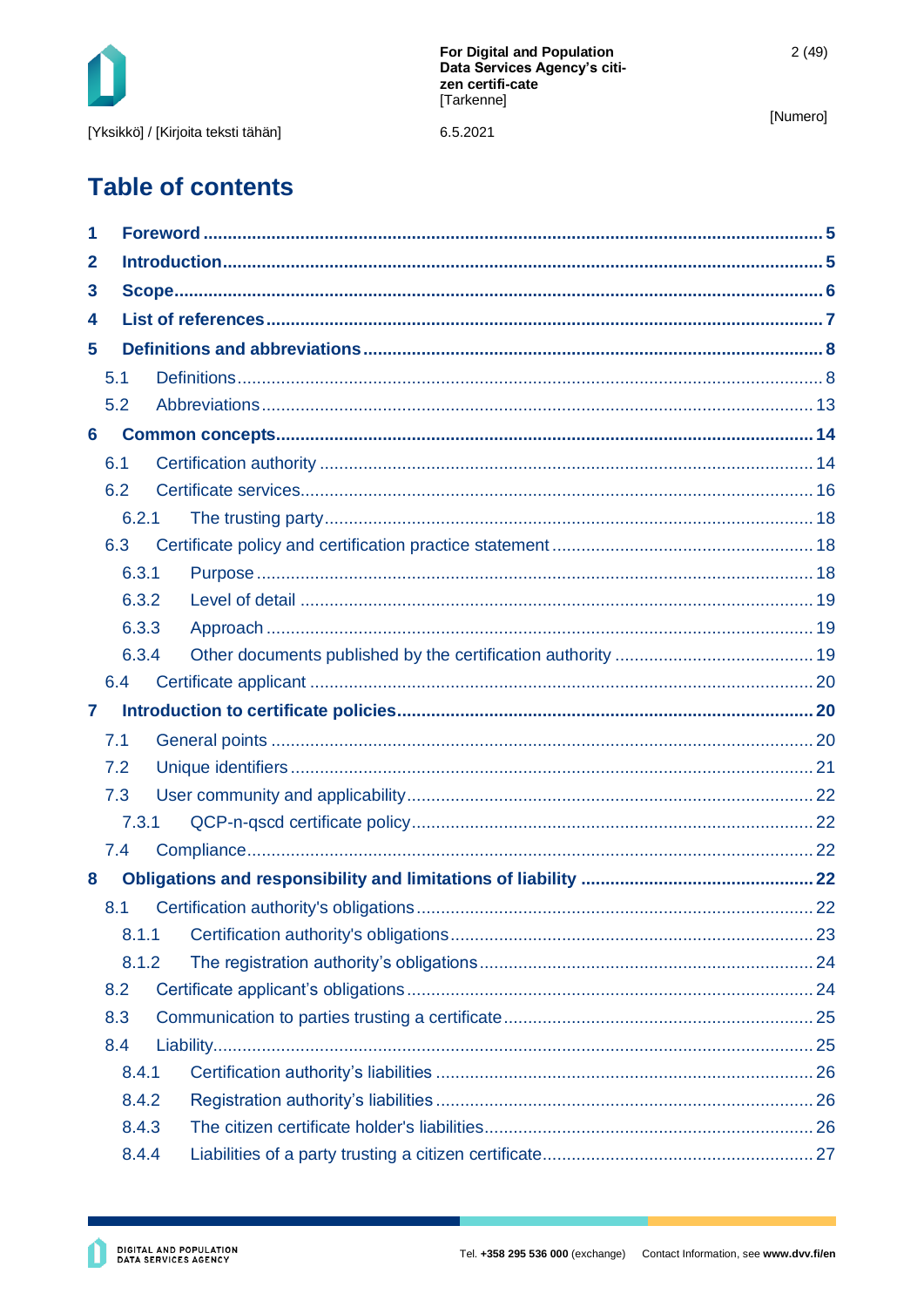

[Yksikkö] / [Kirjoita teksti tähän] 6.5.2021

|    | 8.4.5  |                                                                                 |  |
|----|--------|---------------------------------------------------------------------------------|--|
|    | 8.4.6  |                                                                                 |  |
| 9  |        |                                                                                 |  |
|    | 9.1    |                                                                                 |  |
|    | 9.2    |                                                                                 |  |
|    | 9.2.1  |                                                                                 |  |
|    | 9.2.2  |                                                                                 |  |
|    | 9.2.3  |                                                                                 |  |
|    | 9.2.4  |                                                                                 |  |
|    | 9.2.5  |                                                                                 |  |
|    | 9.2.6  |                                                                                 |  |
|    | 9.2.7  | Life cycle management of the encryption hardware used in signing certificates30 |  |
|    | 9.2.8  | Signer key management services provided by the certification authority30        |  |
|    | 9.2.9  |                                                                                 |  |
|    | 9.3    |                                                                                 |  |
|    | 9.3.1  |                                                                                 |  |
|    | 9.3.2  | Renewing a certificate, changing the key pair and updating a certificate 33     |  |
|    | 9.3.3  |                                                                                 |  |
|    | 9.3.4  |                                                                                 |  |
|    | 9.3.5  |                                                                                 |  |
|    | 9.3.6  |                                                                                 |  |
|    | 9.3.7  |                                                                                 |  |
|    | 9.4    |                                                                                 |  |
|    | 9.5    | The certification authority's management and operating procedures38             |  |
|    | 9.5.1  |                                                                                 |  |
|    | 9.5.2  |                                                                                 |  |
|    | 9.5.3  |                                                                                 |  |
|    | 9.5.4  |                                                                                 |  |
|    | 9.5.5  |                                                                                 |  |
|    | 9.5.6  |                                                                                 |  |
|    | 9.5.7  |                                                                                 |  |
|    | 9.5.8  | Business continuity management and processing of anomalies 43                   |  |
|    | 9.5.9  |                                                                                 |  |
|    | 9.5.10 |                                                                                 |  |
|    | 9.5.11 |                                                                                 |  |
|    | 9.6    |                                                                                 |  |
| 10 |        |                                                                                 |  |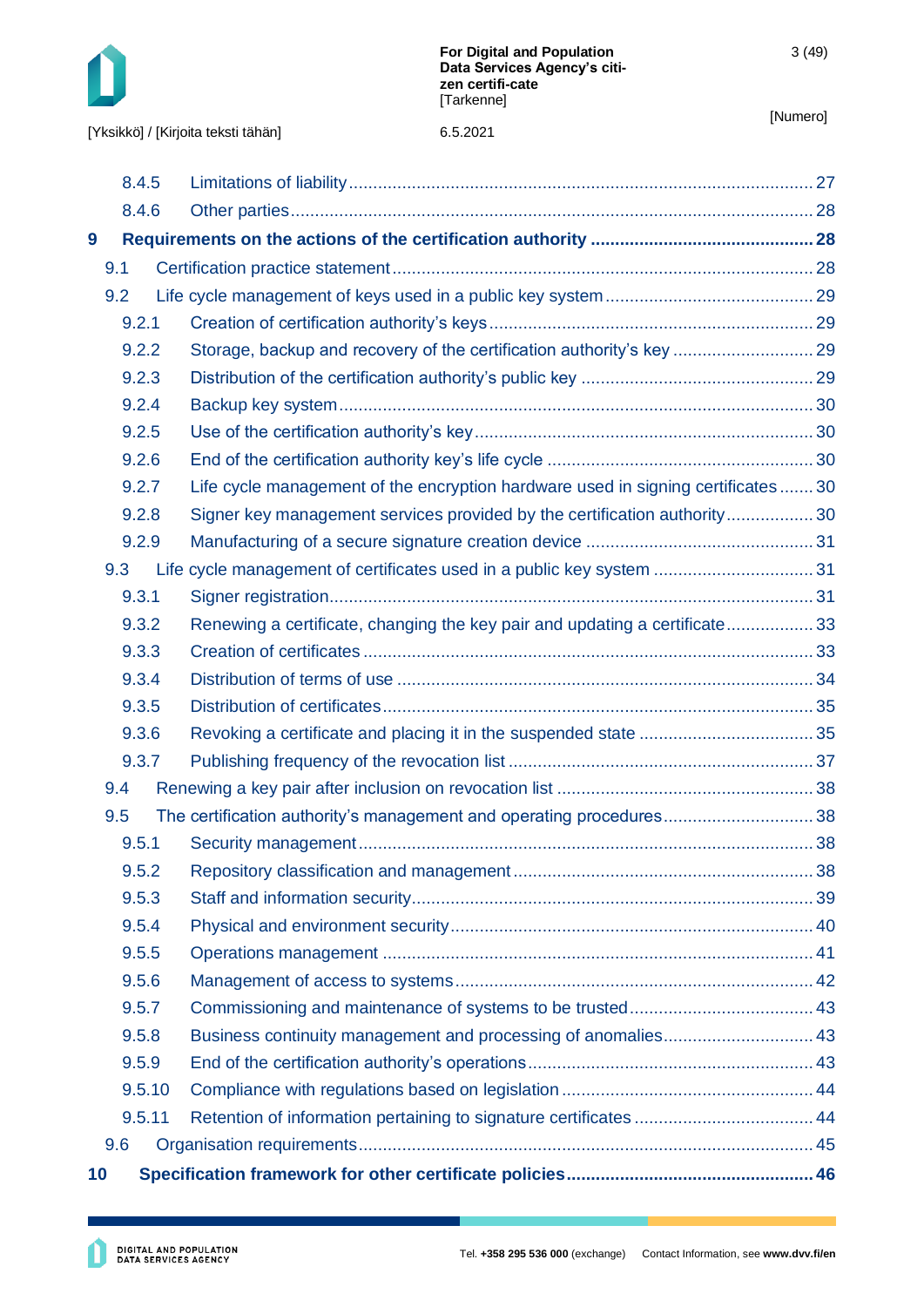

[Yksikkö] / [Kirjoita teksti tähän] 6.5.2021

| 10.2 Exceptions to certificate policies that apply to signature certificates granted to parties |  |
|-------------------------------------------------------------------------------------------------|--|
|                                                                                                 |  |
|                                                                                                 |  |
|                                                                                                 |  |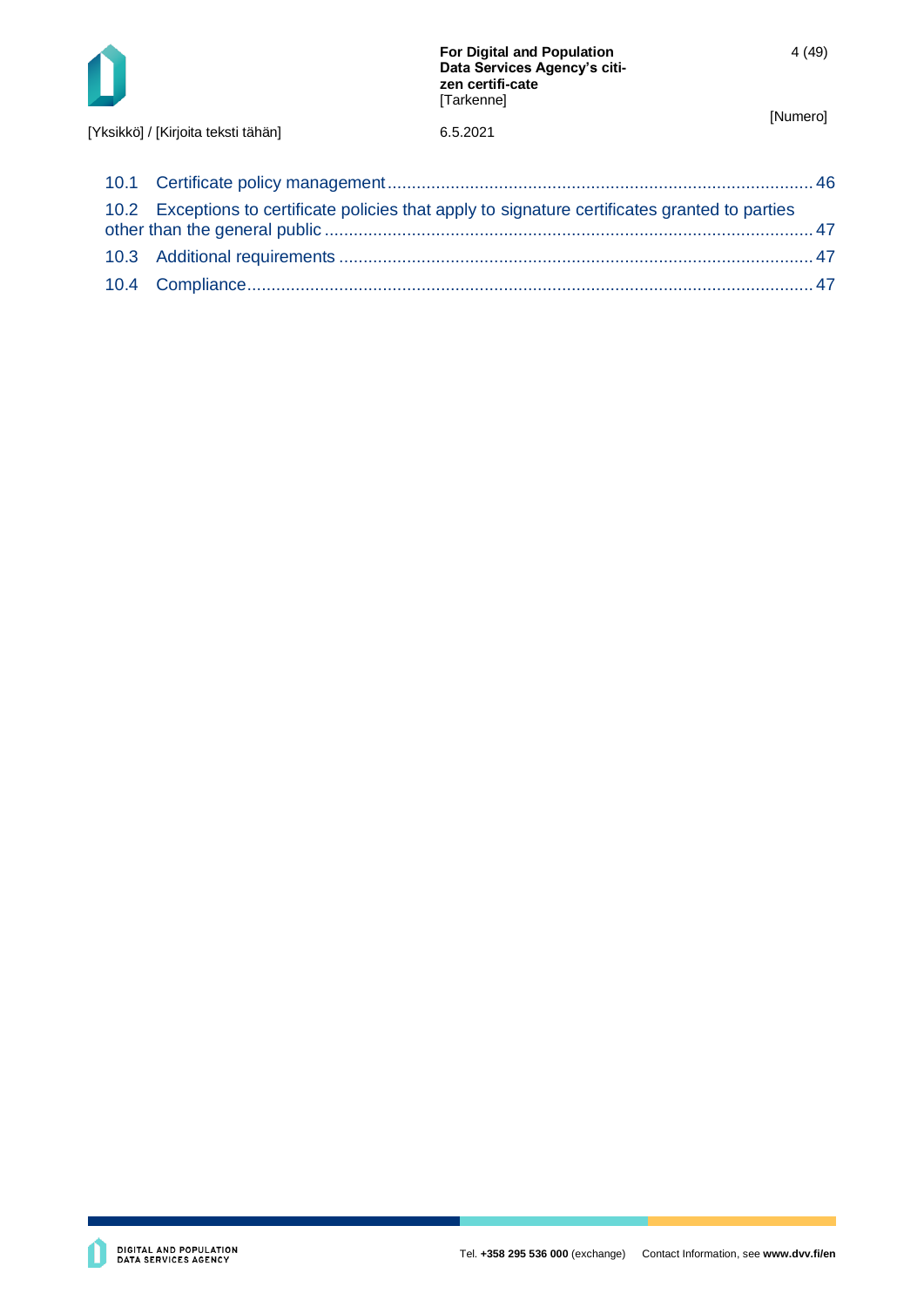

## **CERTIFICATE POLICY CITIZEN CER-TIFICATES**

### <span id="page-5-0"></span>**1 Foreword**

This document is based on a technical specification prepared by the ETSI Technical Committee Electronic Signatures and Infrastructures (ESI).

The status and tasks of the Certification Authority have been established by the Act on the Digital and Population Data Services Agency (304/2019), previously knowns as Population Register Centre.4112

### <span id="page-5-1"></span>**2 Introduction**

Electronic services require that the source of data be identified in a manner comparable to a handwritten signature on documents. Usually, this can be implemented by using electronic signatures. Certificate service providers, who generally are called certification authorities, produce certificates needed for electronic signatures.

Users of electronic signatures can trust the genuineness of electronic signatures if the certification authority has appropriate procedures and protection measures in place to minimise the operational and economic risks pertaining to public key encryption systems.

This document is based on the special requirements for digital signature reliability defined based on the following regulation:

Regulation (EU) No. 910/2014 of the European Parliament and of the Council of 23 July 2014 on electronic identification and trust services for electronic transactions in the internal market and repealing Directive 1999/93/EC (Regulation). The procedural requirements concerning the activities and administrative practices of certification authorities that issue signature certificates under the Regulation are described in this document.

The certificate policy is a document drawn up by the Certification Authority (CA) which describes the practices and principles used in certification. The certification practice statement is a more detailed description of the CA's activities than the certificate policy.

This certificate policy is applied to Digital and Population Data Services Agency's citizen certificate, which is granted to Finnish citizens registered in the population information system and to foreign nationals permanently residing in Finland.

The citizen certificate comprises three certificates with two purposes: authentication and encryption, and digital signatures. The authentication certificate is a means of strong electronic authentication pursuant to the said act. Signature certificates are means of electronic signature pursuant to the Act on Strong Electronic Identification and Trust Services. One of the digital signature certificates meeting the same requirement level has been implemented with the RSA algorithm and one with the ECC algorithm. The certificate holder can use either of these certificates for digital signatures.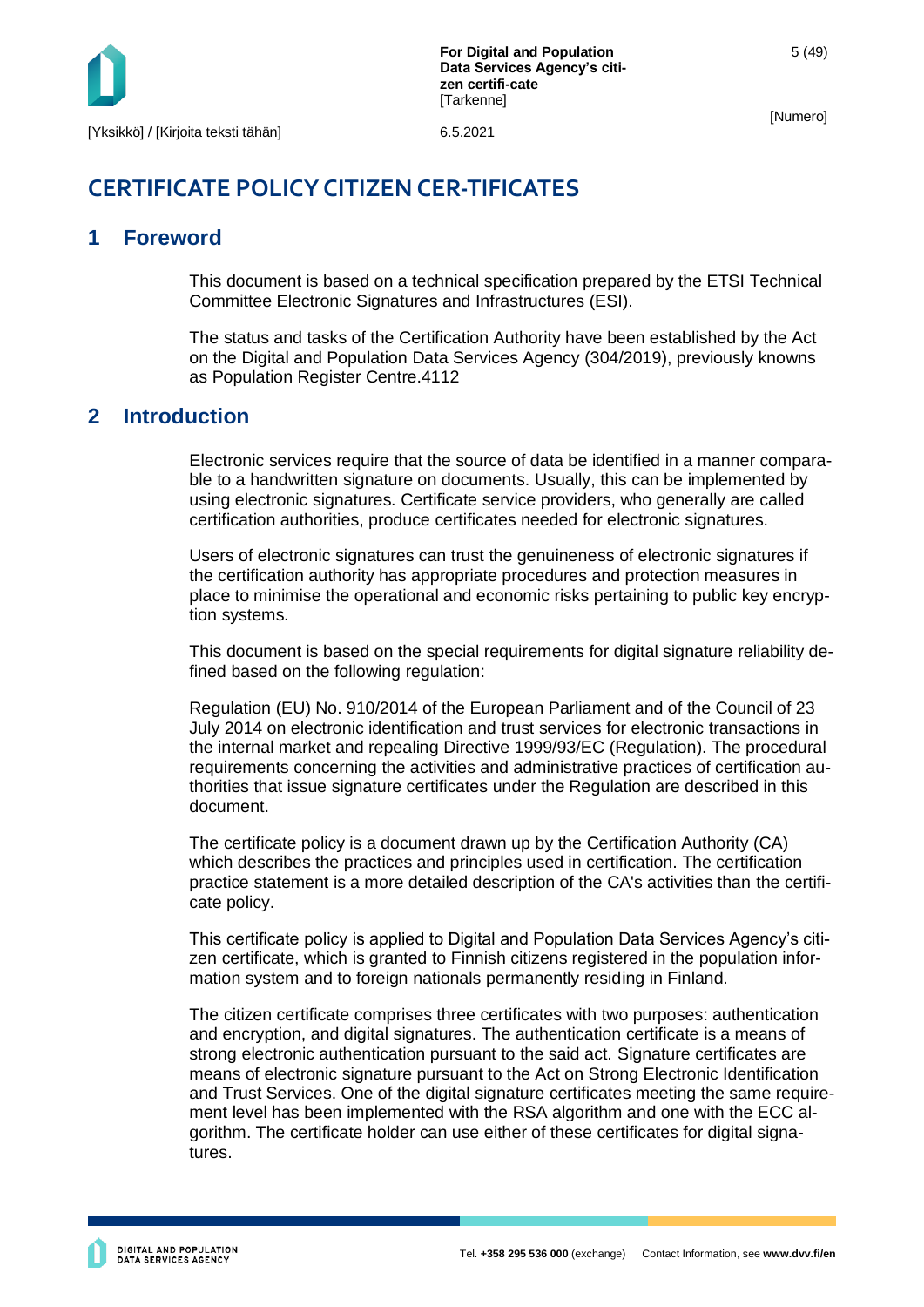

**For Digital and Population Data Services Agency's citizen certifi-cate [Tarkenne]** 

[Numero]

### <span id="page-6-0"></span>**3 Scope**

This document specifies the procedure requirements that apply to certification authorities that grant identification and signature certificates and to Digital and Population Data Services Agency, which is the provider of a strong electronic identification means. Procedure requirements are set for the activities and administration practice of certification authorities that grant certificates so that the certificate applicants, signers certified by the certification authority and the parties trusting the certificate can trust that the certificate can be used to verify electronic signatures.

The provision of the strong electronic identification means offered by Digital and Population Data Services Agency takes place in the same production environment, with similar technical and functional solutions and subject to the same procedures as with the provision of the signature certificate granted by Digital and Population Data Services Agency.

The procedure requirements on the certification authority contain requirements on the provision of registration services, creation of certificates, distribution of certificates, management of certificate revocation, revocation status and, if necessary, the provision of a means of creating a signature. Other functions of the certificate service provider, such as time stamps, attribute certificates and confidentiality-supporting services, are excluded from the scope of this application. This document does not present requirements for the certification authority's certificates, certificate hierarchies or cross-certification. These procedure requirements are limited to apply to the certification of keys used in connection with electronic signatures.

These procedure requirements are specifically targeted at signature certificates granted to the public, where such certificates are used to support certification authorities that issue digital signatures according to the Regulation. Certificates granted according to these procedure requirements can be used for authenticating a person acting on behalf of himself/herself or a natural person, legal entity or organisation represented by the person.

These procedure requirements apply to the use of public key encryption in certifying electronic signatures.

Independent, competent bodies may rely on this document when assessing whether the certification authority meets the requirements on the granting of signature certificates.

Certificate holders and parties trusting a certificate are urged to read more detailed information in the certification authority's certification practice statement on how the certification authority in question implements its specific certificate policy.

This document does not, however, specify how independent parties can assess the requirements set forth herein, for example there are no requirements regarding the information made available to independent assessors or the assessors themselves.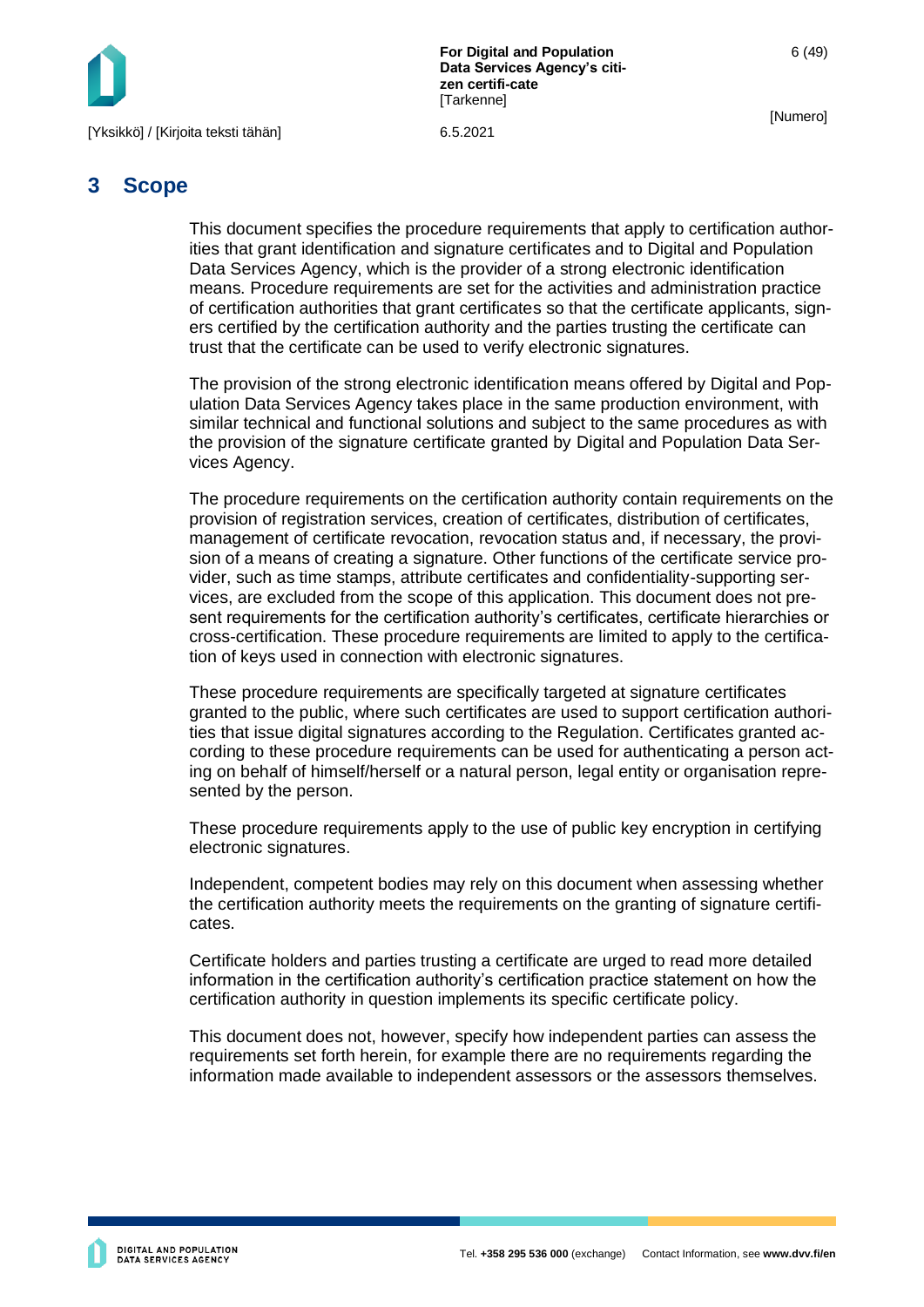

### <span id="page-7-0"></span>**4 List of references**

This document refers to regulations and specifications presented in the following documents. They are binding with respect to functions described in this document.

The references used with respect to date of publishing or version numbers are either specific or non-specific.

For specific references, only the cited version applies.

For non-specific references, only the latest version of the referenced document applies.

Material pertaining to this document is available at<http://docbox.etsi.org/Reference.> ETSI does not guarantee the long-term functionality of the link.

### **Compelling references:**

[1] ETSI EN 319 401: "Electronic Signatures and Infrastructures (ESI); General Policy Requirements for Trust Service Providers".

[2] ETSI EN 319 411-1: "Electronic Signatures and Infrastructures (ESI); Policy and security

requirements for trust service providers issuing certificates; Part 1: General requirements".

[3] Guidelines for The Issuance and Management of Extended Validation Certificates v1.5.5 CA/Browser Forum.

[4] ETSI EN 319 412-5: "Electronic Signatures and Infrastructures (ESI); Certificate Profiles; Part 5: QCStatements".

### **Guideline references:**

References are either specific (identified by date of publication and/or edition number or version number) or non-specific. For specific references, only the cited version applies. For non-specific references, the latest version of the referenced document (including any amendments) applies.

NOTE: While any hyperlinks included in this clause were valid at the time of publication, ETSI cannot guarantee their long term validity.

The following referenced documents are not necessary for the application of the present document but they assist the user with regard to a particular subject area.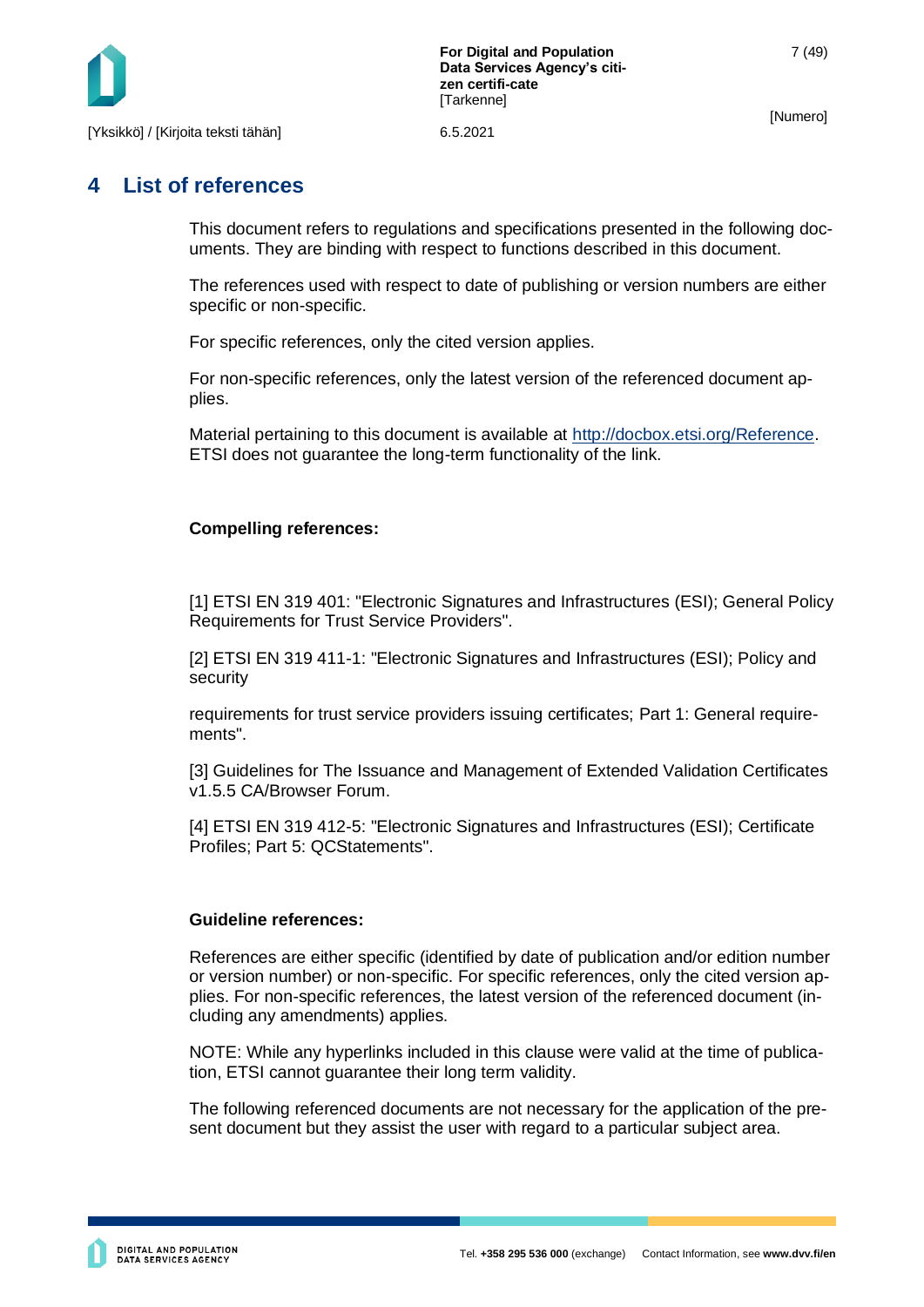

[i.1] Regulation (EU) N 910/2014 of the European Parliament and of the Council on electronic identification and trust services for electronic transactions in the internal market and repealing Directive 1999/93/EC.

### **ETSI**

### **8 Draft ETSI EN 319 411-2 V2.0.6 (2015-06)**

[i.2] ETSI TS 101 456: "Electronic Signatures and Infrastructures (ESI); Policy requirements for certification authorities issuing qualified certificates".

[i.3] Baseline Requirements for the Issuance and Management of Publicly-Trusted Certificates, CA/Browser Forum.

[i.4] IETF RFC 3647: "Internet X.509 Public Key Infrastructure Certificate Policy and Certification Practices Framework".

[i.5] Directive 95/46/EC of the European Parliament and of the Council of 24 October 1995 on the protection of individuals with regard to the processing of personal data and on the free movement of such data.

[i.6] ETSI EN 319 403: "Electronic Signatures and Infrastructures (ESI); Trust Service Provider Conformity Assessment - Requirements for conformity assessment bodies assessing Trust Service Providers".

### **Terminology descriptions:**

For the purposes of the present document, the terms and definitions given in ETSI EN 319 401 [1], ETSI

EN 319 411-1 [2], the Regulation (EU) N° 910/2014 [i.1] and the following apply:

**EU Qualified Certificate**: qualified certificate as specified in Regulation (EU) No. 910/2014 [i.1]

**Qualified Electronic Signature/Seal Creation Device:** As specified in Regulation (EU) No. 910/2014 [i.1].

### <span id="page-8-0"></span>**5 Definitions and abbreviations**

### <span id="page-8-1"></span>**5.1 Definitions**

The following concepts and definitions are used in this document:

**Activation data:** A confidential data (PIN code) that is needed to activate private keys stored in a microchip and to use them in public key methods (e.g. electronic signatures).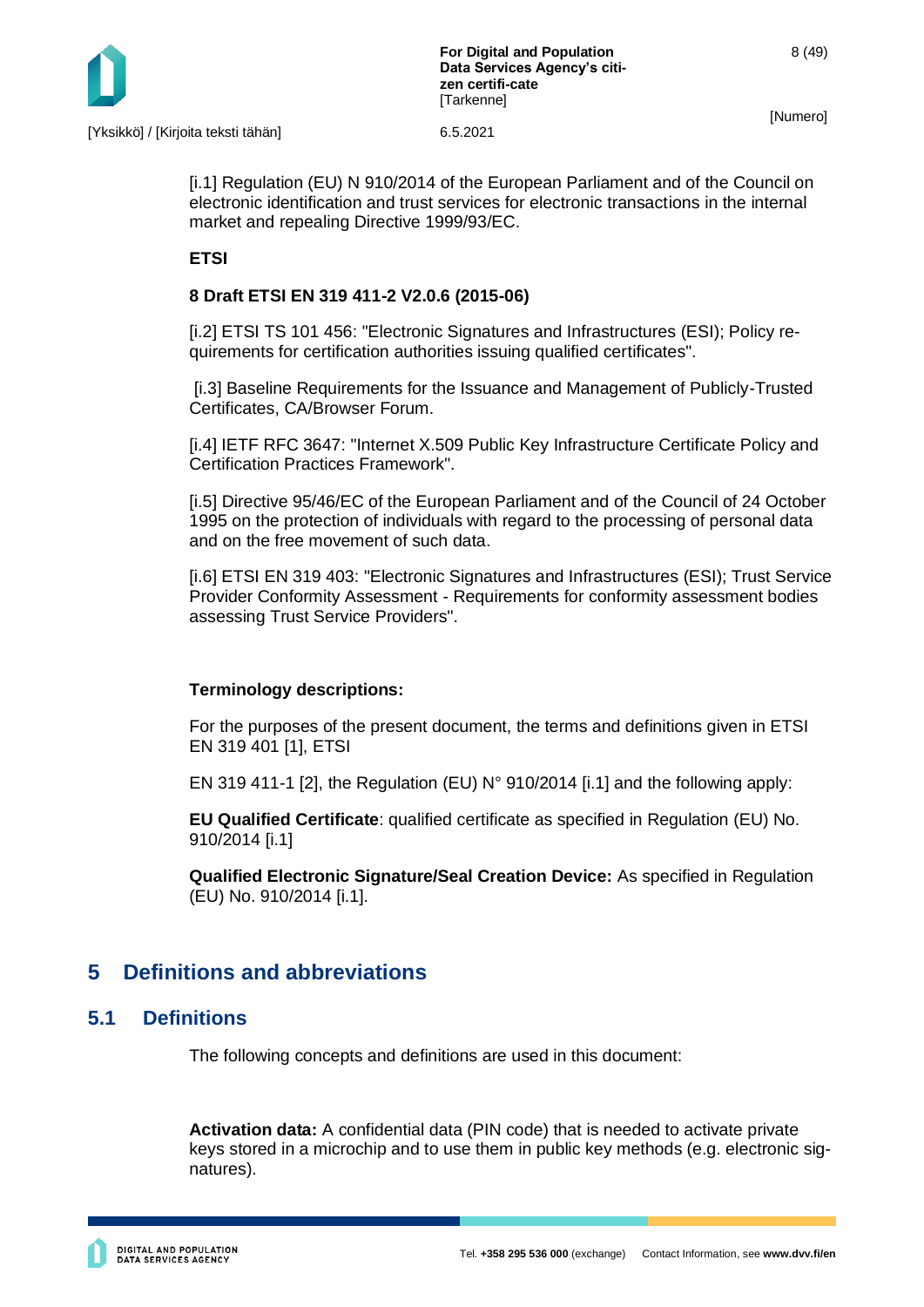

**Card access number:** The citizen certificate user receives a personal card access number which allows the user to then activate and set his/her own PIN codes. After the activation process has been completed, you can use your identity card in all eservices.

**Signer:** A party marked in a certificate as the holder of the private key related to the public key issued in the certificate

**Data used for creating a signature:** A unique dataset, such as codes or private encryption keys, that the signer uses in order to create a digital signature.

In case of signature certificates based on public key encryption, such as in the scope of application of this document, the data used for the creation of the signature include the private keys. Thus, this document refers to the data used for creating a signature as private key.

**Signature creation device:** Appropriately configured software or hardware with which data used for creating a signature are processed.

**Data used for authenticating a signature:** A dataset, such as codes or public encryption keys, used for authenticating a digital signature.

In case of signature certificates based on public key encryption, such as in the scope of application of this document, the data used for the authentication of the signature include the public keys. Thus, this document refers to the data used for authenticating a signature as public key.

**Signature certificate:** A certificate whose intended use is irrefutable digital signature.

**Attribute:** A data element associated with a party, specifying a property of the party, such as group membership or role, or other information pertaining to that party.

**Key pair:** A pair of interconnected keys, one public and one private, which are used in public key methods. The keys' purpose of use is defid in the certificate (see certificate holder's signature certificate and authentication and encryption certificate).

**ECC algorithm and ECC key:** The ECC algorithm includes various elliptic curve cryptography algorithms used in a public key infrastructure. The ECC key contains a public and private key in the same way as an RSA key pair.

**Asymmetric encryption:** A pair of one public key and one private key is used in asymmetric encryption. A message that has been encrypted using a public key can only be opened by the private key of the key pair in question.

**Personal identity card:** A means of personal identification where the technical part contains the cardholder's citizen certificate.

**Public key:** The public component of a key pair used in asymmetric encryption in public key methods. The certification authority certifies with its digital signature that the public key belongs to the certificate holder. The public key is part of the data content of the certificate.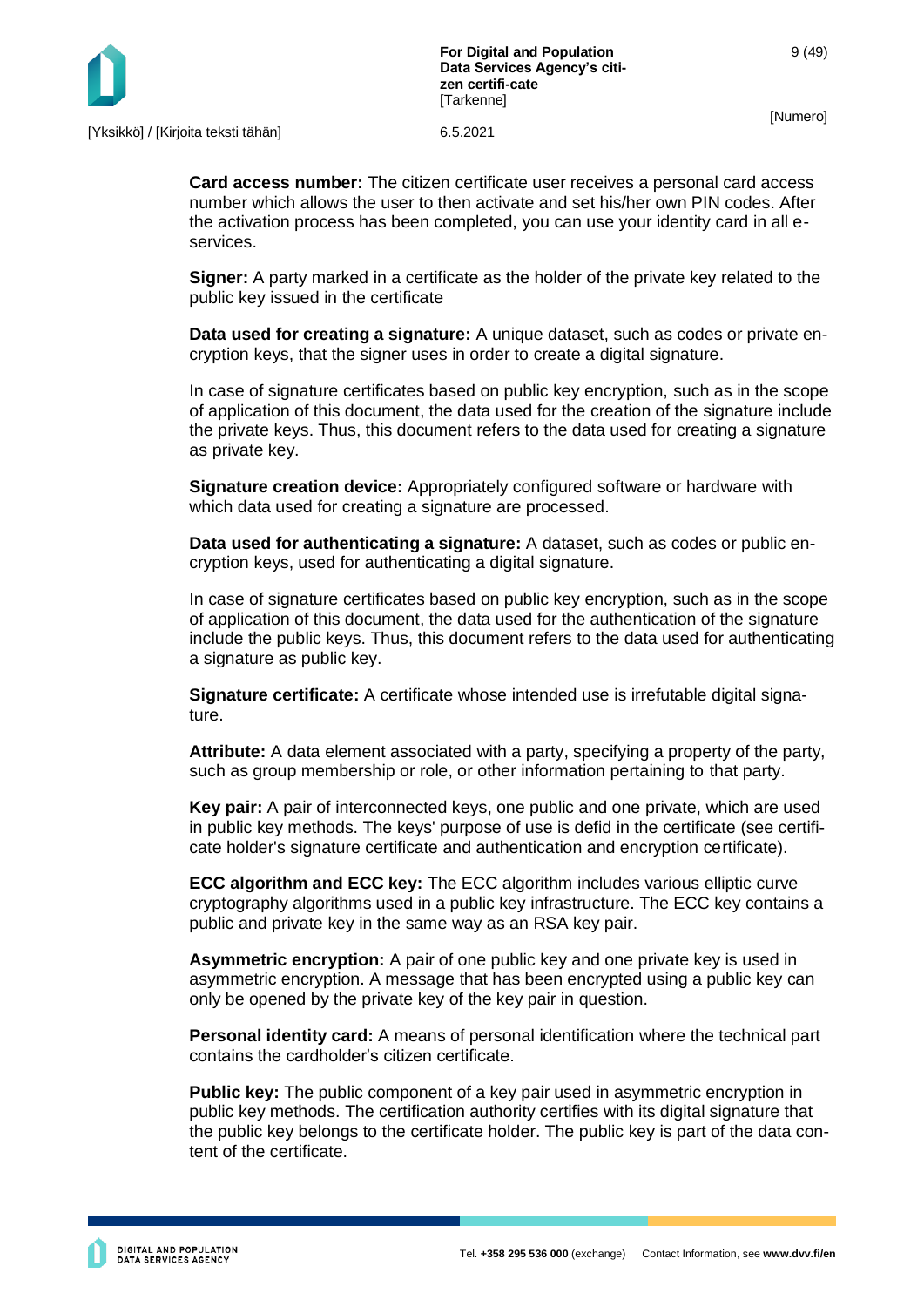

**Public key infrastructure:** A data security infrastructure in which security services are provided by public key methods.

**Public key method:** A data security service, such as electronic identification, which is provided by using public and private keys, certificates and asymmetric encryption.

**Citizen certificate:** A signature certificate issued by the DPDSA to a natural person and defined in more detail in this document; contains data specified in the Act on the Population Information System and the certificate services of the Digital and Population Data Service Agency (661/2009).

**Advanced digital signature:** A signature that meets the following requirements: it is uniquely associated with

- **a)** its signer
- **b**) it can be used for uniquely identifying the signer
- **c)** it has been created with means that the signer can maintain under its sole control
- **d)** it is associated with the target data in such a way that subsequent altering of the data can be detected

**Card reader software:** Card reader software is used in workstations as a so-called end-user application. It enables users to use their personal identity cards and certificates stored on it in various user and application environments such as public e-services, secure email and logging on to workstations.

**Trusting party:** A party that trusts the certificate data and uses the certificate for various data security services such as electronic identification of the certificate holder and authentication of digital signature.

**Payment card:** Generic term for credit, combination, prepaid and delayed debit cards.

**Microchip:** A technical platform that is used to store the certificate and private keys, integrated into an identity card, payment card or mobile terminal card.

**Mobile terminal:** A mobile telephone or other mobile device that can use a certificate and private keys on a microchip.

**PIN code:** Activation data that activates a private key held on a microchip. PIN 1: the basic code for authentication and encryption. PIN 2: a signature code for digital signing.

### **PUK code: A code that is needed to unblock a locked PIN code.**

**Registration authority:** The registration authority identifies the certificate applicant in accordance with the certificate policy and certification practice statement on behalf of and at the responsibility of the Certification Authority.

**RSA algorithm and RSA key:** The RSA algorithm is a common public key algorithm. Some key pairs pertaining to the RSA algorithm are RSA keys.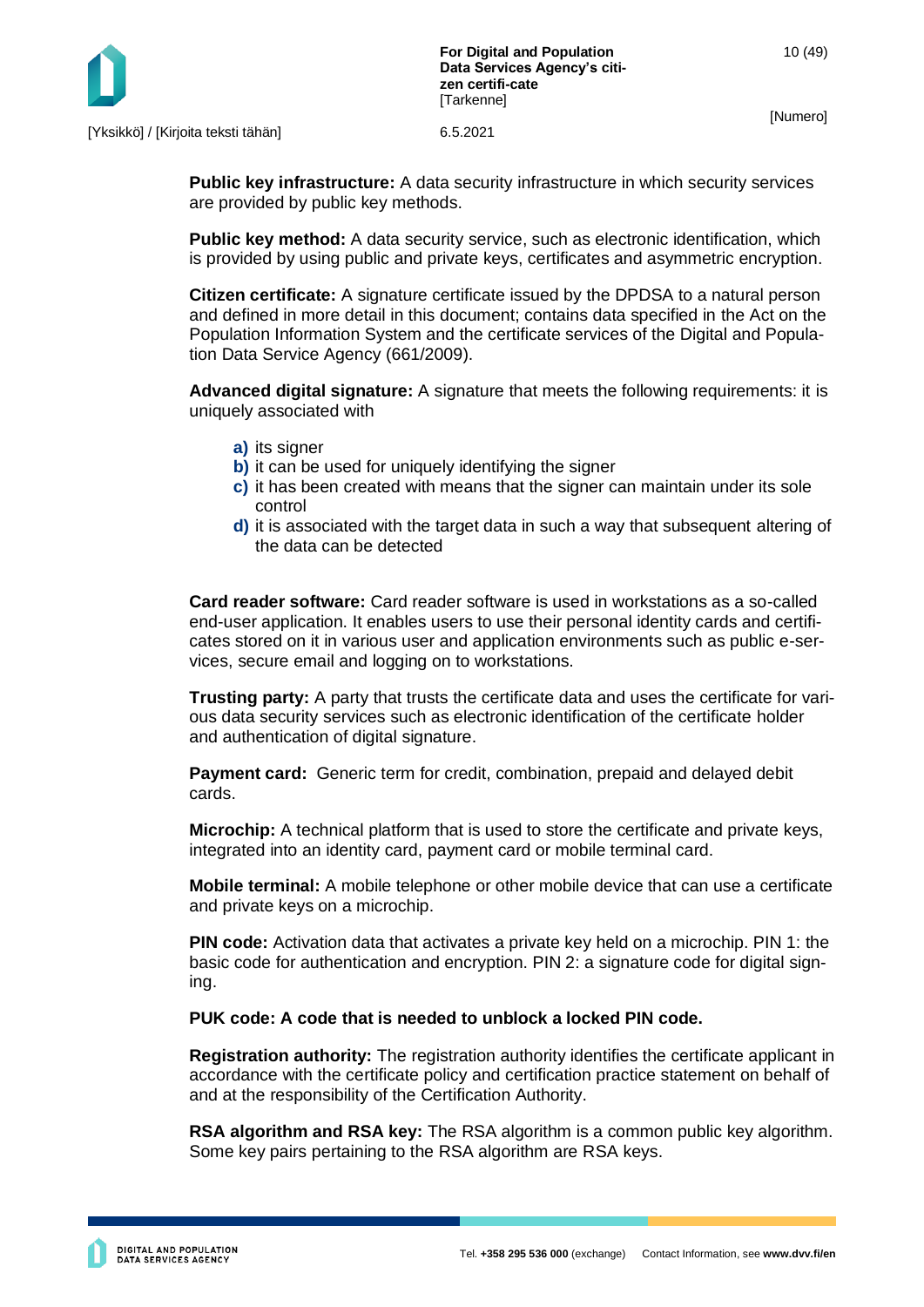

**Revocation list:** A list of certificates revoked before the end of their validity period and the revocation dates, electronically signed and published by the certification authority. The revocation list specifies the publication dates of the current and next revocation list. Revoked certificates are added to the list.

**Revocation service:** A technical service provider that receives certificate revocation requests and submits them to the certificate system on behalf of the certification authority.

**Digital signature:** Data in electronic format that is associated or logically associates with other electronic data and is used as a means of authentication for that other data.

**E-service ID:** An identifier consisting of a series of numbers and a check character that helps identify Finnish citizens and, in accordance with the Municipality of Residence Act, foreign citizens permanently residing in Finland who are entered in the Population Information System.

**Digital signature:** An advanced digital signature based on a signature certificate, created with a secure signature creation tool.

**Secure signature creation tool:** A tool for creating a signature, meets the requirements of the Regulation.

Certificate: Contains the user's public key and other data protected against forging by encrypting them with the private key of the certification authority that granted the certificate. A more detailed description is based on the ITU-T recommendation X.509.

**Certificate:** A digital certificate that associates the signature authentication data with the signer and authenticates the signer. A certificate contains an OID (object identifier) that identifies the certification practice statement in question.

**Certificate system:** A technical data system used to create certificates and sign revocation lists.

**PKI disclosure statement:** A document that contains the main points of the certificate policy and certification practice statement.

**Certificate service provider:** An organisation, legal entity or natural person that grants certificates or offers other services pertaining to digital signatures

This document applies to certificate service providers that grant signature certificates (or provide partial services for granting signature certificates—see item 4.1). This document does not cover other types of functions by the provider of certificate services, such as time stamping or backup key systems.

**Certificate policy:** A named rule set that indicates the suitability of a specific certificate for a specific organisation and/or suitability class, which is covered by common security requirements. A more detailed description is based on the ITU-T recommendation X.509.

**Certificate register:** A register conformant to the Act on Strong Electronic Identification and Trust Services that a certification authority providing signature certificates to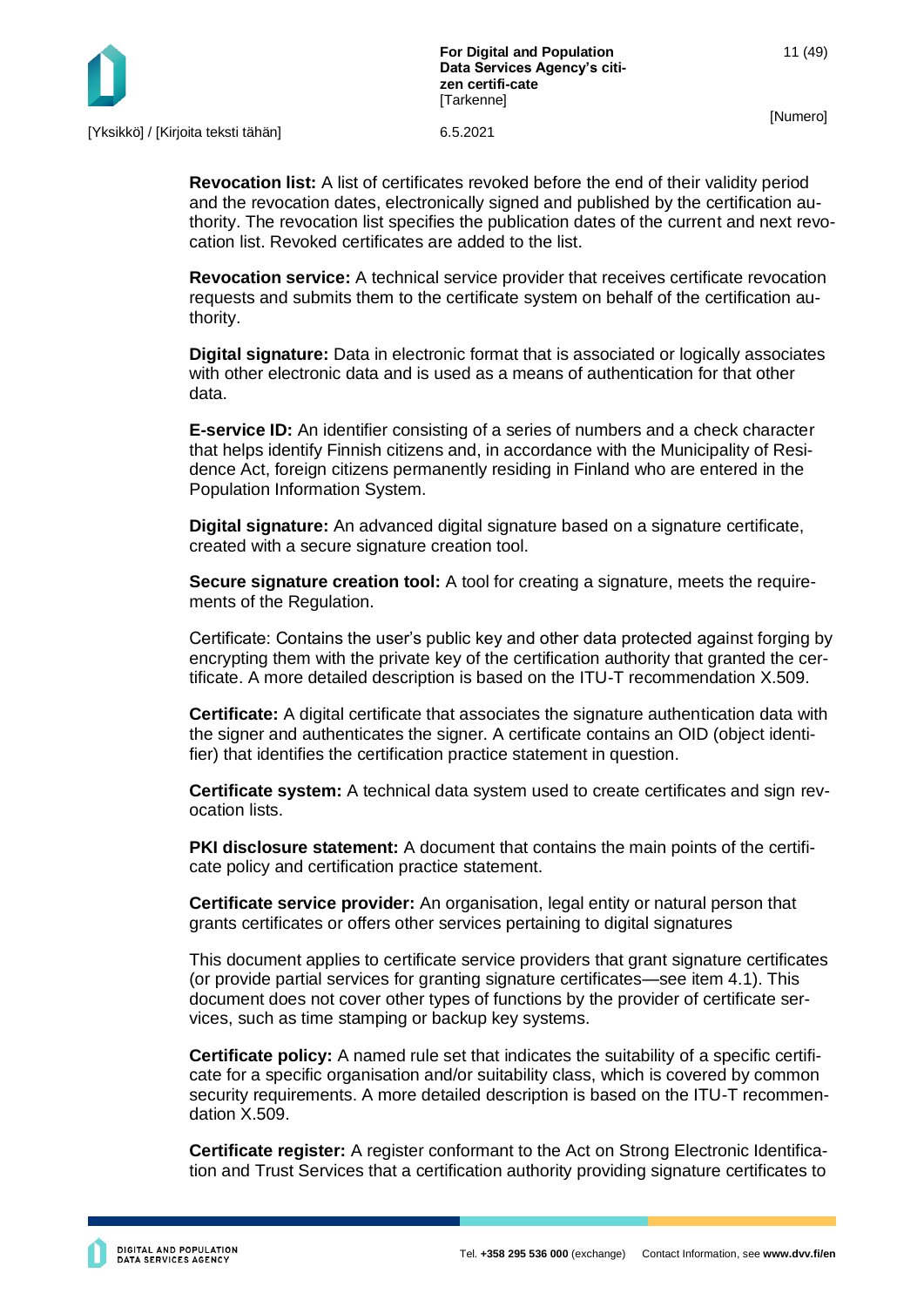

the public must maintain. Data must be held for at least five years after the expiry of the certificate.

**Certificate management system:** A data system consisting of certificate systems, data communications, a certificate directory, revocation list service, advice and revocation service, certificate management and card management.

**CPS OID** is part of the data content of the certificate.

**Certification practice statement:** A statement of the practices that the certification authority adheres to in granting, administering, revoking and renewing certificates and in exchanging certificate key pairs. Each certification practice statement is identified by an OID.

**Certification authority:** An organisation that issues certificates, is responsible for their provision and draws up the certificate policy that describes its operation and the associated certification practice statement. One or more parties trust the activities of a certification authority. The certification authority is a certificate service provider that grants certificates. A more detailed description is based on the ITU-T recommendation X.509. The certification authority concept is described in more detail in section 4.2.

**CA certificate:** Contains the name, country and public key of the certification authority.

**CA's private key:** The private key used by the certification authority to sign its issued certificates and published revocation lists.

**Certificate applicant:** A person who requests a citizen certificate and is reliably identified in conjunction with the request.

**Certificate holder:** A person whose identity and public key are verified by the CA's digital signature and who holds the private keys linked with the certificate in question.

**Certificate applicant/holder:** A natural person applying for a certificate, identified in a personal way and who, upon receiving the certificate, is the certificate holder.

**Certificate holder's signature certificate:** The public key in the certificate verifies the digital signature made by the certificate holder with the corresponding private key. The signature code (PIN 2) is required for the signing.

**Certificate holder's authentication and encryption certificate:** A certificate used for electronic personal identification and data encryption. The certificate holder uses the private authentication and encryption key for electronic identification and decryption of encrypted data or messages. The use of the key requires a basic PIN code (PIN 1).

**Certificate usage and purpose:** In this document, certificate usage refers to the use of the certificate and the associated keys. For example, using a certificate in digital signature refers to the use of a private key in signing and to the use of the public key and certificate in verifying the signature.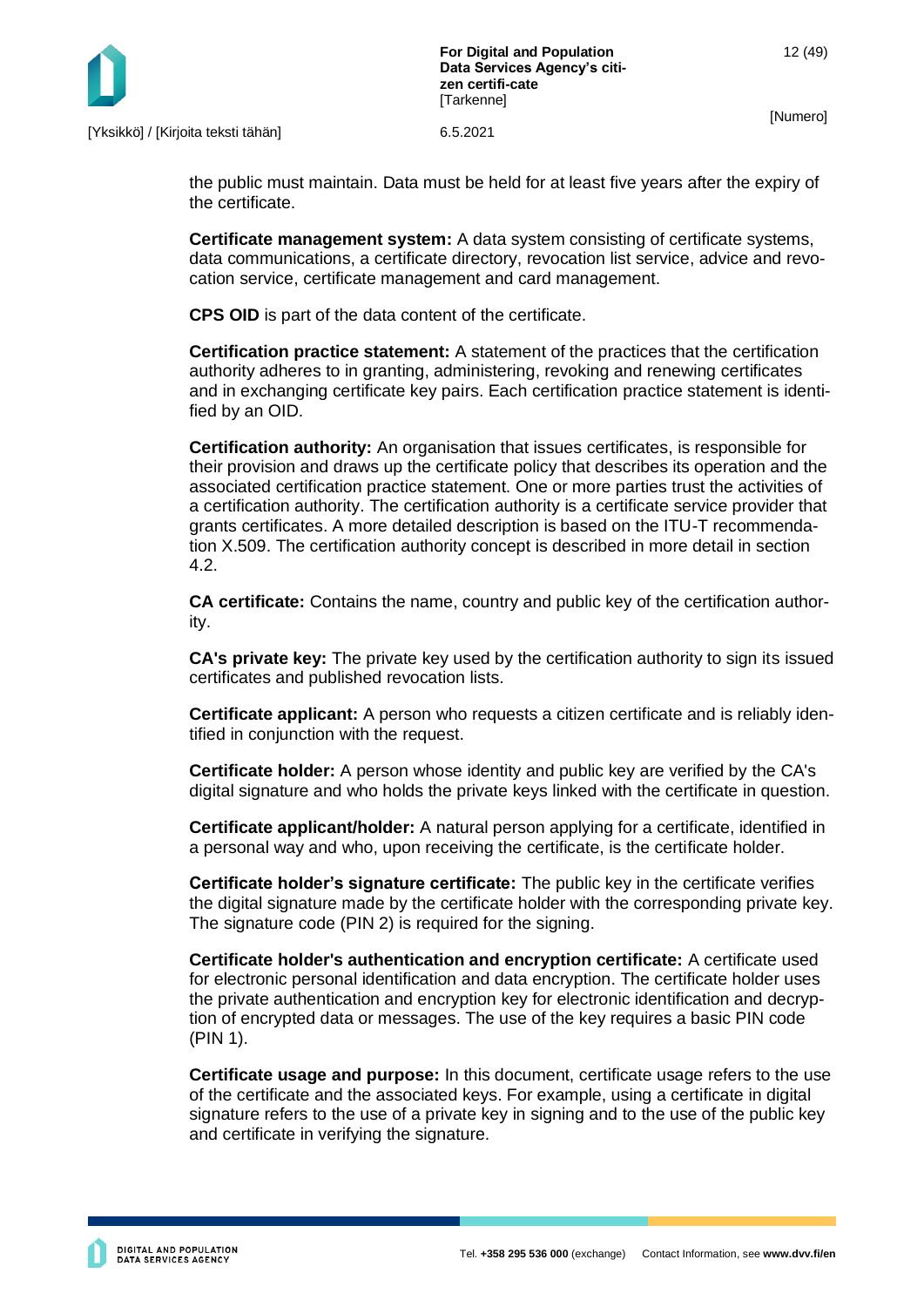

[Yksikkö] / [Kirjoita teksti tähän] 6.5.2021

**Trusting party:** The recipient of a certificate that acts with trust for the certificate in question and/or digital signatures that have been verified with that signature. A more detailed description is based on the RFC 3647 specification.

**Certificate revocation list:** A signed list of certificates containing certificates their issuers no longer deem valid. A more detailed description is based on the ITU-T recommendation X.509.

**Private key:** The private component of a key pair used in asymmetric encryption in public key methods. The private keys of the certificate holder are stored on a microchip to protect them from unauthorised usage.

### <span id="page-13-0"></span>**5.2 Abbreviations**

| <b>ISO 27001</b> | <b>ISO IEC 27001</b>                                                             |
|------------------|----------------------------------------------------------------------------------|
| CA               | <b>Certification Authority</b>                                                   |
| <b>CSP</b>       | <b>Certification Service Provider</b>                                            |
| <b>CP</b>        | <b>Certificate Policy</b>                                                        |
| <b>CPS</b>       | <b>Certification Practice Statement</b>                                          |
| <b>CRL</b>       | <b>Certificate Revocation List</b>                                               |
| <b>FINEID</b>    | <b>Finnish Electronic Identification</b>                                         |
| <b>HSM</b>       | <b>Hardware Security Module</b>                                                  |
| <b>EPI</b>       | Electronic Personal Identification                                               |
| <b>HTTP</b>      | <b>Hypertext Transport Protocol</b>                                              |
| <b>LDAP</b>      | <b>Lightweight Directory Access Protocol</b>                                     |
| <b>OCSP</b>      | <b>Online Certificate Status Protocol</b>                                        |
| OID              | Object Identifier                                                                |
| <b>PDS</b>       | <b>PKI Disclosure Statement</b>                                                  |
| <b>PIN</b>       | Personal Identification Number, PIN                                              |
| <b>PKI</b>       | Public Key Infrastructure                                                        |
| <b>PUK</b>       | PIN Unblocking Key, PUK code                                                     |
| <b>RSA</b>       | Rivest, Shamir, Adleman, RSA ID, a public key algorithm,<br>asymmetric algorithm |
| <b>SATU</b>      | Electronic Service Identifier                                                    |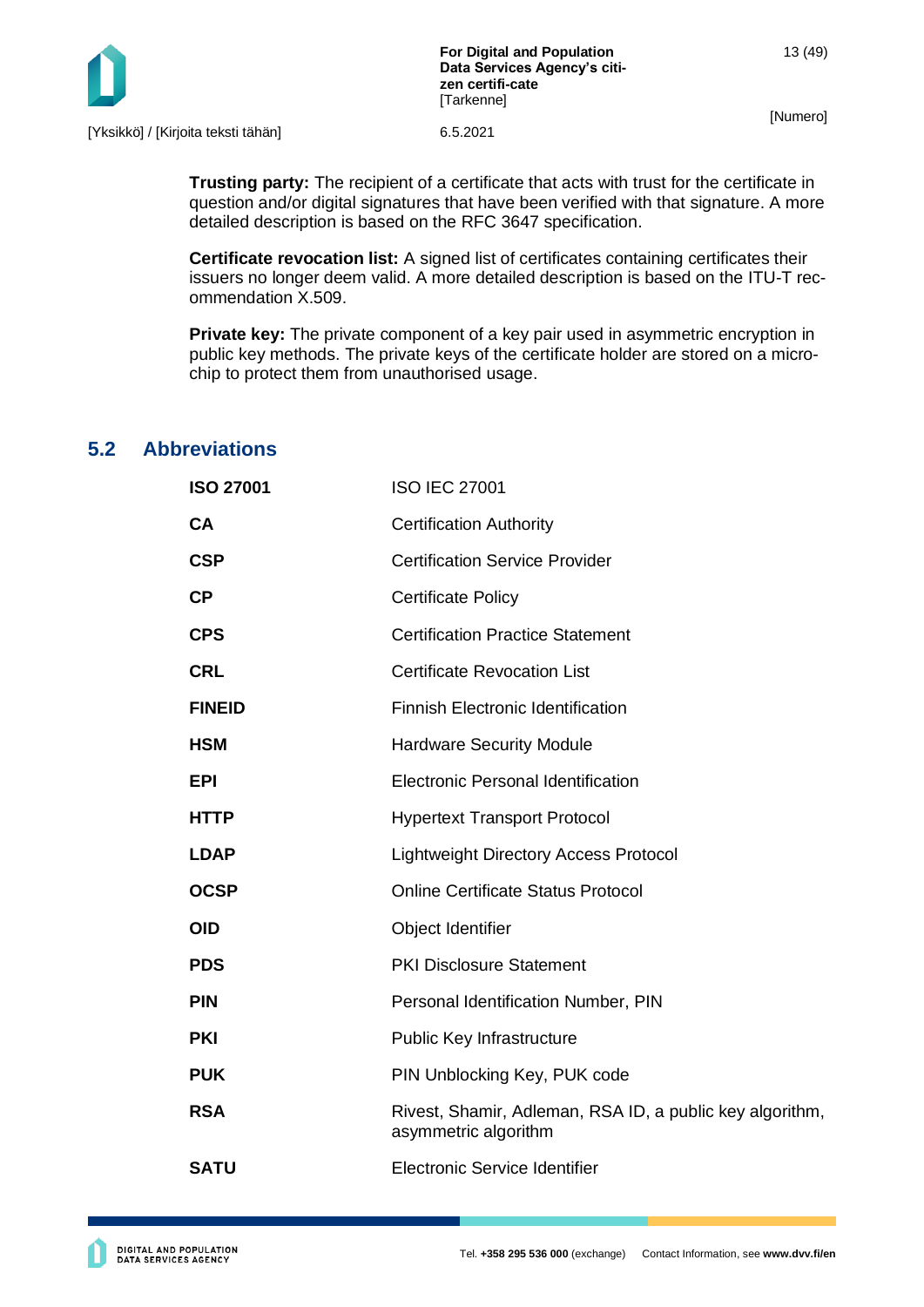|                                     | <b>For Digital and Population</b><br>Data Services Agency's citi-<br>zen certifi-cate<br>[Tarkenne] | 14 (49)  |
|-------------------------------------|-----------------------------------------------------------------------------------------------------|----------|
| [Yksikkö] / [Kirjoita teksti tähän] | 6.5.2021                                                                                            | [Numero] |
| <b>SIM</b>                          | <b>Subscriber Identity Module</b>                                                                   |          |
| <b>SSCD</b>                         | Secure Signature Creation Device                                                                    |          |
| <b>DPDSA</b>                        | Digital and Population Data Services Agency                                                         |          |

### <span id="page-14-0"></span>**6 Common concepts**

### <span id="page-14-1"></span>**6.1 Certification authority**

The certification authority creates and issues certificates that the users of certificate services, i.e., certificate applicants and parties trusting the certificates, trust. The certification authority has overall responsibility for the provision of the certificate services defined in section 4.2. The certification authority is uniquely identified in the certificate as the issuer of the certificate. Signature certificates are signed with its private key.

The certification authority may use third parties in its provision of certificate services to provide parts of the service. However, the certification authority is always responsible for the entire service it produces and ensures that the procedure requirements set forth in this document are met. The certification authority may, for example, subcontract all sub-parts of the service, including the certificate creation service. However, the key used for signing the certificates will be defined as belonging to the certification authority, and the certification authority retains overall responsibility for meeting the requirements specified in this document and the responsibility for granting certificates to be granted to the public in accordance with the Regulation.

It is possible that Digital and Population Data Services Agency issues a certificate for its own purposes. In that case it follows the same requirements than issuing certificates for other organisations.

The certification authority is a certification service provider issuing certificates to the public.

This document specifies the procedure requirements that apply to certification authorities that grant signature certificates and to Digital and Population Data Services Agency, which is the provider of a strong electronic identification means. Procedure requirements are set for the activities and administration practice of certification authorities that grant certificates so that the subscribers, signers certified by the certification authority and the parties trusting the certificate can trust that the certificate can be used to verify electronic signatures.

The provision of the strong electronic identification means offered by Digital and Population Data Services Agency takes place in the same production environment, with similar technical and functional solutions and subject to the same procedures as with the provision of the signature certificate granted by Digital and Population Data Services Agency.

Digital and Population Data Services Agency (DPDSA) works in the branch of government of the Ministry of Finance. DPDSA is a public authority which administers a personal information register and, under the the Act on the Population Information System and the certificate services of the Digital and Population Data Service Agency (661/2009), is responsible for providing certified electronic services. As of 1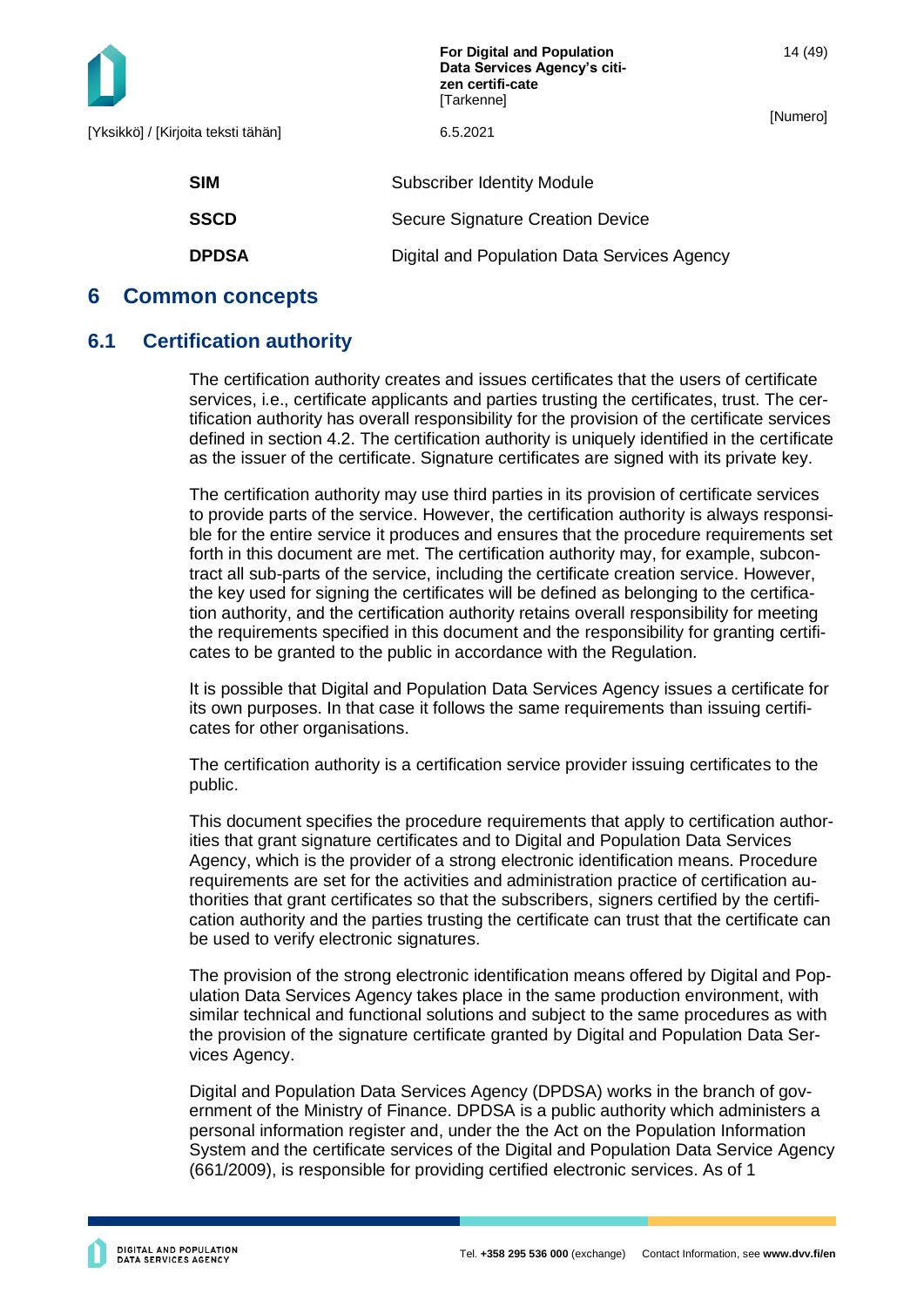

December 2010, Digital and Population Data Services Agency also works as the statutory certification authority for healthcare (act on the electronic processing of client data in social and health care (159/2007)and act on electronic prescriptions (61/2007). DPDSA's Certificate Services are responsible for the agency's certification activities. DPDSA has provided certificate-based signing and identification means since 1999 and worked as a signature certification authority as of 31 March 2003.

DPDSA's certificate information system and certificate services are based on the public key infrastructure (PKI). DPDSA's certificate infrastructure consists of a certificate system, supplier of certificate data contained in the certificate cards, a revocation list, advisory service and directory service. DPDSA's activities as a certification authority include the provision of certification, directory and revocation services, registration, and the creation and identification of a card that contains the certificate. DPDSA is responsible for the functioning of the certificate system as a whole, including on behalf of any registration authorities and technical suppliers it may use. DPD-SA's Certificate Services maintain certificate policy, certification practice statement and certificate description documents, which are electronically available at www.fineid.fi.

Regulation (EU) No. 910/2014 of the European Parliament and of the Council of 23 July 2014 on electronic identification and trust services for electronic transactions in the internal market and repealing Directive 1999/93/EC applies with regards to trust services as of 1 July 2016. The obligations of the Regulation have partly been implemented also in the amendment of the Act on Strong Electronic Identification and Trust Services (617/2009), which will enter into force on 1 July 2016. The act provides for the provision of strong electronic identification services and electronic signature and their legal ramifications. The personal identity card is provided for in the identity card act (663/2016), and certificates issued by Digital and Population Data Services Agency are provided for in the Act on the Population Information System and the certificate services of the Digital and Population Data Service Agency (661/2009).

DPDSA offers highly secure digital signature and authentication certificates and associated services. Certificates are used to verify the certificate holder's identity and the accuracy, integrity and authenticity of data contained in the certificate. Digital signing based on signature certificates and identification by strong electronic identification devices enable citizens to access public services online securely and flexibly anytime, anywhere. Signature certificate and strong electronic identification service providers are supervised by the Finnish Transport and Communications Agency (Traficom).

This certificate policy describing the issuing of a citizen certificate has been registered by Digital and Population Data Services Agency.

This certificate policy describes the issuing and production of a signature certificate for digital signatures conformant to the Act on Strong Electronic Identification and Trust Services and detailed requirements pertaining to the division of responsibility. Signature certificates issued in accordance with this certificate policy can be used to authenticate electronic signatures that meet the requirements for digital signature certificates and creation tools as provided for in Articles 28 and 29 of the Regulation. The level of the identification certificate meets the requirements of High level of assurance in accordance with the Regulation and the regulation on levels of assurance.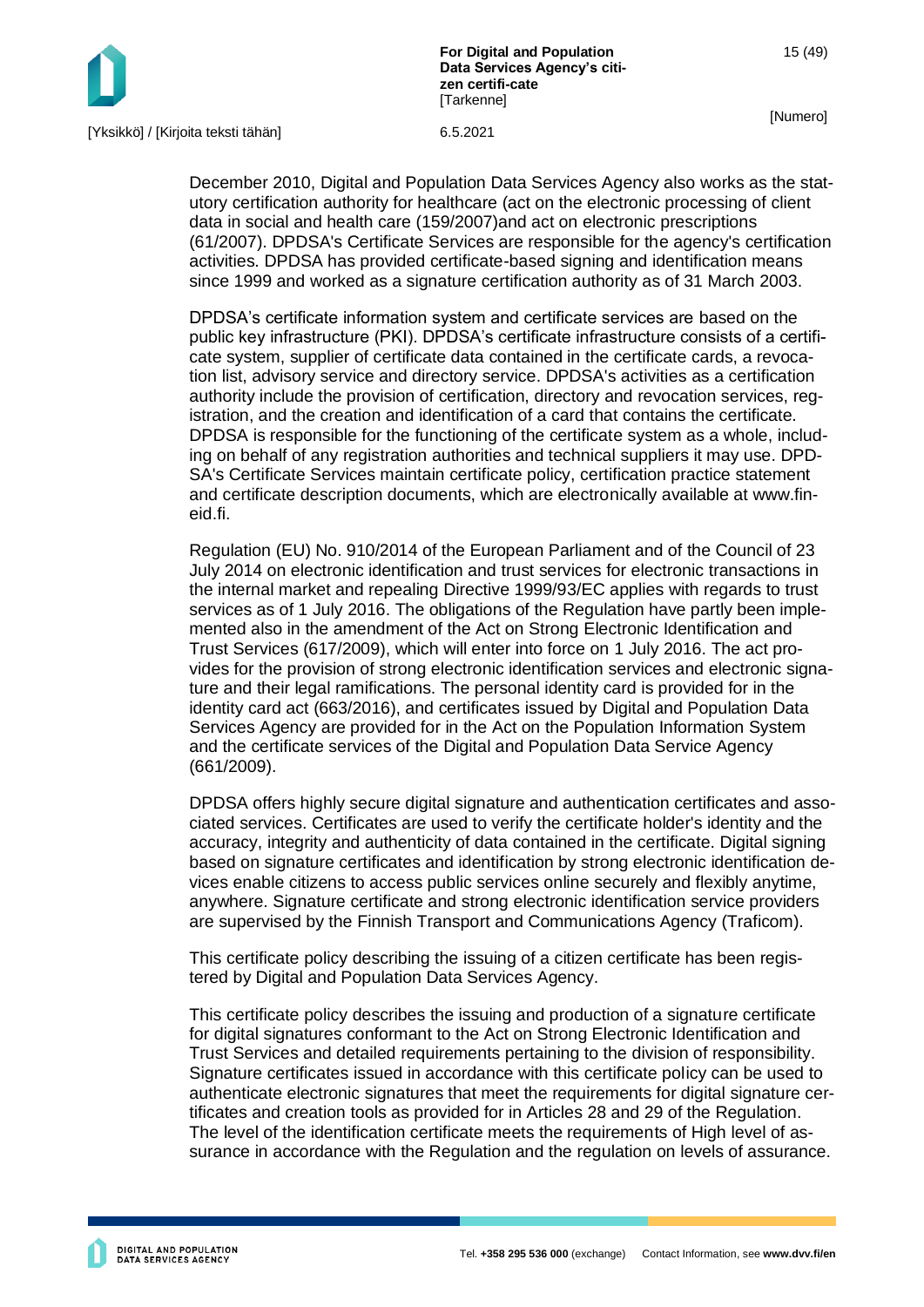

This document also describes solutions and procedures pertaining to the granting, production and data storage of an identification certificate offered as a means referred to in the Act on Strong Electronic Identification and Trust Services, included in the citizen certificate, conforming to the requirements of the production environment of the signature certificate.

The citizen certificate consists of a certificate pair that has two different purposes. The authentication and encryption certificate meets the requirements for a strong electronic identification means. A signature certificate intended solely for implementing a signature meets the requirements of a signature certificate. The correctness of the certificate applicant's identity is guaranteed by Digital and Population Data Services Agency.

### <span id="page-16-0"></span>**6.2 Certificate services**

A certificate is an electronic certificate that links the signature authentication data to the signatory and identifies the signatory. The certificate data are signed electronically by the CA's private key. Certificates under this certificate policy are based on a public key infrastructure and public key methods. The data content of certificates conformant to this certificate policy is defined in the Act on the Population Information System and the certificate services of the Digital and Population Data Service Agency (661/2009).

A citizen certificate conformant to this certificate policy can be granted to a Finnish citizen or a foreign national habitually residing in Finland pursuant to the home municipality act (201/1994) whose personal details have been saved in the population information system.

The Digital and Population Data Services Agency, which acts as the certifier, uses an electronic client identifier to identify the certificate holder. This identifier is also a part of the data content of the certificate. The electronic client identifier is a technical means of identification, defined in the Act on the Population Information System and the certificate services of the Digital and Population Data Service Agency (661/2009), created specifically for electronic services and does not contain personally identifying data.

A citizen certificate can be granted and saved in various technical platforms issued by authorities, such as microchips, for example on personal identity cards. This certificate policy is a common description for the citizen certificates on these different platforms.

Both the certificate policy and the certification practice statement of DPDSA have a unique object identifier (OID).

In this document, Digital and Population Data Services Agency's granting of signature certificates is divided into the following sub-services for requirement classification reasons: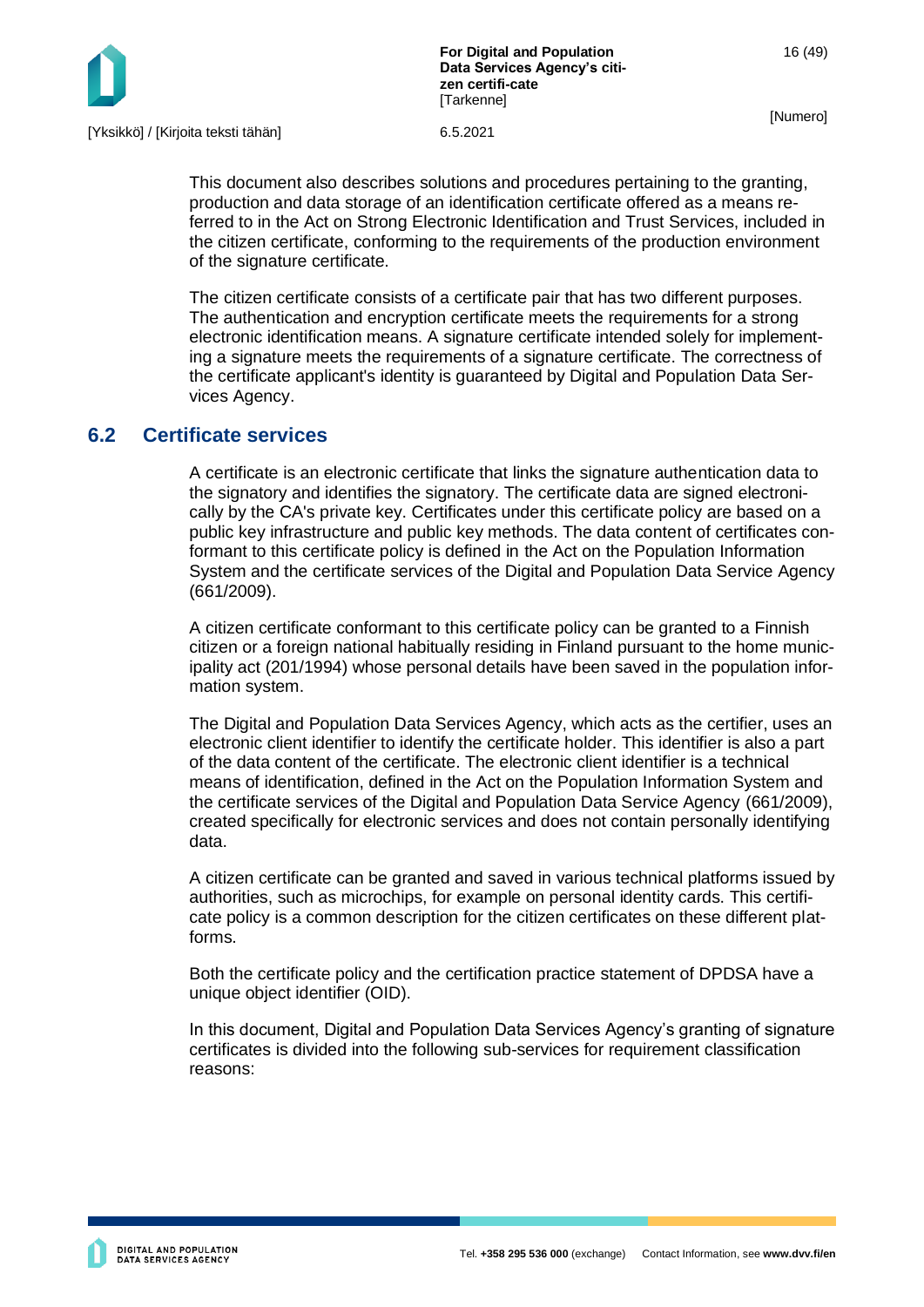**Registration service:** The registration service authenticates the identity of the signer and any special attributes that may be related to the signer, and these are relayed to the certificate creation service.

The registration service as an action also includes the delivery of a key generated by the client or a party other than the certification authority. Digital and Population Data Services Agency's registration service only processes key pairs it has produced itself.

The registration of a citizen certificate is done in conformance with the procedure set forth in the Act on the Population Information System and the Certificate Services of the Digital and Population Data Services Agency. A more detailed procedure is described in the certificate practice statement that describes the technical platform in question.

**Certificate creation service:** The certificate creation service creates and signs certificates based on the identity authenticated in the registration service and on other attributes.

**Distribution service:** With the distribution service, all certificates are distributed to the signers and made available to parties trusting the certificate, if permission is obtained for that from the signer. In addition, the service makes the certification authority's terms of use and all published data pertaining to certificate policies and certification practice statements available to the parties trusting the certificate. Digital and Population Data Services Agency delivers the data to a public directory. The directory service is a public Internet-based service which can be used to retrieve all citizen certificates granted by the certification authority and the certification authority's certificates and revocation list. The directory service is available at [ldap://ldap.fineid.fi.](ldap://ldap.fineid.fi/)

**Revocation management service:** Revocation management service revokes a certificate when the certificate holder wishes to revoke it before its stipulated expiry date.

Revocation management service processes revocation requests and notices and specifies the necessary measures based on the processing. The results of the service are distributed via the revocation list.

### **Revocation status communication service:**

The service that communicates the status of revocation is used for providing certificate revocation status data to parties trusting the certificate. The service can utilise certificate revocation lists or real-time relaying of individual status data. Digital and Population Data Services Agency communicates the data to the revocation service for use by parties trusting the certificate. The status data are updated at certain intervals, which is described in detail in the certification practice statement document.

### **Providing a signature creation tool to signers:**

The signature creation tool is manufactured and delivered to signers. With regard to certificates, the associated key pairs and activation data, the manufacturer of the smart card or microchip acts on behalf of the certification authority, at its responsibility and in accordance with the agreement. Smart cards and microchips are uniquely identified in accordance with data provided by the registration authority.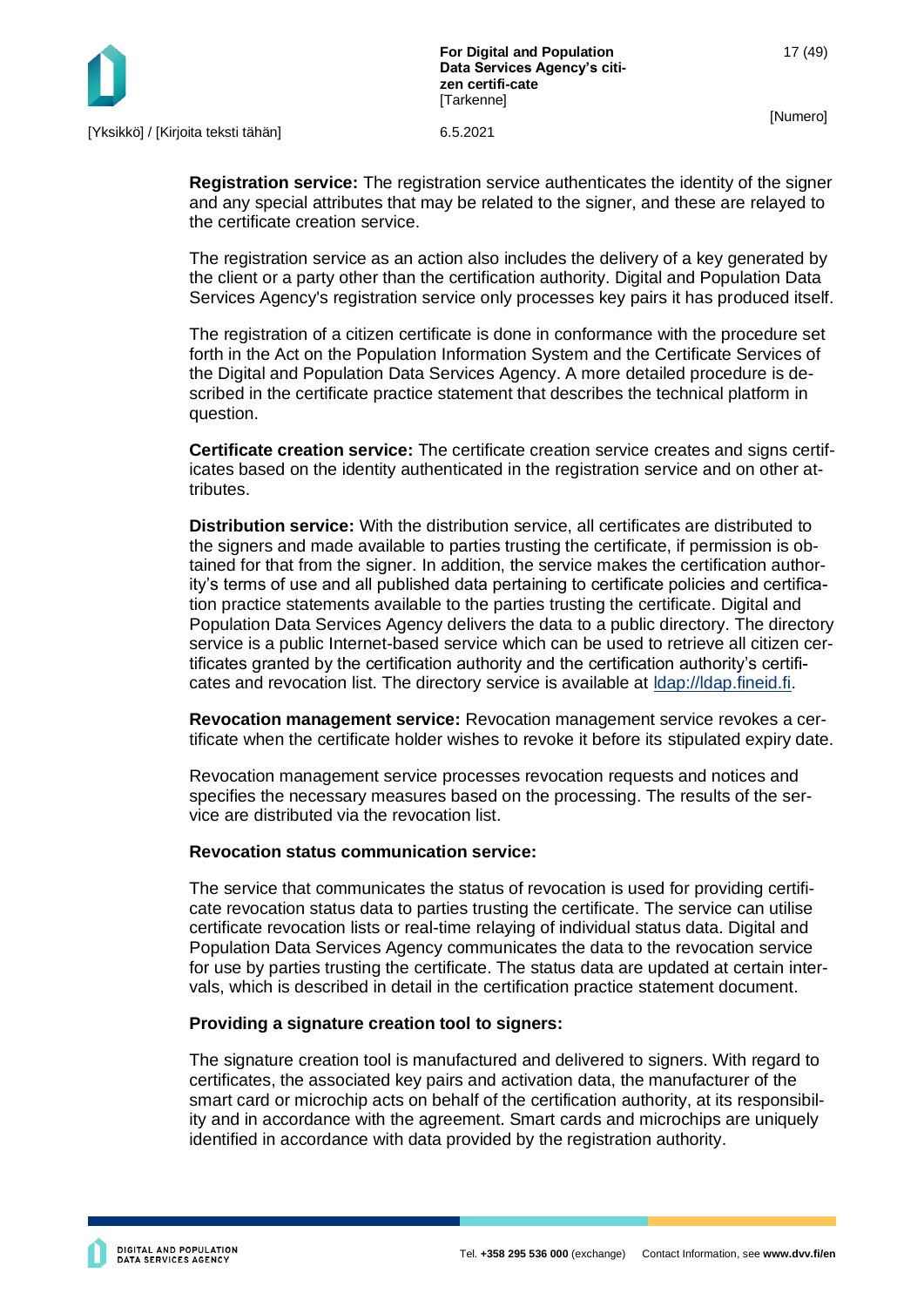

The sole purpose of the service division used is to clarify the procedure requirements. This description does not restrict the division of the certification authority's service implementation.

### <span id="page-18-0"></span>**6.2.1 The trusting party**

The trusting party is a natural person or an organisation that trusts the certificate information and uses the certificate for authentication, encryption and electronic signing. The trusting party must verify that the certificate is valid.

### <span id="page-18-1"></span>**6.3 Certificate policy and certification practice statement**

This section describes the relationship between the certificate policy and the certification practice statement. This section does not apply restrictions on the form of the certificate policy or the itemisations of the certification practice statement.

### <span id="page-18-2"></span>**6.3.1 Purpose**

The certificate policy whose identifier is stated in the certificates contains a generallevel description of the main principles of certificate activities. The certification practice statement describes the detailed procedures and methods pertaining to certificate activities, particularly with respect to creation and maintenance, regarding how the requirements set in the certificate policy are met.

This document specifies the certificate policy that meets the requirements conformant to the Regulation regarding signature certificates. This document also describes how an issuer of a strong electronic means of identification acts when issuing means for strong electronic identification. Digital and Population Data Services Agency, which serves as the certification authority, defines in its certification practice statement how these requirements are met.

DPDSA adheres to this certificate policy when issuing a citizen certificate. Certificate holders and trusting parties must comply with this certificate policy.

Citizen certificates issued under this certificate policy can be used for strong electronic identification, encryption and electronic signing. The citizen certificate can be used without limitation according to its purpose in applications and services from both the public government and private organisations.

The certificate policy and certification practice statement contain requirements concerning the obligations of the certification authority, registration authority, certificate holder and trusting party as well as matters related to legislation and dispute resolution.

Digital and Population Data Services Agency, which is the certification authority, will replace the unique identifier of the certificate policy if it changes its certificate policy with respect to applicability.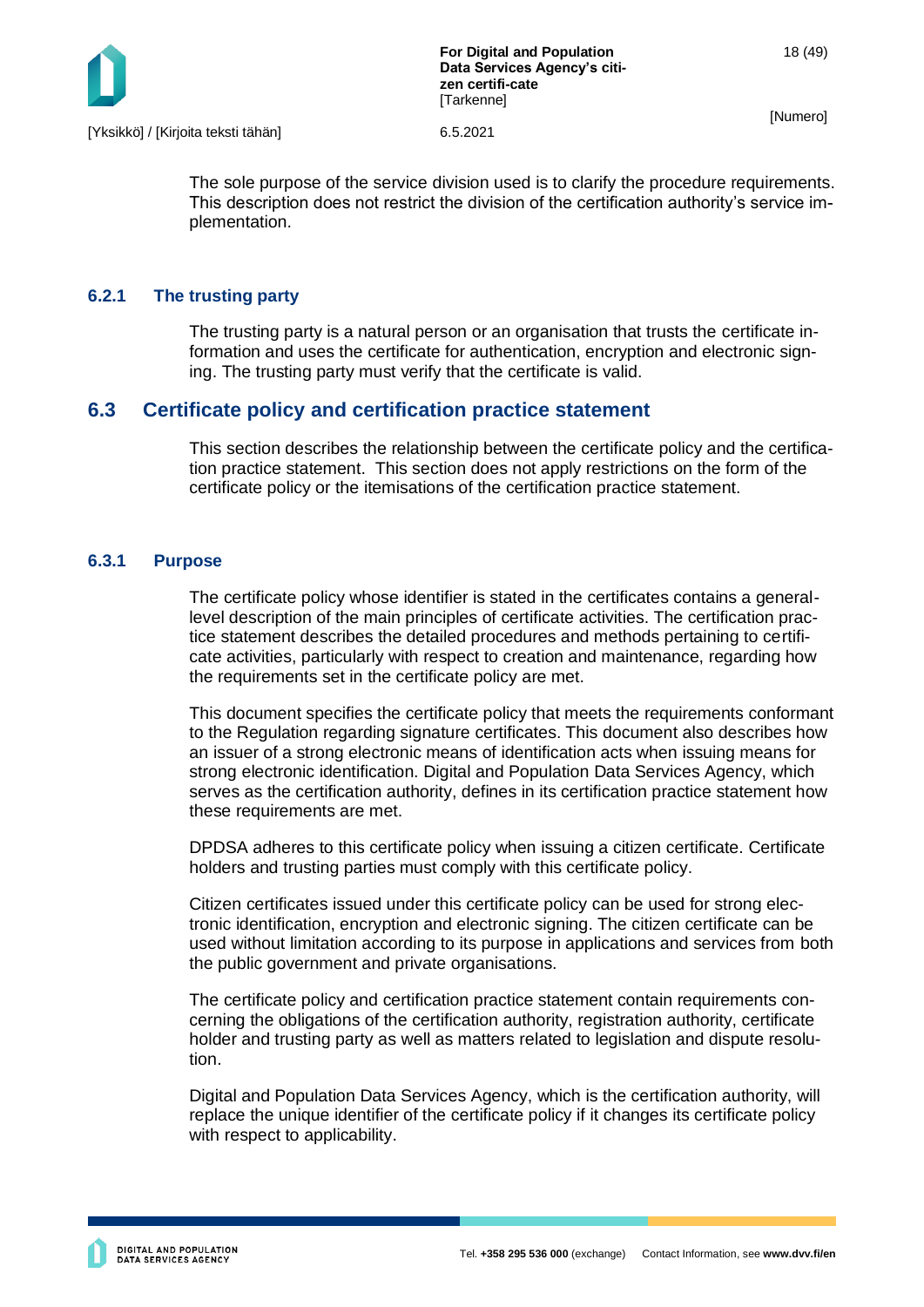

**For Digital and Population Data Services Agency's citizen certifi-cate [Tarkenne]** 

[Numero]

#### <span id="page-19-0"></span>**6.3.2 Level of detail**

The certificate policy describes the general requirements for the certification authority's activities. The certification practice statement describes in more detail the procedures the certification authority implements in granting certificates and other administration. The certification practice statement specifies how the certification authority meets the technical and organisation and procedure requirements specified in the certificate policy.

Digital and Population Data Services Agency, which works as a certification authority, has prepared non-public documents for controlling its internal and outsourced functions.

This certificate policy has been registered by the Digital and Population Data Services Agency, Digital and Population Data Services Agency is a public authority that has public trust and administers a personal information register and, under the Act on the Population Information System and the certificate services of the Digital and Population Data Service Agency (661/2009), is responsible for providing certified electronic services.

#### <span id="page-19-1"></span>**6.3.3 Approach**

The certificate policy and certification practice statement have been prepared for different uses. The certificate policy is a general description of the certification authority's activities. The certification practice statement describes the details of the certification authority's activities in conformance with the organisation structure, procedures, facilities and information technology environment.

#### <span id="page-19-2"></span>**6.3.4 Other documents published by the certification authority**

In addition to the certificate policy and certification practice statement, the certification authority may publish other documents that guide its certificate activities. Such documents include operating instructions and general presentations regarding the certificate activities for the needs of consumers, client organisations and service builders.

The rights and obligations of an applicant of a citizen certificate are specified in contract documents and general instructions for use given before the signing of the citizen certificate application, the document and instructions comprising an agreement concluded with the citizen certificate applicant. The application document contains the details of the rights and obligations of both parties. When an applicant applies for a citizen certificate, he/she also accepts the general terms of use.

The application document and instructions of use clearly state that the applicant for a citizen certificate, with his/her signature, confirms the correctness of the information provided and approves the creation of the citizen certificate and its publication in a public directory. At the same time, the applicant accepts the rules and terms pertaining to the use of citizen certificate and sees to the storage of citizen certificates and PIN codes and the reporting of any misuse or lost certificates/microchip.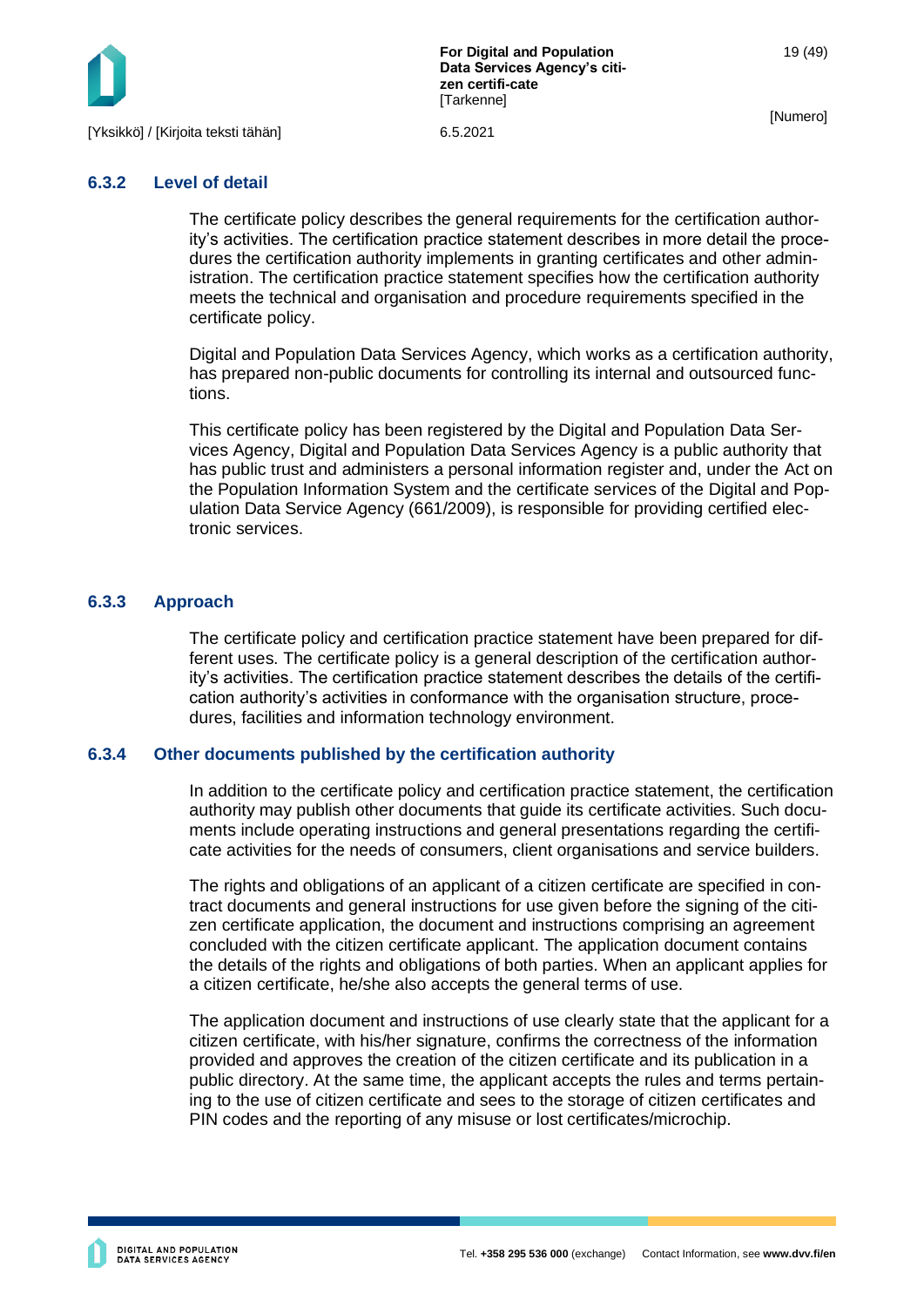

The PKI disclosure statement is part of the certification authority's terms of use related to the functionality of the public key system. Digital and Population Data Services Agency, which acts as the certification authority, publishes the PKI disclosure statement and makes it available to certificate applicants and parties trusting the certificate.

### <span id="page-20-0"></span>**6.4 Certificate applicant**

The certificate applicant can apply for a certificate for use in their name or possibly as a member of an organisation when signing documents for the organisation. This difference is described in this document when differentiation is necessary. However, a private person is always identified in a personal way when applying for a certificate.

The holder of a citizen certificate is always a personally identified private individual.

### <span id="page-20-1"></span>**7 Introduction to certificate policies**

### <span id="page-20-2"></span>**7.1 General points**

The certificate policy refers to the principles that prove the suitability of a specific certificate for a specific organisation. The certificate policy also describes the commonly applied security requirements.

In this document, the procedure requirements are defined according to the certificate policies. These certificate policies apply to signature certificates conformant to the definitions of the Regulation.

Certificates issued in conformance with this document contain the OID of the certificate policy, with which parties trusting the certificate can determine the usability and reliability of the certificate for a specific use. This document specifies:

The certificate policy applicable to signature certificates issued to the public, requiring the use of secure signature creation devices.

In this document, the interpretation of the concept of the public is determined according to the national legislation applicable to the case. A certification authority can be deemed as one granting certificates to the public if the use of the certificates in question is not restricted by voluntary private-law agreements between the parties.

DPDSA draws up a separate certificate policy for each type of certificate issued by it, and a separate certification practice statement for each technical platform. The certificate policy contains a general description of the practices, terms and conditions, responsibility allocation and other matters related to certificate usage for each type of certificate. The certification practice statement contains a detailed description of the applicable practices.

The title of this certificate policy is the Certification Policy for DPDSA's Citizen Certificate, OID 1.2.246.517.1.10.202.

This certificate policy refers to the certificate authority's certificate practice statement, OID 1.2.246.517.1.10.201.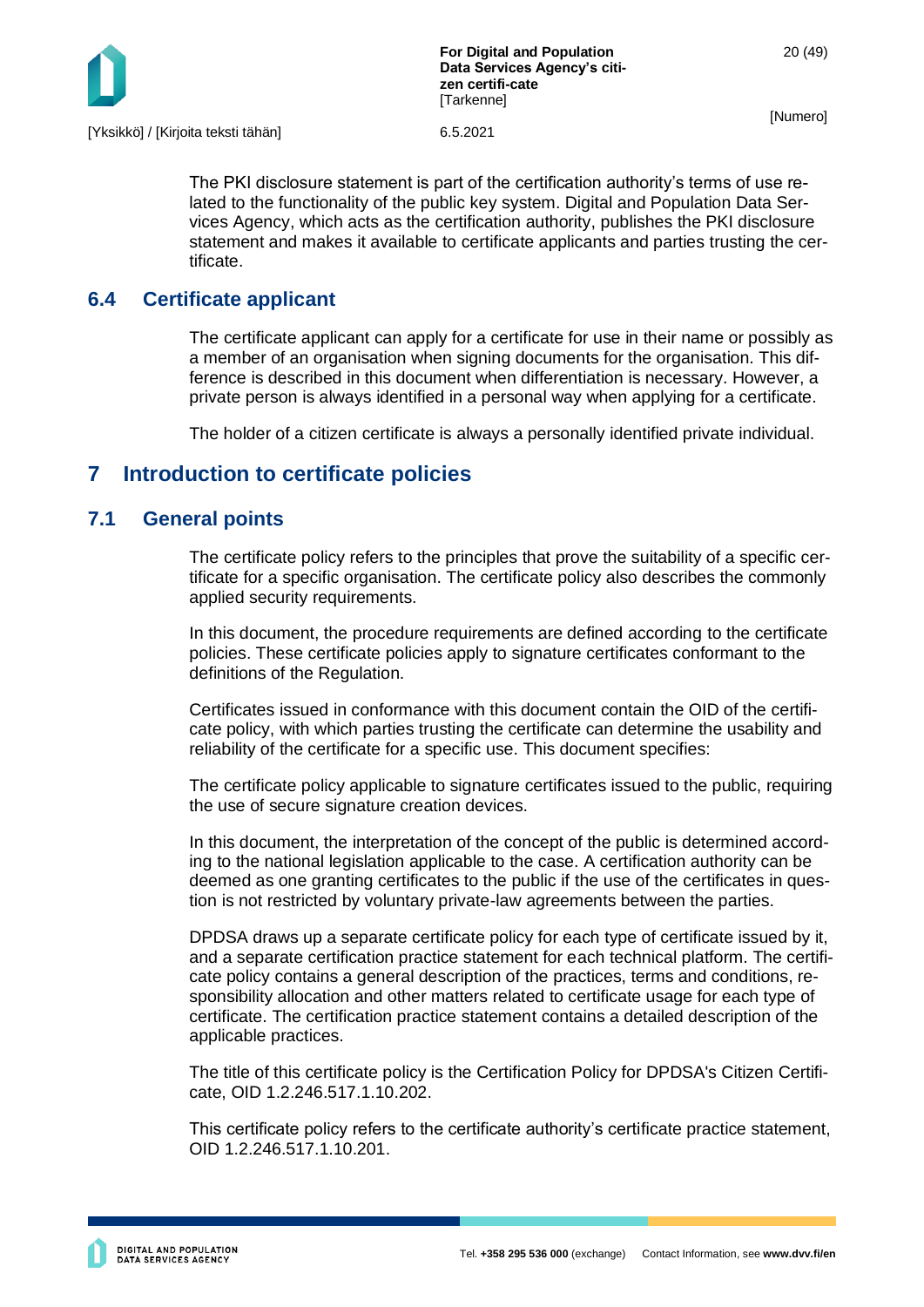

Digital and Population Data Services Agency adheres to a certificate policy concerning signature certificates issued to the public as per trust services under Regulation No. (EU) 910/2014. The document reference as per ETSI EN 319 411-1 [2], QCP-nqscd; OID: 0.4.0.194112.1.2. Signature certificates issued in accordance with this certificate policy can be used to authenticate accepted digital signatures that correspond to approved certificates and creation devices for digital signatures as referred to in the Regulation and provided for in Articles 28 and 29 of the Regulation.

The certificate policy and the certification practice statement are available at [www.fin](http://www.fineid.fi/)[eid.fi.](http://www.fineid.fi/)

This certificate policy has been registered by the Digital and Population Data Services Agency. DPDSA is responsible for the administration and updating of this certificate policy.

Questions regarding this certificate policy should be addressed to:

#### **Digital and Population Data Services Agency**

| P.O. Box 123 (Lintulahdenkuja 2) | Tel. +358 295 535 001 |
|----------------------------------|-----------------------|
| 00531 Helsinki                   | Fax. +358 9 876 4369  |
| Business ID: 0245437-2           | kirjaamo@dvv.fi       |

Questions pertaining to the certificate policy and communication pertaining to these documents are the responsibility of the administration branch of Digital and Population Data Services Agency's Certificate Services.

### **Digital and Population Data Services Agency (DPDSA) Certificate Services**

P.O. Box 123

FI-00531 Helsinki

www.fineid.fi

Digital and Population Data Services Agency owns all data pertaining to the citizen certificates and documentation in accordance with the technical terms of delivery. Digital and Population Data Services Agency has full ownership and utilisation rights to this certificate policy.

### <span id="page-21-0"></span>**7.2 Unique identifiers**

Digital and Population Data Services Agency adheres to a certificate policy concerning signature certificates issued to the public as per trust services under Regulation No. (EU) 910/2014. The document reference as per ETSI EN 319 411-1 [2], QSCD is: OID: 0.4.0.194112.1.2. Signature certificates issued in accordance with this certificate policy can be used to authenticate digital signatures that correspond to approved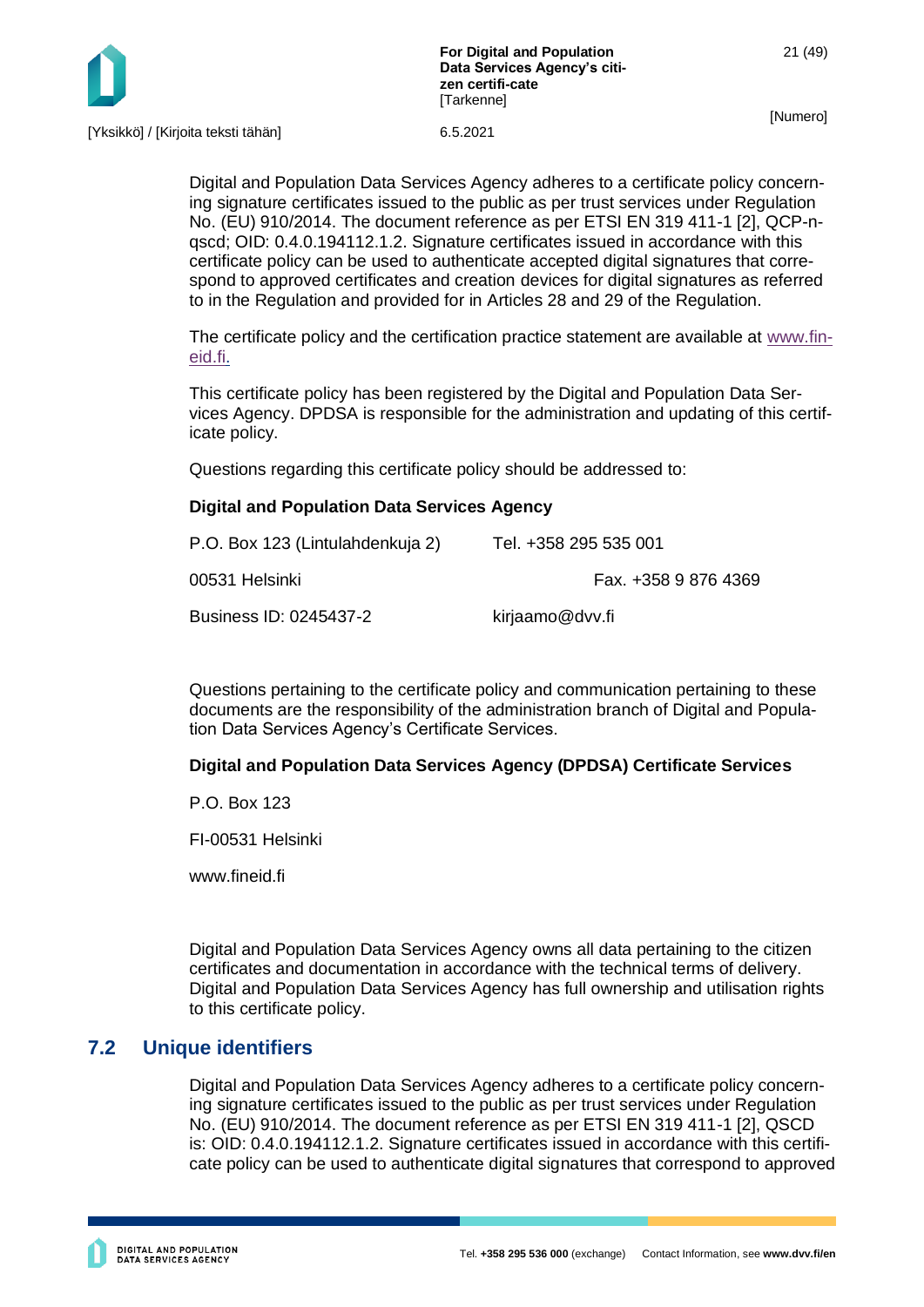

certificates and creation devices for digital signatures as referred to in the Regulation and provided for in Articles 28 and 29 of the Regulation.

A signature certificate issued under this certificate policy meets the requirements on signature certificates set out in Regulation (EU) No. 910/2014 of the European Parliament and of the Council of 23 July 2014 on electronic identification and trust services for electronic transactions in the internal market and repealing Directive 1999/93/EC.

This certificate policy is effective as of 4 May 2021.

The certification authority also includes the OID codes of the certificate policies it adheres to in the terms of use available to certificate applicants and parties trusting the certificate and, thus, indicates it adheres to the certificate policy in question.

### <span id="page-22-0"></span>**7.3 User community and applicability**

### <span id="page-22-1"></span>**7.3.1 QCP-n-qscd certificate policy**

Digital and Population Data Services Agency adheres to a certificate policy concerning signature certificates issued to the public as per trust services under Regulation No. (EU) 910/2014. The document reference as per ETSI EN 319 411-1 [2], QSCD is: OID: 0.4.0.194112.1.2. Signature certificates issued in accordance with this certificate policy can be used to authenticate electronic signatures that correspond to approved certificates and creation devices for electronic signatures as referred to in the Regulation.

Signature certificates issued in accordance with this certificate policy can be used to authenticate electronic signatures that meet the requirements for digital signature certificates and creation tools as provided for in Articles 28 and 29 of the Regulation.

### <span id="page-22-2"></span>**7.4 Compliance**

The certification authority has the right to use the said certificate policy's OID only if the certification authority indicates it adheres to the itemised certificate policy and, upon request, makes proof of compliance available to the subscriber and parties trusting the certificate.

The means for proving compliance may vary depending on the legislation of the certification authority's country of establishment. The certification authority's compliance is regularly reviewed and always when the certification authority's operations are significantly changed.

### <span id="page-22-3"></span>**8 Obligations and responsibility and limitations of liability**

The requirements of this section are applied to the **QCP-n-qscd** certificate policy unless otherwise specified.

### <span id="page-22-4"></span>**8.1 Certification authority's obligations**

The certification authority ensures that all requirements applicable to the certificate policy selected for the certification authority are implemented.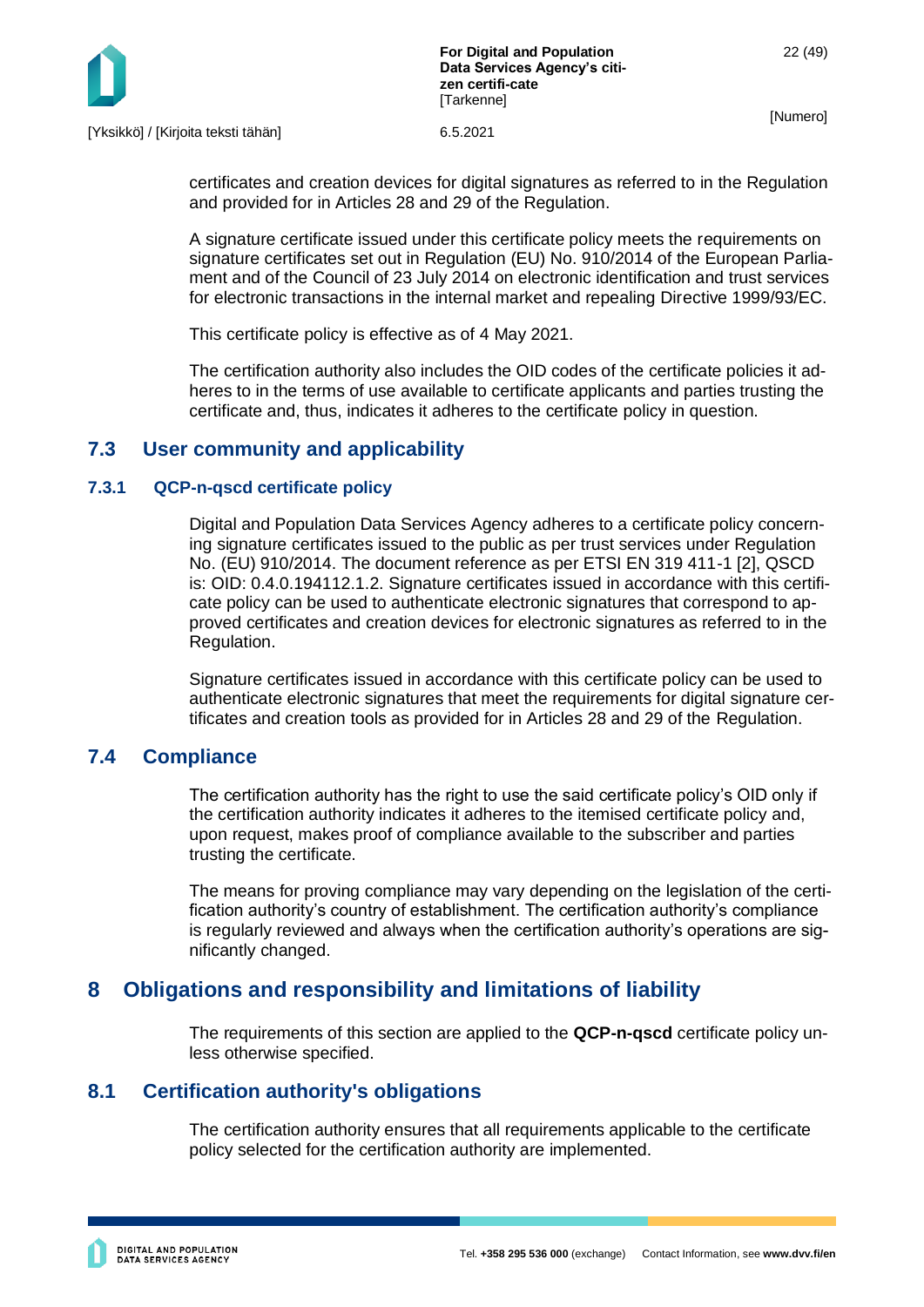

The certification authority is responsible for adhering to the procedures specified in the certificate policy even if the certification authority's operations were to be implemented by commission.

The certification authority offers all areas of the certificate service as described in its certification practice statement.

### <span id="page-23-0"></span>**8.1.1 Certification authority's obligations**

Digital and Population Data Services Agency has a statutory task of working as a certification authority.

The certification authority shall act in accordance with current legislation.

The certification authority shall perform its duties duly and reliably.

The certification authority has the necessary technical ability and financial resources for appropriately arranging the certificate activities and for covering potential liability for damages.

The certification authority is responsible for all areas of the certification activity, including the reliability and functioning of services and products produced by any technical suppliers or persons who assist the certification authority, such as registration authorities and card manufacturers.

The certification authority draws up and maintains a certificate policy which describes at a general level the procedures for the issuance, maintenance and management of citizen certificates, the terms and conditions, the allocation of responsibilities, and other matters related to the use of citizen certificates.

The certification authority draws up and maintains certification practice statements which describe how the certification authority applies its certificate policy.

The certification authority complies with its certificate policy and certification practice statement.

The certification authority makes the certificate policy and the certification practice statement publicly available.

The certification authority shall employ sufficient staff with the expertise, experience and competence required for producing certificate services.

The certification authority shall use reliable systems and products protected against unauthorised use.

The certification authority shall keep information regarding the citizen certificate and certificate activities publicly available, based on which the operations and reliability of the certification authority can be assessed.

The certification authority ensures the confidentiality of signature creation data.

The certification authority will not store or copy any signature creation data provided to a signatory.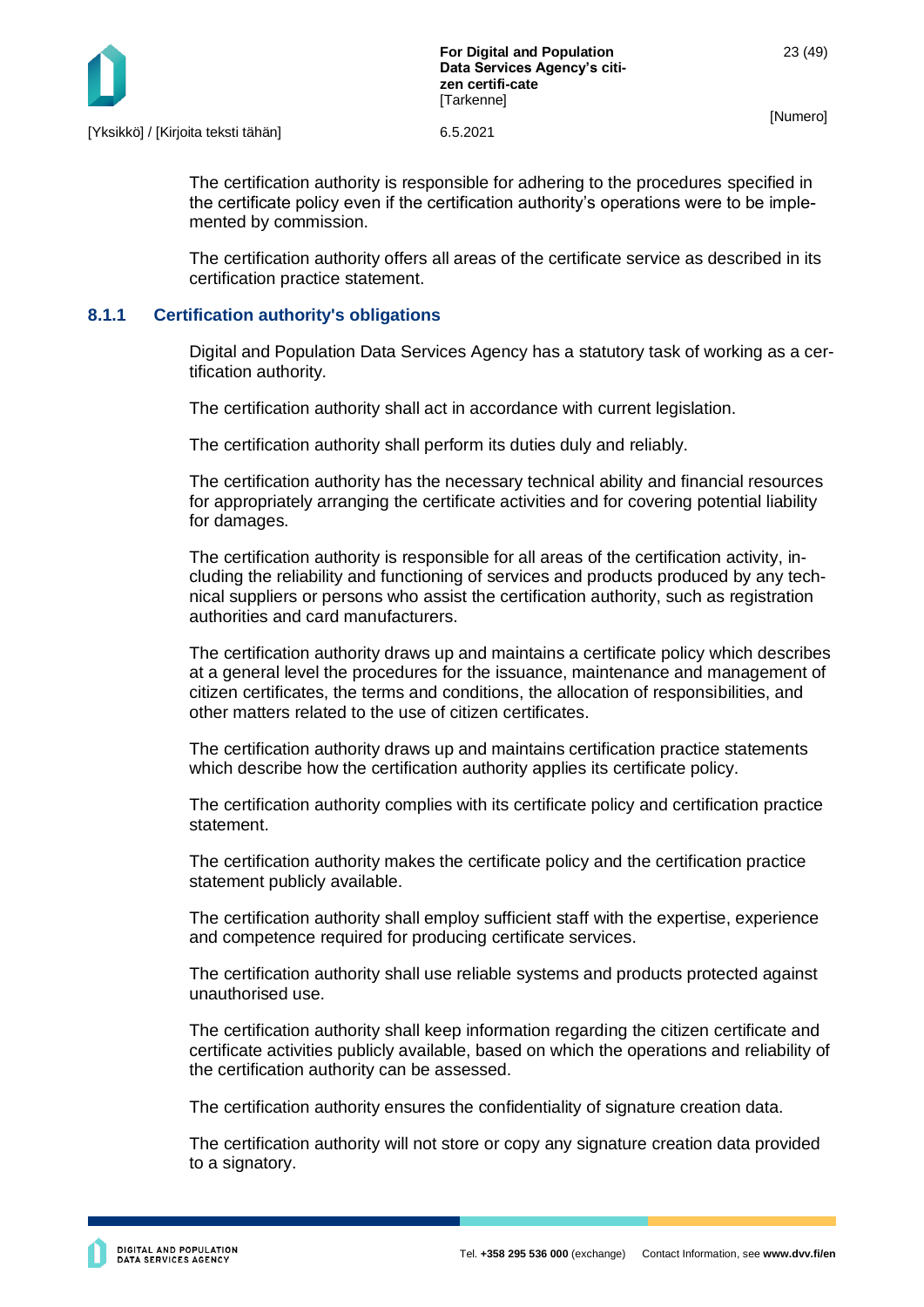

### <span id="page-24-0"></span>**8.1.2 The registration authority's obligations**

The registration authority works at the responsibility and on behalf of the certification authority and adheres to the procedures related to registration agreed with the certification authority.

The registration authority shall comply with the certificate policy and the certification practice statement in its registration activities.

The registration authority identifies the certificate applicant personally and reliably in a way described in the certification practice statement and so that the applicant's identity and other information pertaining to the applicant's person needed in the granting of the certificate will carefully be inspected.

The registration authority shall see to the careful handling and confidentiality of personal data.

The registration authority shall provide the certificate applicant with data of the terms of use of the certificate.

### <span id="page-24-1"></span>**8.2 Certificate applicant's obligations**

The certification authority obliges the certificate applicant with an agreement to adhere to all obligations specified below. If the signer and the certificate applicant are not the same party, the certificate applicant must make all obligations applicable to the signer known to the signer.

The purpose of the citizen certificate granted by Digital and Population Data Services Agency is specified in the certificate policy and certification practice statement of each certificate type and in the certificate holder's instructions. The certificate may only be used in accordance with its intended use for digital signing, authentication or encryption.

The holder of a citizen certificate sees to it that the data provided when applying for citizen certificates are correct.

The holder of a citizen certificate is liable for the use of the citizen certificate, legal actions taken with the citizen certificate and their financial consequences. With respect to a signature certificate, the provisions of the Regulation and the Act on Strong Electronic Identification and Trust Services apply.

The holder of a citizen certificate shall store its private keys contained on a microchip and the PIN code required for using them separately from each other and aim to prevent the loss, access by third parties, alteration or unauthorised use of the private keys. Transferring the microchip or disclosing the PIN code to a third party, for example by lending, releases the certificate authority and the party trusting the citizen certificate from any liability arising out of the use of the citizen certificate.

The citizen certificate must be handled and protected with the same care as other corresponding microchips, cards or documents, such as credit cards, driving licence or passport. Personal PIN codes must be stored physically in a different location than the microchip containing the citizen certificate and private keys.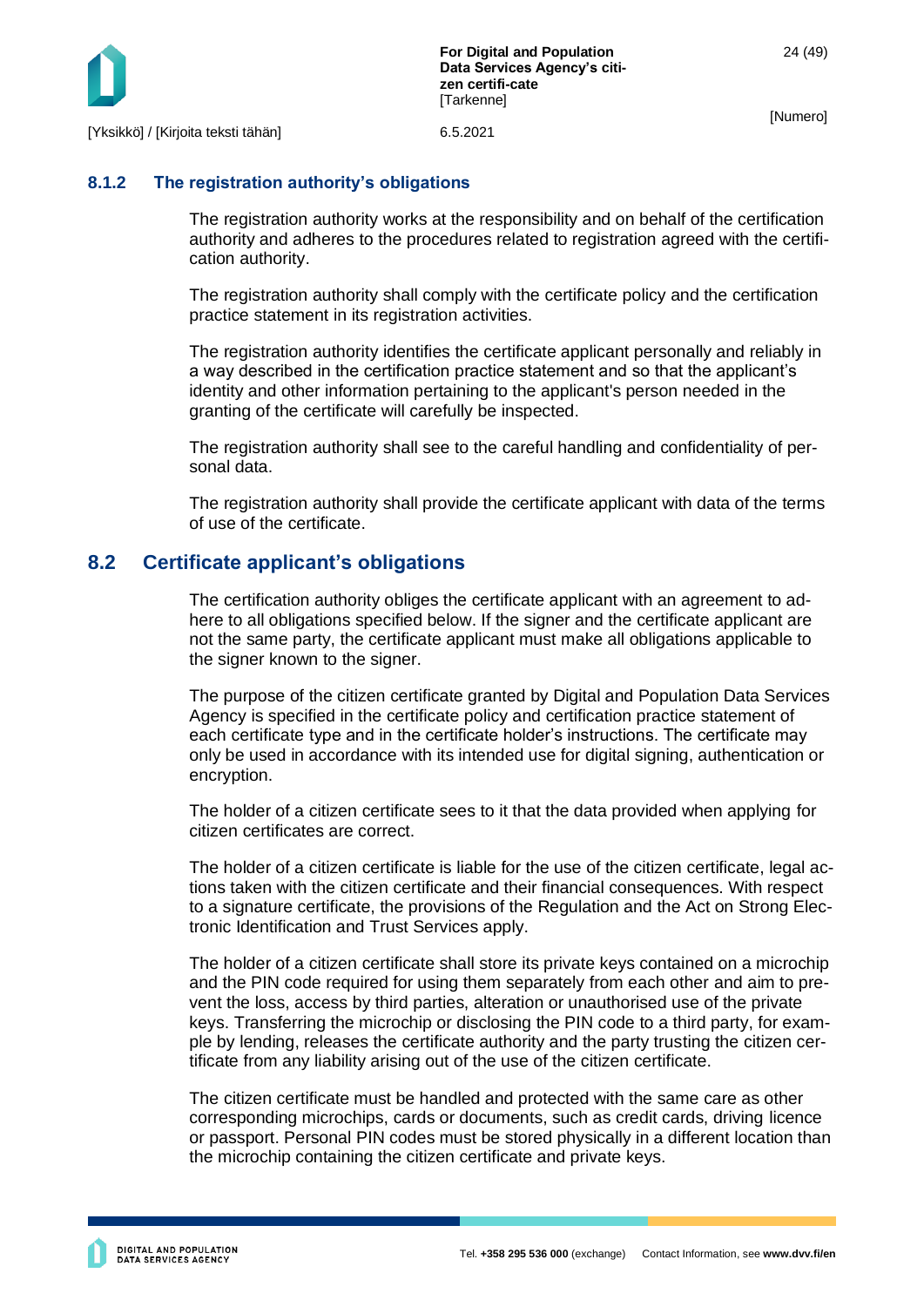

The loss or suspected misuse of the microchip and card must be reported without delay to the certification authority by calling the free-of-charge revoking service at +358 800 162 622.

### <span id="page-25-0"></span>**8.3 Communication to parties trusting a certificate**

The liability based on the Regulation of a certification authority issuing signature certificates to the public is applied to parties that justifiably rely on the certificate.

Identification certificates of the Citizen certificates are published in a generally available public directory, and revoked citizen certificates on a revocation list where a party trusting the certificate must check its validity. The status of the certificate can also be verified in the OCSP service.

It is the obligation of the party trusting a certificate to ensure that the certificate is used according to its intended use. The intended use of a signature certificate is electronic signing. The intended use of an authentication and encryption certificate is the authentication of a person and encryption of data.

A party trusting the certificate must adhere to the certificate policy and certification practice statement.

A party trusting a citizen certificate may bona fide trust a citizen certificate after verifying that **the citizen certificate is valid.** A party trusting a citizen certificate shall check the certificate status. In order to reliably verify the validity of a citizen certificate, the trusting party must comply with the following procedure for revocation list checks if the status is checked on a revocation list.

If a party trusting a citizen certificate copies the revocation list from a directory, it must verify the genuineness of the revocation list by checking the digital signature of the revocation list's certification authority. In addition, the validity period of the revocation list must be checked.

If the most recent revocation list cannot be obtained from the directory because of hardware or directory service malfunction, the citizen certificate must not be accepted if the validity period of the last obtained revocation list has expired. All approvals of a citizen certificate after the validity period take place at the risk of the party trusting the citizen certificate.

### <span id="page-25-1"></span>**8.4 Liability**

Certification authorities that issue signature certificates to the public are bound by liability set forth in the Regulation and in the Act on Strong Electronic Identification and Trust Services. Service providers providing a strong electronic identification tool or service are bound by liability set forth in the Act on Strong Electronic Identification and Trust Services.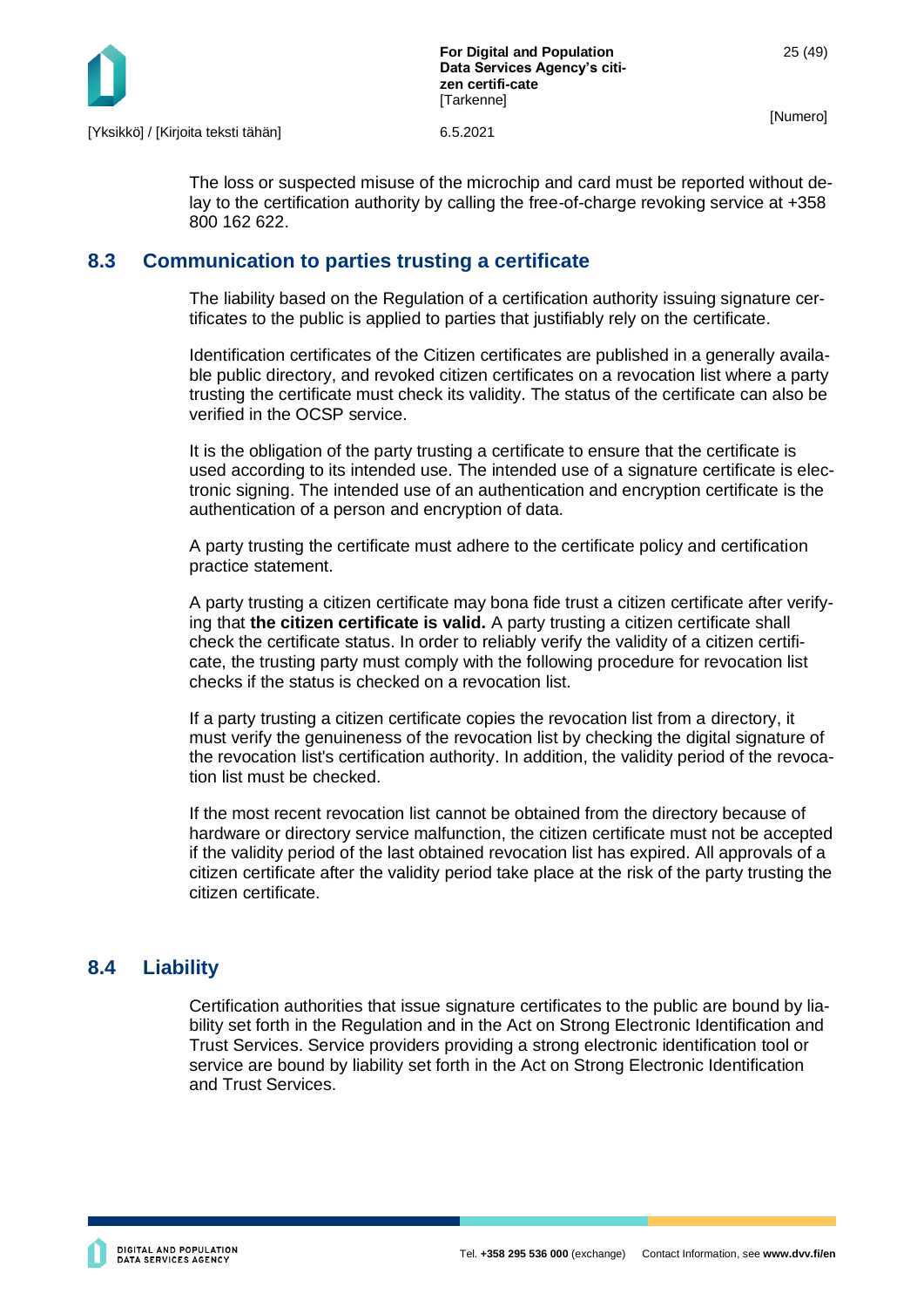

### <span id="page-26-0"></span>**8.4.1 Certification authority's liabilities**

Digital and Population Data Services Agency as a certification authority is liable for the safety of the entire certificate system. The certification authority is liable for services it has commissioned as if for its own.

Digital and Population Data Services Agency is responsible for the citizen certificate having been created with adherence to the procedures prescribed in the Act on the Population Information System and the Certificate Services of the Digital and Population Data Services Agency, the Act on Strong Electronic Identification and Trust Services, the Act on Electronic Services and Communication in the Public Sector, the certificate policy and the certification practice statement and according to the data provided by the applicant of the certificate. Digital and Population Data Services Agency is liable only for the data it has stored in the citizen certificate.

Digital and Population Data Services Agency is liable for the usability of the citizen certificate, when used appropriately, throughout its validity period. The citizen certificate has been given to a person identified in a manner required for citizen certificates. The certificate holder has been given instructions pertaining to the use of the citizen certificate prior to the signing of the agreement.

When signing a citizen certificate with its private key, the certification authority assures it has checked the personal data in the citizen certificate according to the policies described in the certificate policy and the certification practice statement.

The certification authority is responsible for including the right person's citizen certificate on the revocation list and that it appears on the revocation list in the time specified in this certificate policy.

### <span id="page-26-1"></span>**8.4.2 Registration authority's liabilities**

The registration authority of a citizen certificate is a point of registration that registers the certificate on behalf of and at the risk of Digital and Population Data Services Agency, which acts as the applicant's certification authority. With respect to registration, the requirements of the Act on the Population Information System and the Certificate Services of the Digital and Population Data Services Agency, the Act on Strong Electronic Identification and Trust Services and the identity card act are applied when the citizen certificate is on an identity card.

### <span id="page-26-2"></span>**8.4.3 The citizen certificate holder's liabilities**

A citizen certificate is the electronic identity of its holder and may not be given to another person to use.

The holder of a citizen certificate is liable for its use, legal actions taken with it and their financial consequences.

Leaving a card containing a microchip in a reader may enable the abuse of the citizen certificate. When terminating a terminal session or leaving a terminal device unsupervised, it is the responsibility of the citizen certificate holder to remove the microchip containing the citizen certificate from the reader device and close the applications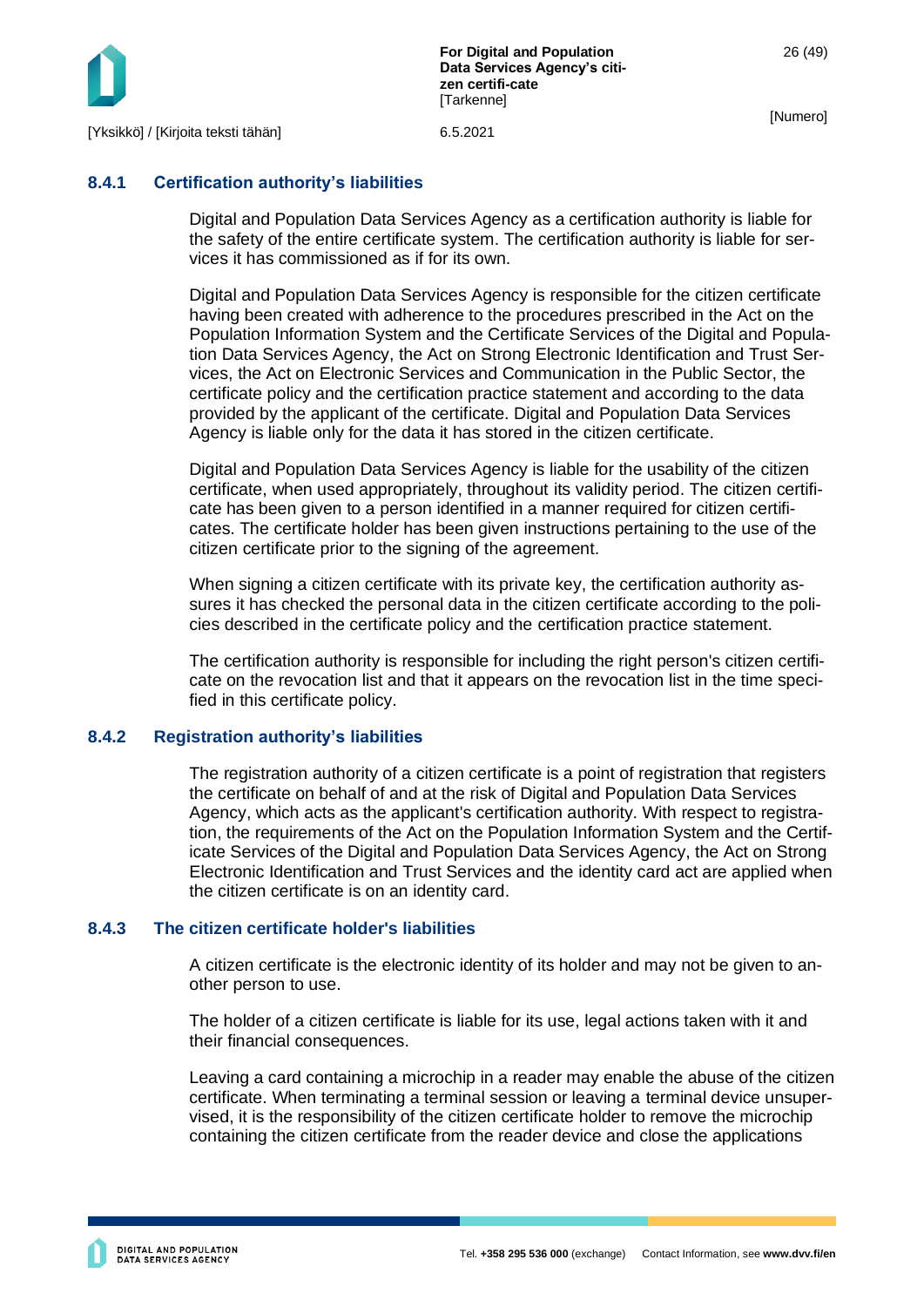

used appropriately or otherwise closing the technical connection needed for the use of the citizen certificate.

The responsibility of a citizen certificate holder ends when they have reported the necessary data to the revocation service for revoking the certificate and when they have received a revocation notice from the official receiving the call. In order to terminate liability, the revocation request must be made immediately upon noticing the reason for the request.

### <span id="page-27-0"></span>**8.4.4 Liabilities of a party trusting a citizen certificate**

A party trusting a citizen certificate cannot bona fide trust it and the correctness of the digital signature if the validity of the citizen certificate has not been checked with the OCSP service or on the revocation list. If the status of a certificate has not been checked, approving a citizen certificate releases Digital and Population Data Services Agency of liability. A party trusting a citizen certificate shall verify that the certificate granted corresponds to its intended use in the legal action in which it is used.

#### <span id="page-27-1"></span>**8.4.5 Limitations of liability**

Digital and Population Data Services Agency is not liable for damage caused by the disclosure of PIN codes, a PUK code and a citizen certificate holder's private keys unless said disclosure is the direct result of Digital and Population Data Services Agency's direct actions.

The maximum extent of Digital and Population Data Services Agency's liability to the certificate holder and a party trusting the certificate is for direct damage incurred, if the damage is the result of Digital and Population Data Services Agency's direct actions.

Digital and Population Data Services Agency is not liable for indirect or consequential damage caused to the citizen certificate holder. Neither is Digital and Population Data Services Agency liable for the indirect or consequential damage incurred by a party trusting a citizen certificate or by another contractual partner of the certificate holder.

Digital and Population Data Services Agency is not responsible for the operation of public telecommunication connections, such as the Internet, or for the inability to execute a legal transaction because of the non-functionality of a device or software used by the citizen certificate holder or for the use of a certificate in contradiction to its intended use.

The certification authority has the right to interrupt the service for changes or maintenance. Changes to or maintenance of the revocation list will be announced in advance.

The certification authority has the right to further develop the certificate service. A citizen certificate holder or a party trusting a certificate must bear their own expenses thus incurred, and the certification authority is not liable to compensate the certificate holder or a party trusting the certificate for any expenses caused by the certification authority's development work.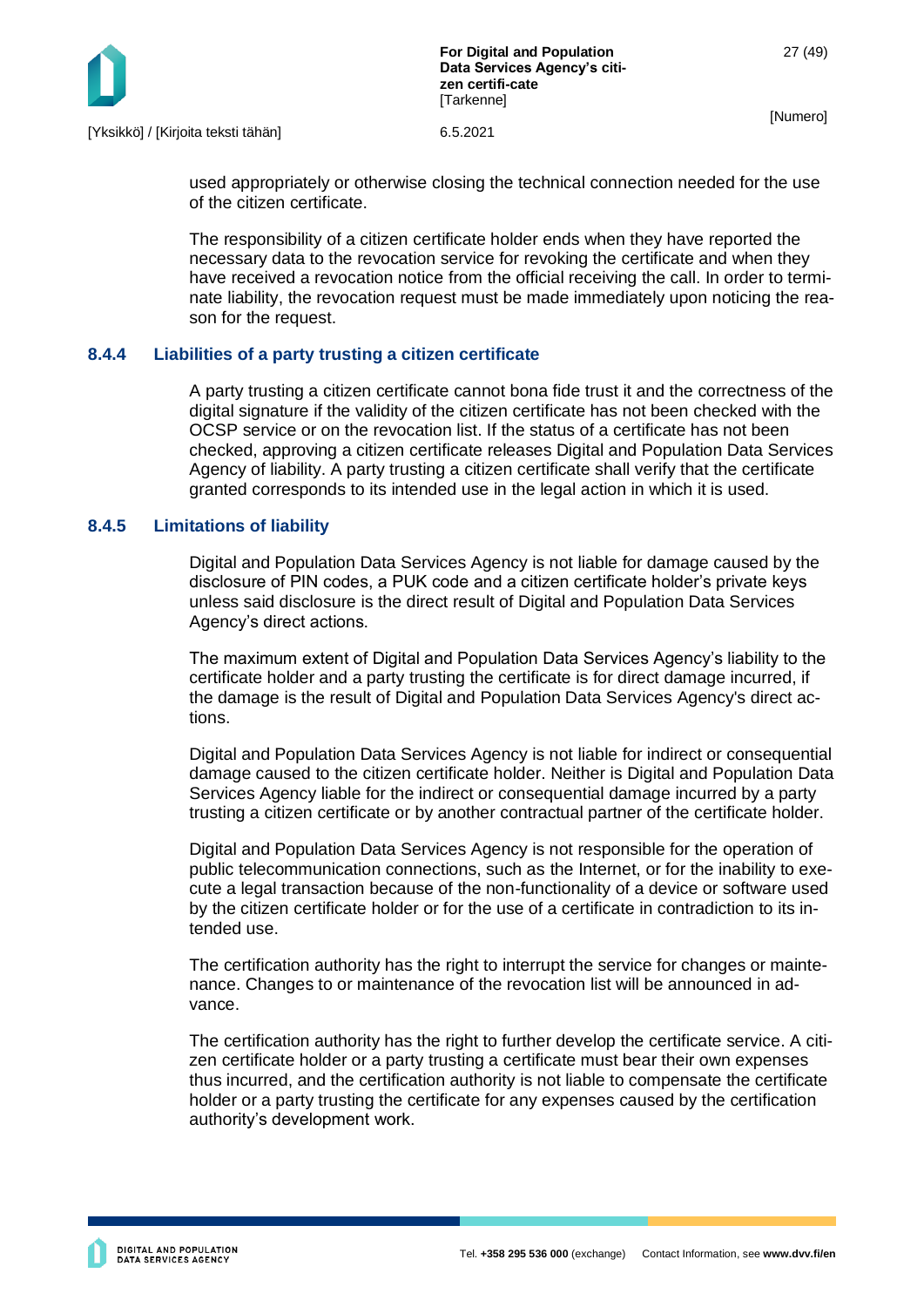

The certification authority is not liable for errors in the online service or applications intended for citizens and organisations and based on a certificate or any resulting expenses.

#### <span id="page-28-0"></span>**8.4.6 Other parties**

A party trusting a citizen certificate may trust the correctness of the digital signature of a citizen certificate if they have verified that the validity of the certificate has not expired, and the party has no other justifiable reason to doubt the correctness of the use of the certificate.

The certification authority is responsible for the citizen certificate in accordance with the certification authority's commitments in this certificate policy and the certification practice statement on citizen certificates.

Digital and Population Data Services Agency's liability for damages related to the production of certificate services is determined according to the service agreement concluded with the certificate applicant. Digital and Population Data Services Agency is bound by the requirements of the Act on Strong Electronic Identification and Trust Services. Where applicable, the Tort Liability Act (412/1974) also applies.

The electronic identity card is provided for in the identity card act, and certificates issued by Digital and Population Data Services Agency are provided for in the Act on the Population Information System and the certificate services of the Digital and Population Data Service Agency (661/2009). Electronic services are also subject to the provisions of the Act on Electronic Services and Communication in the Public Sector (13/2003).

The maximum extent of Digital and Population Data Services Agency's liability to the party trusting the certificate is for direct damage incurred, if the damage is the result of Digital and Population Data Services Agency's actions.

### <span id="page-28-1"></span>**9 Requirements on the actions of the certification authority**

This document applies to Digital and Population Data Services Agency, which serves as a certification authority that issues signature certificates. The implementation of the service described in this document includes the provision of registration services, creation of certificates, distribution of certificates, certificate revocation management and communication on the revocation list.

The requirements presented apply to the security objectives and the administrative means available for attaining them, for which detailed requirements are presented, if deemed necessary for meeting the objectives.

### <span id="page-28-2"></span>**9.1 Certification practice statement**

The certification authority ensures that it proves the reliability required by the provision of certificate services as described in the Regulation.

A detailed description pertaining to the measures described in this document is contained in the certification practice statement for each certificate type and storage platform.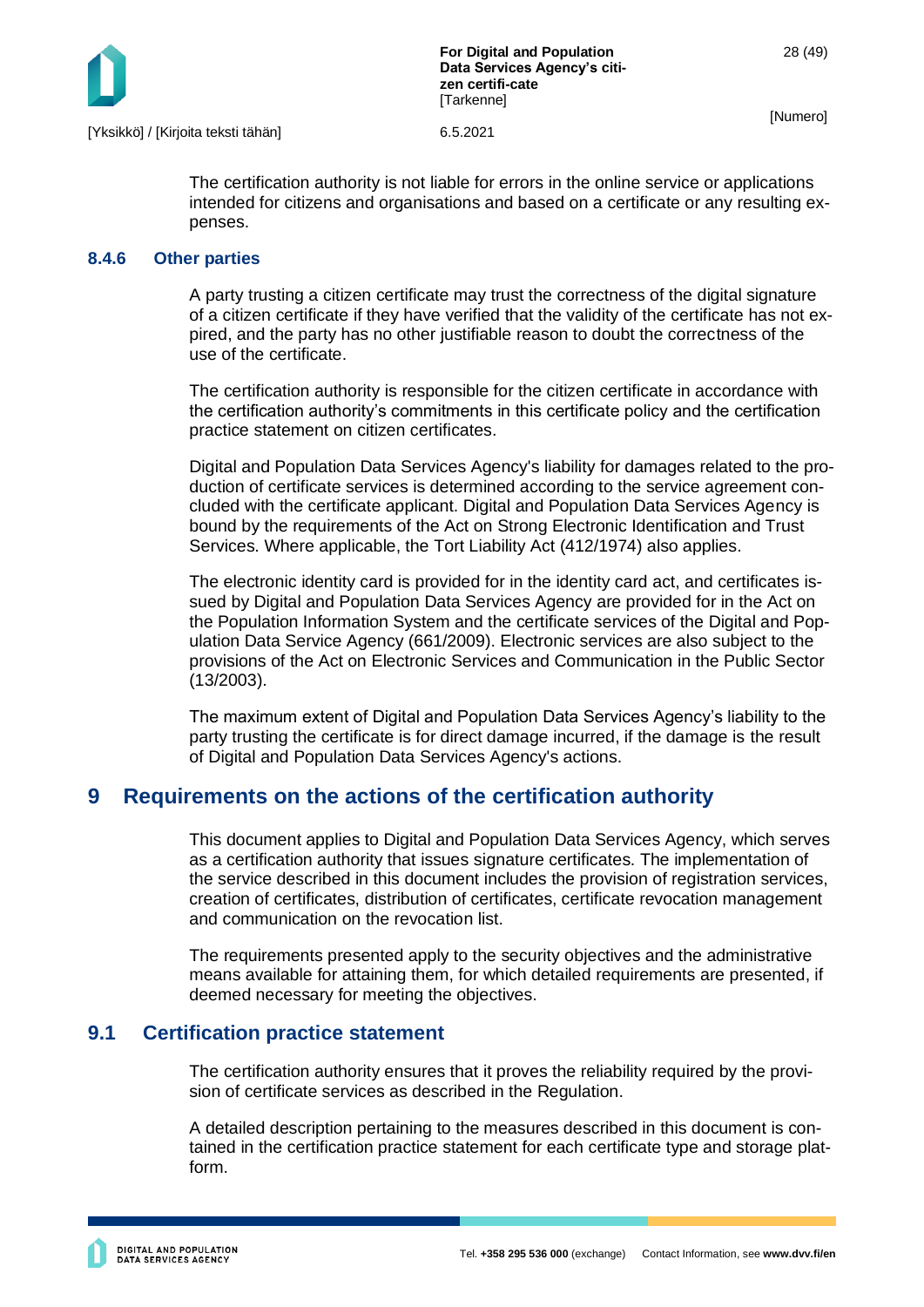

### <span id="page-29-0"></span>**9.2 Life cycle management of keys used in a public key system**

### <span id="page-29-1"></span>**9.2.1 Creation of certification authority's keys**

#### Creation of certificates

The certification authority ensures that the certification authority's keys are created under secure conditions described in the Regulation.

At an appropriate time prior to the expiration of the certification authority's signature key (for example, at the time stated in the certification authority's certificate), the certification authority creates a new key pair for signing the certificate and carries out all necessary measures so that the activities of organisations that may trust the key of the certification authority in question would not be disturbed. A new certification authority's key is created and its distribution is carried out according to these procedures.

These measures are taken sufficiently early so that all parties with a relationship to the certification authority (signers, certificate applicants, parties trusting the certificate, higher-level certification authorities) will receive information of the changed key pair sufficiently early so that they could implement measures necessary for undisturbed operations. This does not apply to a certification authority that discontinues its operations before the last date of validity of the certificate of its own certification authority.

### <span id="page-29-2"></span>**9.2.2 Storage, backup and recovery of the certification authority's key**

#### **Creation of certificates**

The certification authority ensures that the confidentiality and integrity of the certification authority's private keys are retained in accordance with the Regulation.

Digital and Population Data Services Agency generates its private signature keys and the public keys corresponding to the private signature keys.

The certification authority's private keys are stored in hardware security modules administered by the certification authority, meeting the requirements of the security standard.

The certification authority sees to it that the certification authority's private keys are protected against disclosure and unauthorised use. A backup is made of the certification authority's private keys in a manner conformant with critical information security.

The environment required for the generation and use of the private key requires the simultaneous presence of or activation of operation by at least two persons.

No copies are made of the private keys in Digital and Population Data Services Agency's citizen certificate.

### <span id="page-29-3"></span>**9.2.3 Distribution of the certification authority's public key**

#### **Creation and distribution of certificates**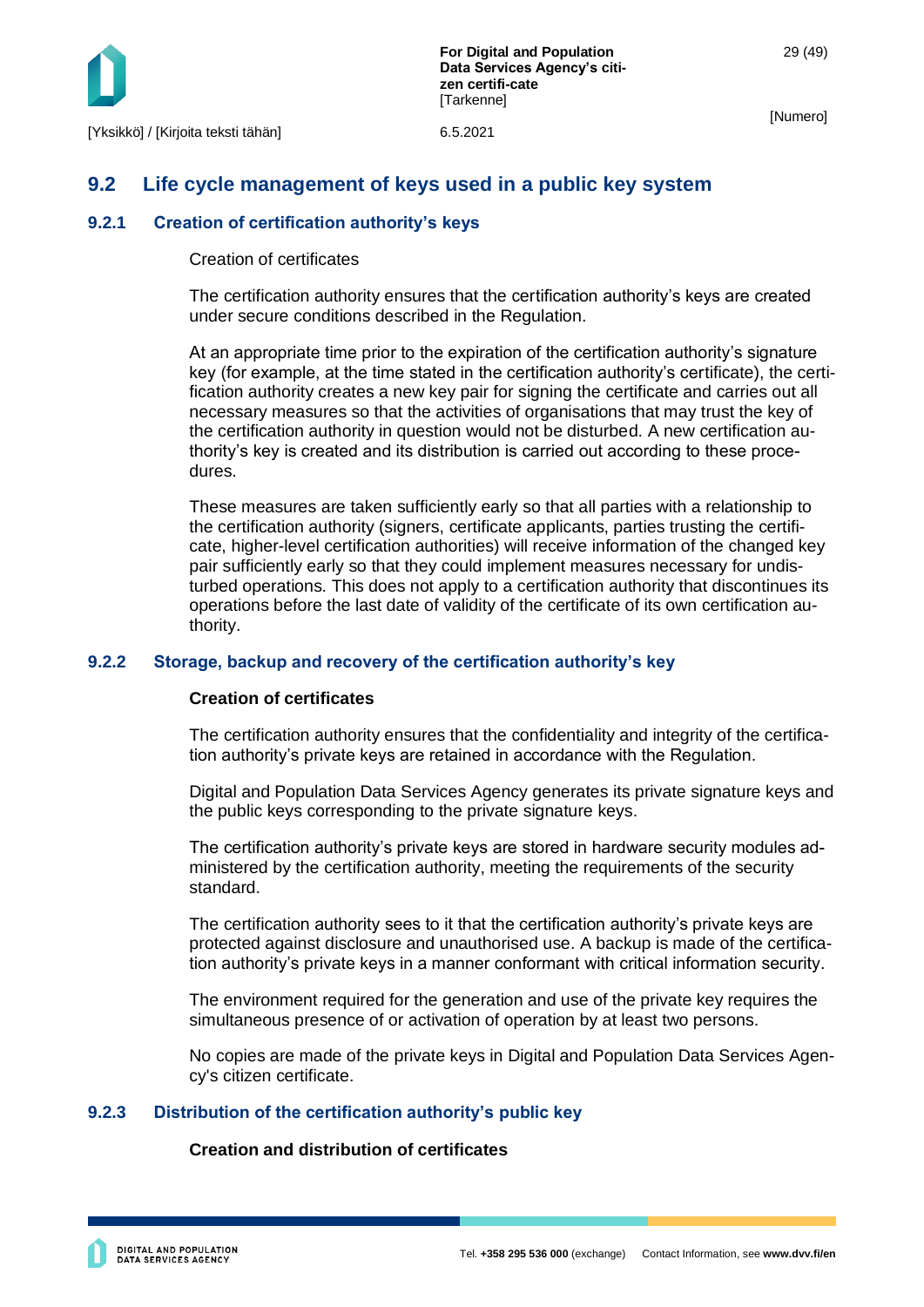

In connection with the creation of the citizen certificate, a certificate generation request is created using the microchip's public keys, combining the certificate applicant's registration data with the public key in question.

The citizen certification authority's public key is part of the certification authority's certificate. The citizen certificate contains the public key of the certificate holder.

The certification authority's certificate is available in a public directory. If a citizen certificate is located on an ID card, the certification authority's certificate is also placed on the microchip of the ID card.

The certification authority's certificate contains the certification authority's public key. The certification authority's certificate is stored in a public directory. The certificate holder's certificate is also stored in a public directory. The certification authority's certificate is available in the certification authority's public directory and the certification authority's website.

The certification authority archives all public keys it has certified.

#### <span id="page-30-0"></span>**9.2.4 Backup key system**

No copies are made of the private keys in Digital and Population Data Services Agency's citizen certificate.

#### <span id="page-30-1"></span>**9.2.5 Use of the certification authority's key**

The certification authority is responsible for its private signature keys being used only according to their intended use.

CA certificate:

Purpose: Signing of certificates and revocation lists. The technical description is in the FINEID specifications.

### <span id="page-30-2"></span>**9.2.6 End of the certification authority key's life cycle**

The certification authority ensures that the certification authority's private signature keys are not used after the end of their life cycle in accordance with the Regulation.

### <span id="page-30-3"></span>**9.2.7 Life cycle management of the encryption hardware used in signing certificates**

The certification authority ensures the security of the encryption hardware throughout its life cycle according to the Regulation.

#### <span id="page-30-4"></span>**9.2.8 Signer key management services provided by the certification authority**

The certification authority ensures that all signature keys it creates are created securely and that the confidentiality of the signer's private key is secured in accordance with the Regulation.

#### **Creation of certificates**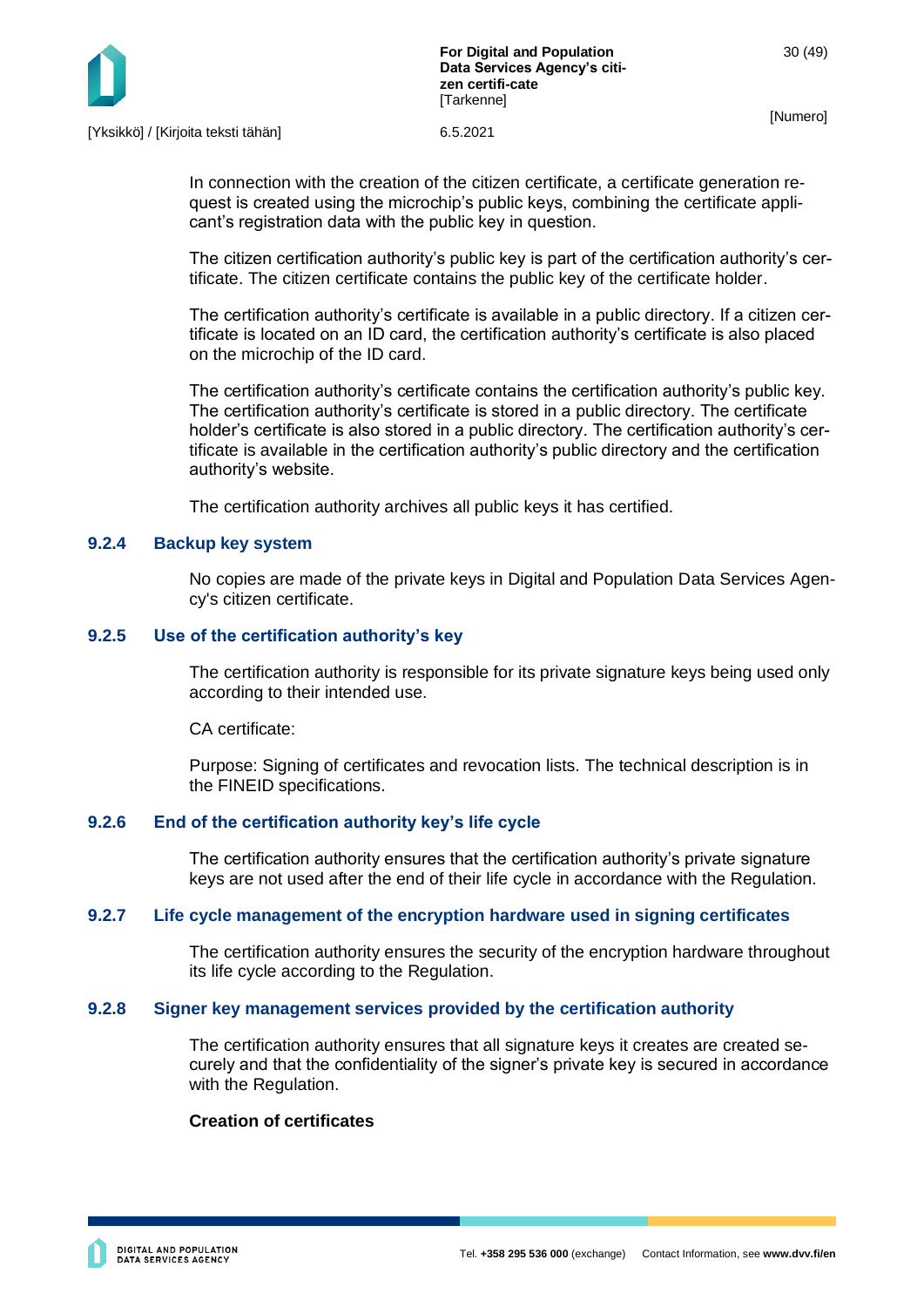

31 (49)

The certification authority's private key, which is used to sign citizen certificates, and the corresponding public key are at least 4096-bit RSA keys.

The citizen certificate holder's private and public keys are 2048-bit RSA keys at minimum.

The field that determines the intended use in the certificate's content specifies the intended use of the key pertaining to the certificates. The use of the key is limited only to its stated intended use.

CA certificate:

Purpose: Signing of certificates and revocation lists. The technical description is in the FINEID S2 specifications.

Certificate holder's authentication and encryption certificate:

Purpose: Electronic identification or data encryption.

Certificate holder's signature certificate:

Purpose: Digital signature

### <span id="page-31-0"></span>**9.2.9 Manufacturing of a secure signature creation device**

If the certification authority issues qualified signature creation devices (QSCD), the certification authority must ensure its secure implementation in accordance with the Regulation.

Separateness can be attained by ensuring that the distribution of the activation data and the delivery of the qualified signature creation device take place at different times or through different routes.

The above requirements concerning the manufacture of a qualified signature creation device can be met by implementing an applicable protection profile, which is defined according to the standard ISO/IEC 15408 or in a corresponding way.

### <span id="page-31-1"></span>**9.3 Life cycle management of certificates used in a public key system**

#### <span id="page-31-2"></span>**9.3.1 Signer registration**

The certification authority ensures that the signers are identified and authenticated appropriately and that the signer's certificate requests are faultless, correct and based on the appropriate authorisation in accordance with the Regulation.

The rights and obligations of a citizen certificate applicant are specified in the contract document and general terms and conditions, which comprise an agreement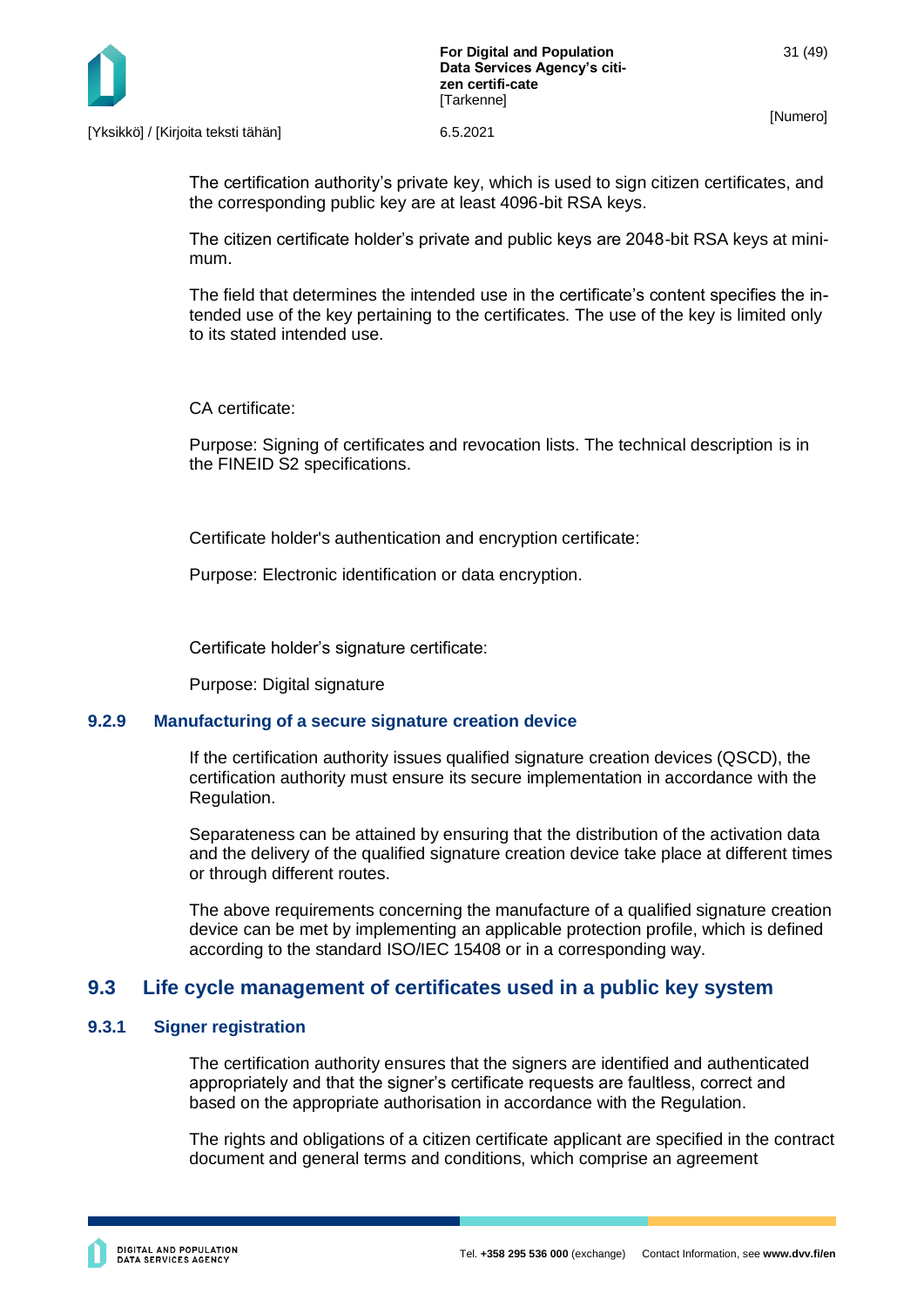

concluded with the certificate applicant. The application document contains the details of the rights and obligations of both parties.

The application document and terms and conditions of use clearly state that the applicant for a citizen certificate, with his/her signature, confirms the correctness of the information provided and approves the creation of the citizen certificate and its publication in a public directory. At the same time, the applicant accepts the rules and terms pertaining to the use of the citizen certificate and sees to the storage of citizen certificates and PIN codes and the reporting of any misuse or lost cards.

The citizen certificate applicant is responsible for the correctness of all material data that the applicant has given the certification authority or registration authority. The citizen certificate holder must use the citizen certificate only for its intended uses.

When a certification authority grants a citizen certificate, it also approves the application for certificate.

When issuing a citizen certificate, the certification authority is responsible for its data content being correct at the time of delivery of the certificate.

The data in a citizen certificate unambiguously determine the citizen certificate holder. The certification authority will determine the official identity of the certificate applicant, if necessary.

Private keys pertaining to a citizen certificate, created on a microchip or other secure environment, are delivered to the citizen certificate applicant in connection with delivery.

When the certificate is given to the applicant, he or she is reminded of the fact that there are no copies of the private keys and no copies can be made later.

A citizen certificate can be collected from the registration point in person.

It is the responsibility of the citizen certificate holder to prevent the use of private keys and the related card access codes belonging to him/her in a way contradictory to the terms of use by taking care of them as set forth in the terms of use.

The key pair for a Digital and Population Data Services Agency citizen certificate is created in a secure facility. The public key is used for creating the certificate, and the private key is stored on a microchip protected against reading and writing.

The ID card must be activated using the card access number before it can be used in e-services. The ID card is activated by the user with the card access number. When you use the ID card for the first time, for instance when accessing e-services from your home computer, the card reader software will automatically launch the ID card activation process. During this process, you will first be prompted to enter your card access number, after which you can activate and specify your own personal PIN codes. After the activation process has been completed, you can use your identity card in all e-services.

You will have two activated codes. A basic PIN which controls ID card maintenance and electronic identification. A signature PIN that you can use to create an electronic signature. If you enter your PIN incorrectly five times, the card will become locked,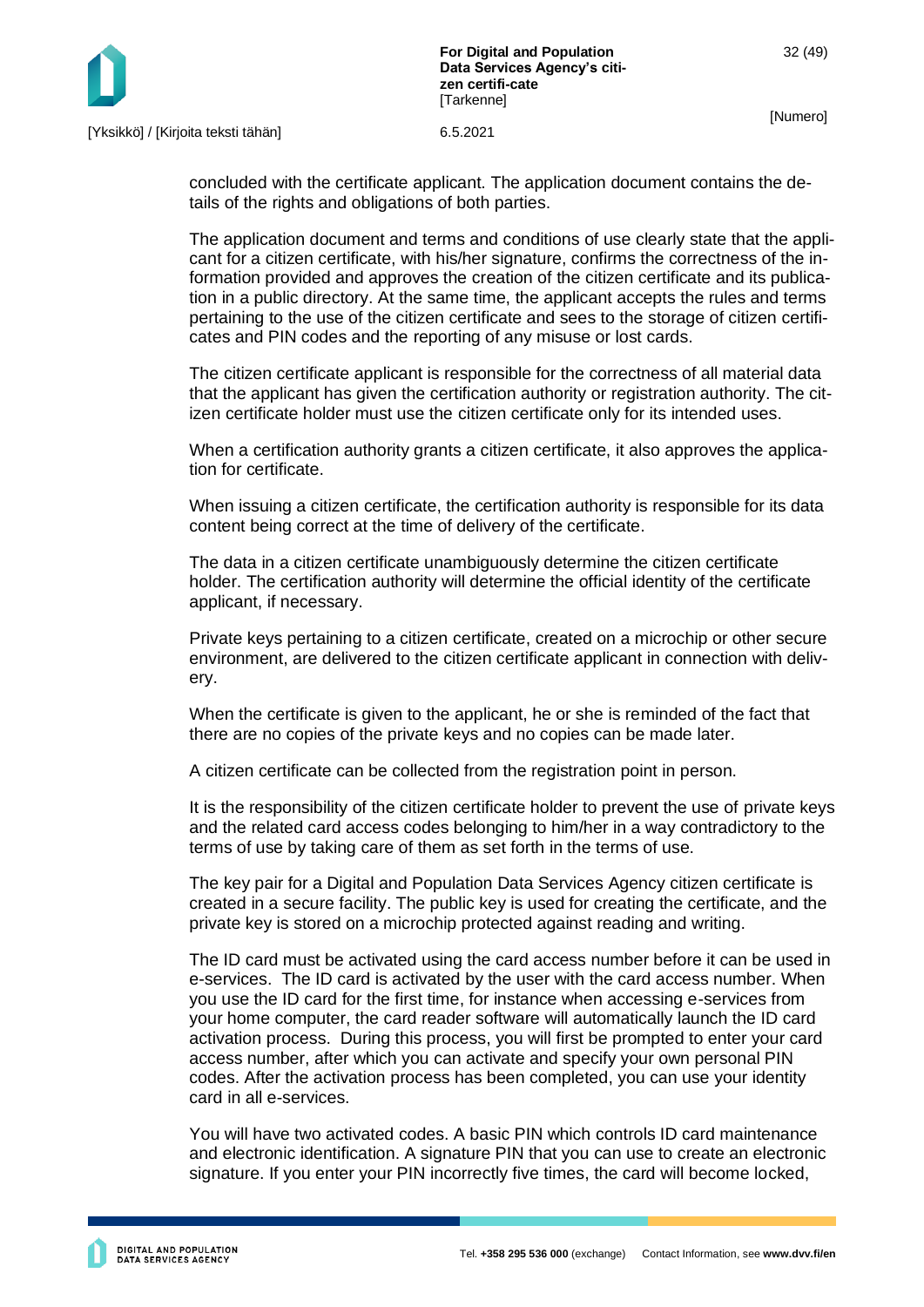

and the function protected by the code can no longer be used. The locking of the basic PIN prevents the use of all PIN-protected applications. The locking of the signature PIN prevents electronic signature use. To unlock these PINs, you need your card access number.

The card manufacturer creates the activation data that enable the use of the keys.

Card access numbers are protected so that they cannot be read or copied from the card. It is the certificate holder's responsibility to protect the use of his/her keys by taking care of his/her microchip or card and PIN codes as described in the instructions for use.

To guarantee security, the activation codes needed for the use of the citizen certificate are handled so that they are not in the same place at the same time before or during delivery to the certificate applicant.

The citizen certificate holder may download the card reader software from the Digital and Population Data Services Agency website to use the citizen certificate in electronic services.

It is explained to the holder of a citizen certificate that he/she has the possibility to change the original activation codes to new ones. The program for changing the codes is available free of charge for cardholders at [www.fineid.fi.](http://www.fineid.fi/)

The citizen certificate applicant may store the e-mail address in the citizen certificate and the population information system at his/her discretion. The e-mail address is marked in the citizen certificate and the population information system as stated by the applicant. The e-mail address stored in the citizen certificate is stored in the public directory, as is the rest of the data content in the citizen certificate. The e-mail address cannot be changed during the validity of the citizen certificate.

### <span id="page-33-0"></span>**9.3.2 Renewing a certificate, changing the key pair and updating a certificate**

The public keys in citizen certificates and the private keys in the microchip cannot be renewed. The creation of new key pairs requires applying for a new citizen certificate. At this time, the same procedures are adhered to as when applying for the certificate for the first time. The procedures are described in detail in the certification practice statement.

### <span id="page-33-1"></span>**9.3.3 Creation of certificates**

The certification authority ensures that it grants certificates securely in order to retain its authenticity in accordance with the Regulation.

The private keys of citizen certificate holders are created securely in a way that meets the requirements for a signature certificate. Key pairs generated by the certificate holder are not accepted. No copies are made of the private keys during creation and they cannot be transferred or copied from the microchip. The certification authority and the card manufacturer do not have access to the private keys of the certificate holders.

When the keys are generated, they have not been allocated to any person.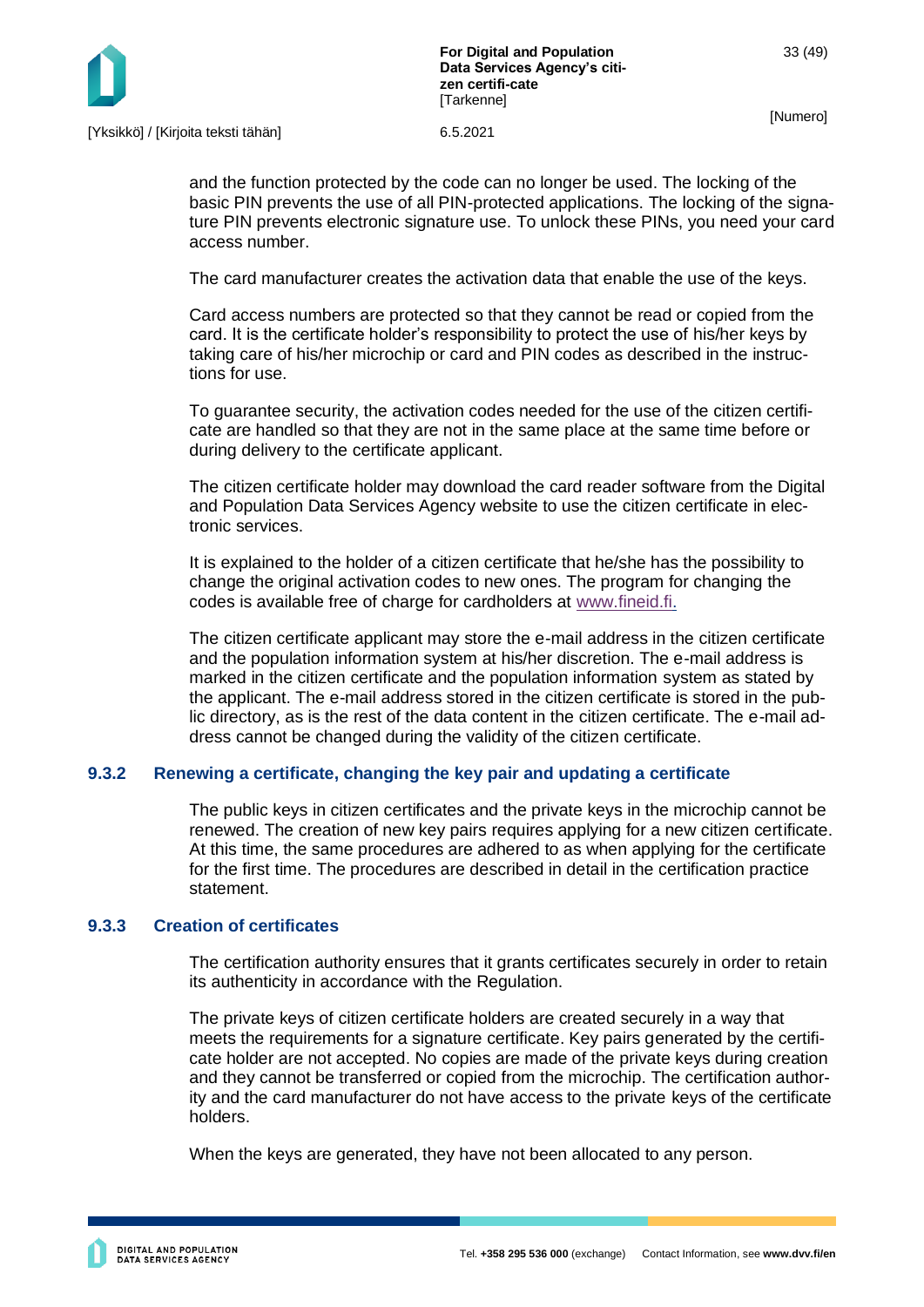

[Yksikkö] / [Kirjoita teksti tähän] 6.5.2021

The certification authority's private keys and their backups are stored with strong encryption in devices that meet the requirements of critical information security.

No copies exist of the private keys of the certificate holder.

The certification authority's private keys are stored in hardware security modules administered by the certification authority.

The certification authority's private signature keys are protected with physical and logical security measures of high reliability. They are used only in a system placed in a secure environment.

#### <span id="page-34-0"></span>**9.3.4 Distribution of terms of use**

The certification authority ensures that the terms of use and instructions are made available to the subscribers and the parties trusting certificates in accordance with the Regulation.

A signature certificate issued under this certificate policy meets the requirements on signature certificates set out in Regulation (EU) No. 910/2014 of the European Parliament and of the Council of 23 July 2014 on electronic identification and trust services for electronic transactions in the internal market and repealing Directive 1999/93/EC.

The data can be delivered as part of an agreement with a subscriber or a party trusting a certificate. The terms of use can be included in the certification practice statement so that the reader can easily detect and identify them.

With respect to terms of agreement pertaining to certificates granted to the public, the requirements of consumer legislation, including the directive on unreasonable terms in consumer agreements, 93/13/EEC, are taken into account.

The citizen certificate holder may download the card reader software from the Digital and Population Data Services Agency website to use the citizen certificate in electronic services.

Citizen certificates are applied for according to the description of the certification practice statement.

The price of acquiring an electronic ID card is determined according to the then-valid Decree of the Ministry of Finance on the payment of Digital and Population Data Services Agency fees.

The prices of citizen certificates stored on other microchips are determined according to DPDSA's current list prices for commercial services.

The certification authority does not separately charge the citizen certificate holder for the use of the citizen certificate, the revocation service or a public directory. Individual online service providers may charge for the use of their services. The use of a citizen certificate does not require a specific announcement or permit from the certification authority.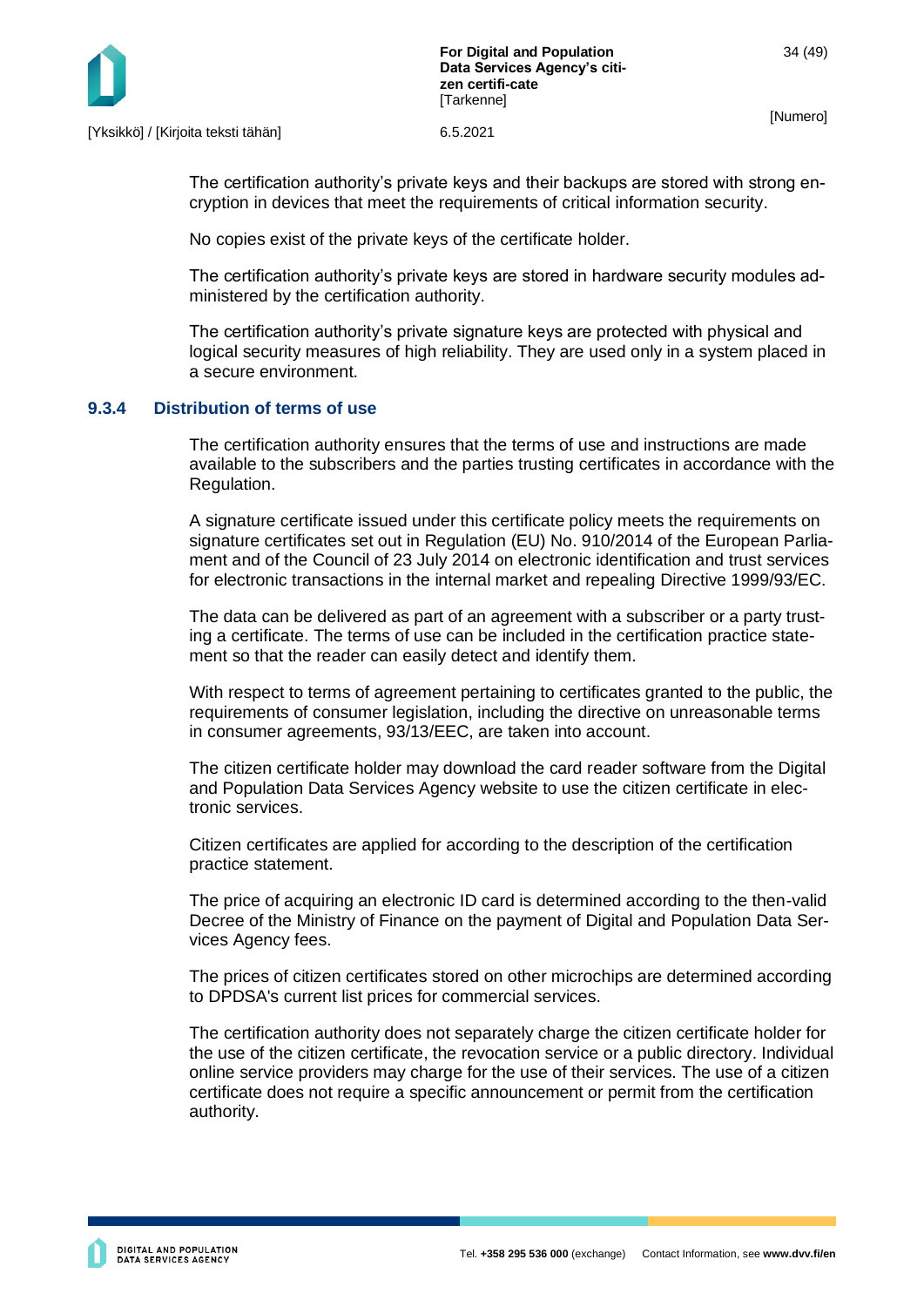

Reporting a citizen certificate to a revocation list is free of charge. Retrieving revocation lists from the directory and checking the validity of citizen certificates against the revocation list are also free of charge.

The use of advisory services is subject to a separate fee according to the then-valid price list.

If the service provider wishes to arrange for information maintenance service between the unique identifier of the citizen certificates and the identifiers of its own background system or between other updated data, the service provider may apply for information disclosure permission in the information service from Digital and Population Data Services Agency. This service will be priced according to the then-valid Act on Criteria for Charges Payable to the State and the Decree of the Ministry of Finance on the payment of Digital and Population Data Services Agency fees.

Instructions and terms of use for using a citizen certificate are provided for certificate applicants to read before an agreement on the certificate is concluded or the decision to issue one is made. The information is available at both the point of registration and at Digital and Population Data Services Agency's website.

### <span id="page-35-0"></span>**9.3.5 Distribution of certificates**

The certification authority ensures that certificates are appropriately made available to the subscribers, signers and the parties trusting certificates in accordance with the Regulation.

The data content of the root certificate, certification authority certificate and certificate holder's certificates is described in the document FINEID S2. The document is available at the certification authority's website at [www.fineid.fi.](http://www.fineid.fi/)

The certification authority publishes certification authority's identification certificates of the citizen certificates and revocation lists in a non-chargeable, publicly available, public directory. The certification authority publishes the certificate policy, the certification practice statements, the PKI disclosure statement (PDS) and other public documents pertaining to the production of certificate services on its website.

Each identification certificates of the citizen certificate is published in the public directory immediately upon its creation and remains in said directory for as long as it remains valid. The certification authority publishes a revocation list that is valid for eight hours from its publication. This revocation list is updated once per hour with a new one.

Directory and revocation list data are publicly available. The FINEID specifications published by the certification authority are available on the certification authority's website. In addition, the certificate policies and certification practice statements are available on the certification authority's website.

### <span id="page-35-1"></span>**9.3.6 Revoking a certificate and placing it in the suspended state**

The certification authority ensures that certificates are revoked at the right time based on authorised and confirmed certificate revocation requests and in conformance with the Regulation.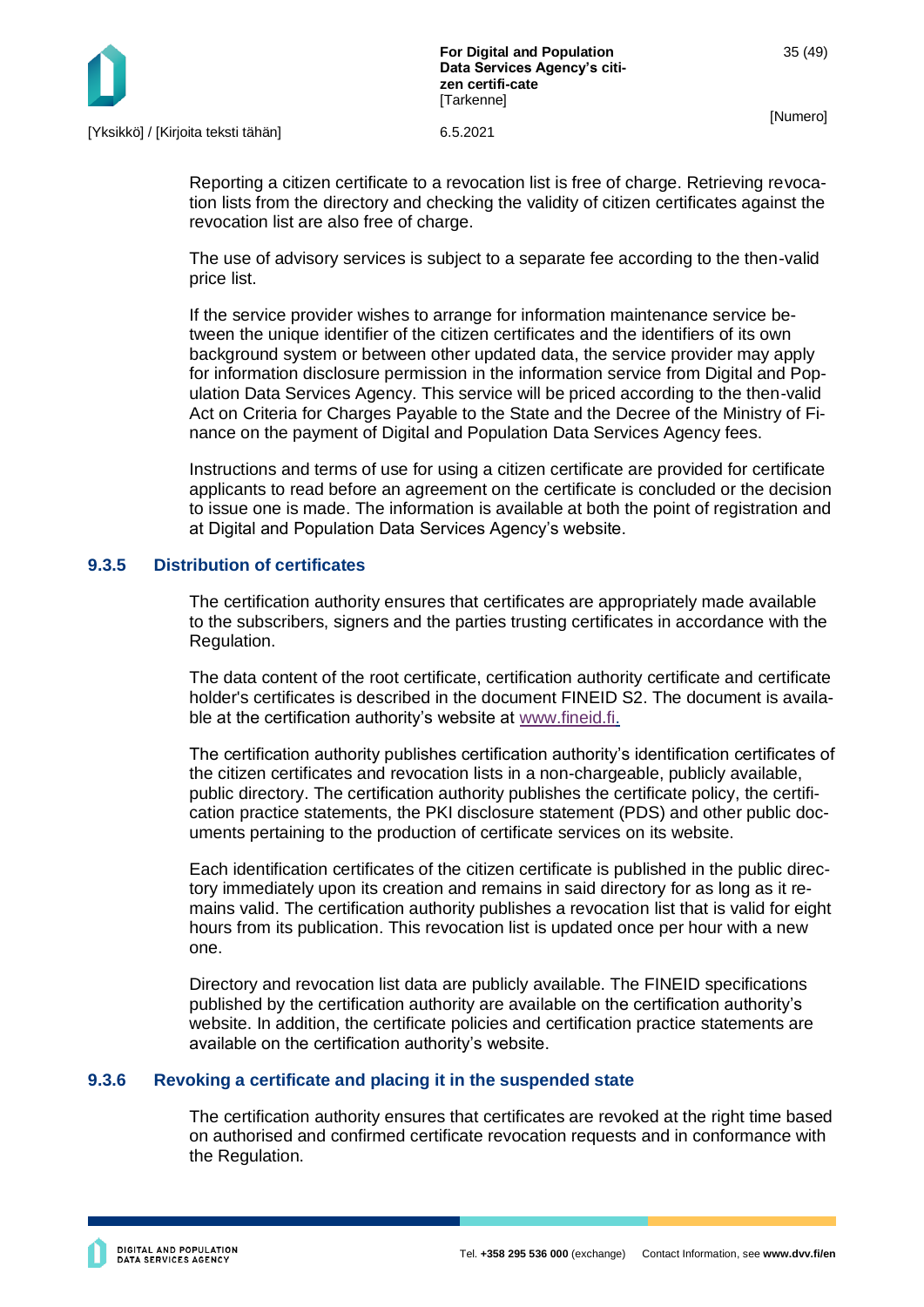

The validity of a citizen certificate is at most five years. The certificate can be revoked during the validity period. Certified signatures created before the revocation or expiry of the certificate can still be authenticated after the revocation or expiry from the signature certificate.

The certificate holder must immediately notify the revocation service if he/she suspects that his/her citizen certificate may have been used in breach of the terms and conditions or otherwise abused.

The holder of a citizen certificate may have the certificate revoked before the expiration of the citizen certificate's validity period.

Citizen certificates cannot be temporarily suspended. Revoked citizen certificates cannot be reinstated.

It is the certificate holder's responsibility to protect the use of their private keys by taking care of their microchip or card and PIN codes as described in the instructions for use. The certificate holder must immediately notify the revocation service if he/she suspects that his/her certificate(s) may have been used in breach of the terms and conditions.

Revocation requests are primarily made by the certificate holder upon discovering that a certificate has been lost or it may have been misused. Requests can also be made by e.g. the card manufacturer or the registration authority.

The revocation request must be made immediately upon suspecting the misuse of a certificate, for example because of loss or theft. Citizen certificates can be revoked by calling the free revocation service at +358 800 162 622. The revocation request must be made immediately upon suspicion of potential misuse.

All revocation requests, reasons for revocation, the method of identifying the requester, and the CA's response to the request are archived. Calls concerning revocation requests are recorded.

The revocation request for a citizen certificate is primarily made by its holder. If the caller is not the holder of the certificate being revoked, both the caller and the certificate holder must be identified.

Revocation requests can also be made by the certification authority, card manufacturer or registration authority. The method of identifying the person requesting the revocation is recorded.

The reasons for revocation, the date and time, and the request handler's details are recorded.

Citizen certificates can be requested for revocation by the following methods:

- a) By calling the revocation service
- b) By visiting the registration authority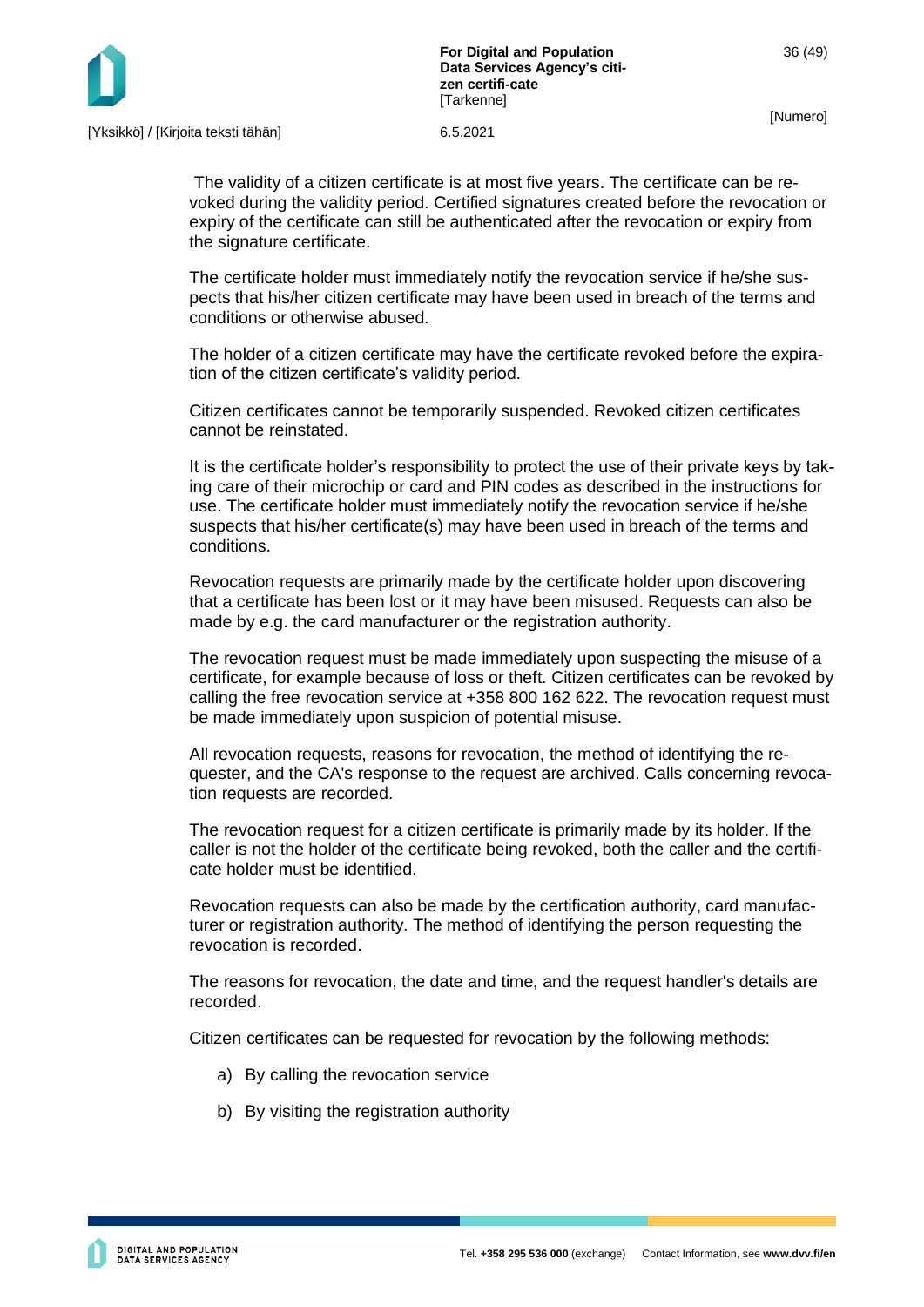

Information of the inclusion of a certificate on a revocation list will be publicly available within an hour of the revocation request having been deemed valid and approved. The revocation list is valid for eight hours.

The revoking of a certificate and its effects are described in detail in the certification practice statement.

### **Closing certificates at the request of Digital and Population Data Services Agency**

Digital and Population Data Services Agency will always revoke certificates when it has received information of the death of the certificate holder. Digital and Population Data Services Agency will notify the beneficiary of the deceased certificate holder of the revocation.

The Digital and Population Data Services Agency will revoke a certificate issued by it if an error is found in its data content.

Digital and Population Data Services Agency may revoke certificates signed with its private key if there is reason to believe that Digital and Population Data Services Agency's private keys have become disclosed or accessed by unauthorised parties.

All certificates that are valid and have been granted with the exposed key must be closed on one or several revocation lists whose validity period does not expire until the validity of the last revoked certificate has expired.

If the private key used by the Digital and Population Data Services Agency in certificate creation or another technical method has become exposed or otherwise unusable, the Digital and Population Data Services Agency must duly notify all cardholders and the Finnish Transport and Communications Agency of the event.

Digital and Population Data Services Agency may also revoke a certificate for other special reasons.

Certificates are revoked immediately in connection with a revocation request.

### <span id="page-37-0"></span>**9.3.7 Publishing frequency of the revocation list**

Information of the inclusion of a certificate on a revocation list will be publicly available within an hour of the revocation request having been deemed valid and approved. The revocation list is valid for eight hours.

The revocation list contains the time of publication of the next revocation list.

The new revocation list will be published by the expiration of the validity of the valid revocation list.

In case of system updates and other exceptional situations, DPDSA may publish revocation lists at a different frequency and extended validity periods.

The certification authority provides an online certificate status check service that implements OCSP. The certification authority publishes a revocation list of revoked certificates.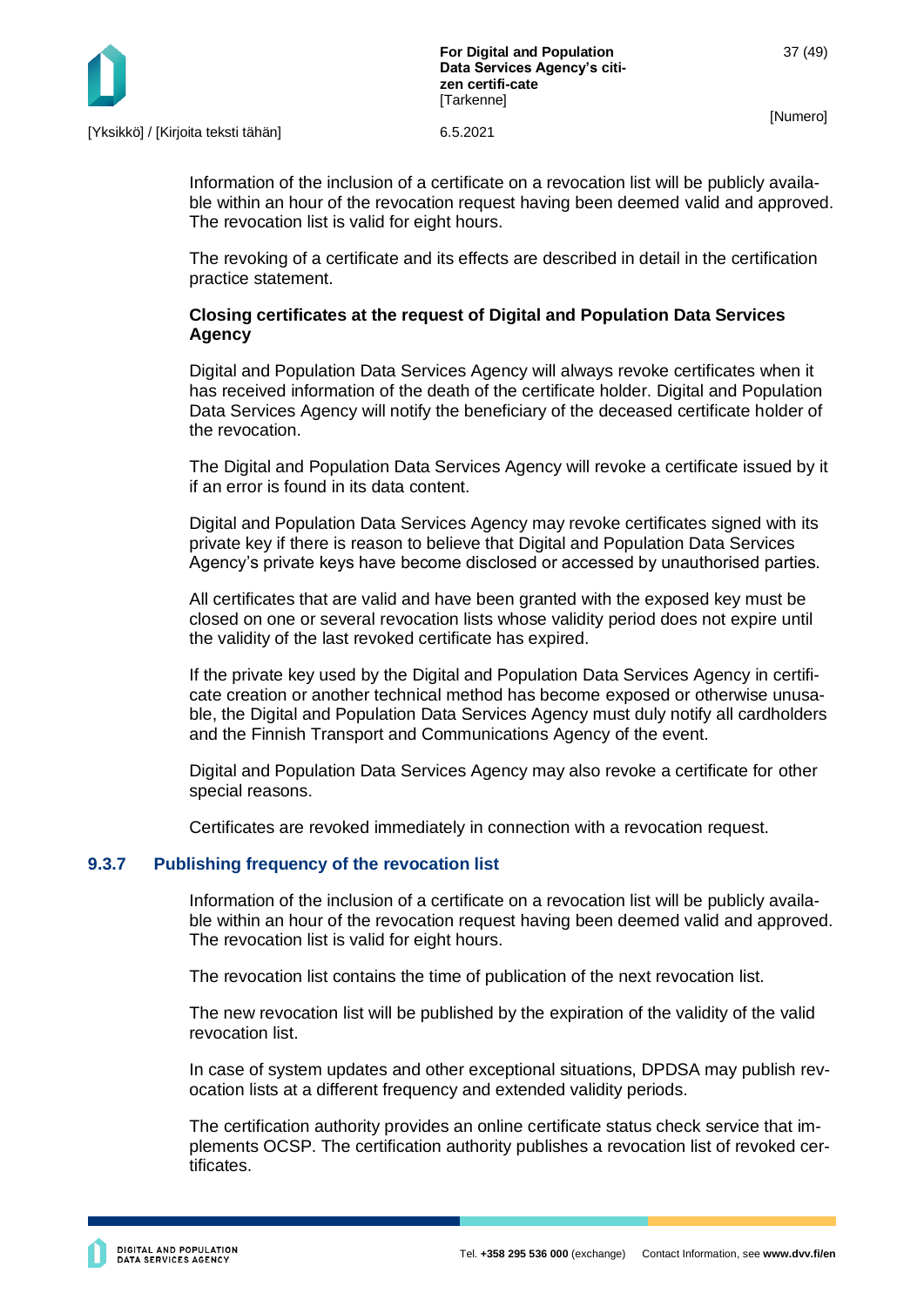

### <span id="page-38-0"></span>**9.4 Renewing a key pair after inclusion on revocation list**

The public keys in citizen certificates and the private keys in the microchip cannot be renewed. The creation of new key pairs requires a new citizen certificate.

The renewal of certificates adheres to the same procedures as when applying for the certificate for the first time.

The data content of the revocation lists published by the certification authority is described in the document FINEID S2. The document is available at the certification authority's website at [www.fineid.fi.](http://www.fineid.fi/)

### <span id="page-38-1"></span>**9.5 The certification authority's management and operating procedures**

#### <span id="page-38-2"></span>**9.5.1 Security management**

The certification authority ensures that it adheres to appropriate administrative and business management practice, conformant to recognised standards, in accordance with the Regulation.

The certification authority ensures that information security is retained if the certification authority obtains services from another organisation or entity.

### <span id="page-38-3"></span>**9.5.2 Repository classification and management**

The certification authority ensures that the protection level of its repositories and data is appropriate in conformance with the Regulation.

The information published by Digital and Population Data Services Agency is available on the certification authority's website. Confidential data used in the certificate system are stored in the CA's own confidential repository. The certification authority's data are archived according to the valid archiving rules. Special attention is paid to the handling of personal information, and DPDSA has published a specific set of procedures for the provision of certificate services in accordance with the Personal Data Act. The certification authority has also prepared the certificate system's register description conformant to the Personal Data Act with respect to the processing of personal data.

The data in the certificate system are confidential unless they are based on the regulations on information disclosure set forth in the Personal Data Act, the Act on the Openness of Government Activities, the Act on the Population Information System and the certificate services of the Digital and Population Data Service Agency (661/2009), the Act on Strong Electronic Identification and Trust Services or for purposes set forth in the certificate policy or certification practice statement.

The data of the public directory and the revocation list are public, as are the certification practice statements and the data specified in the certificate policy and the published FINEID specifications.

The validity period of the citizen certificate is recorded in the certificate. Citizen certificates revoked during their validity period are published on a publicly available revocation list.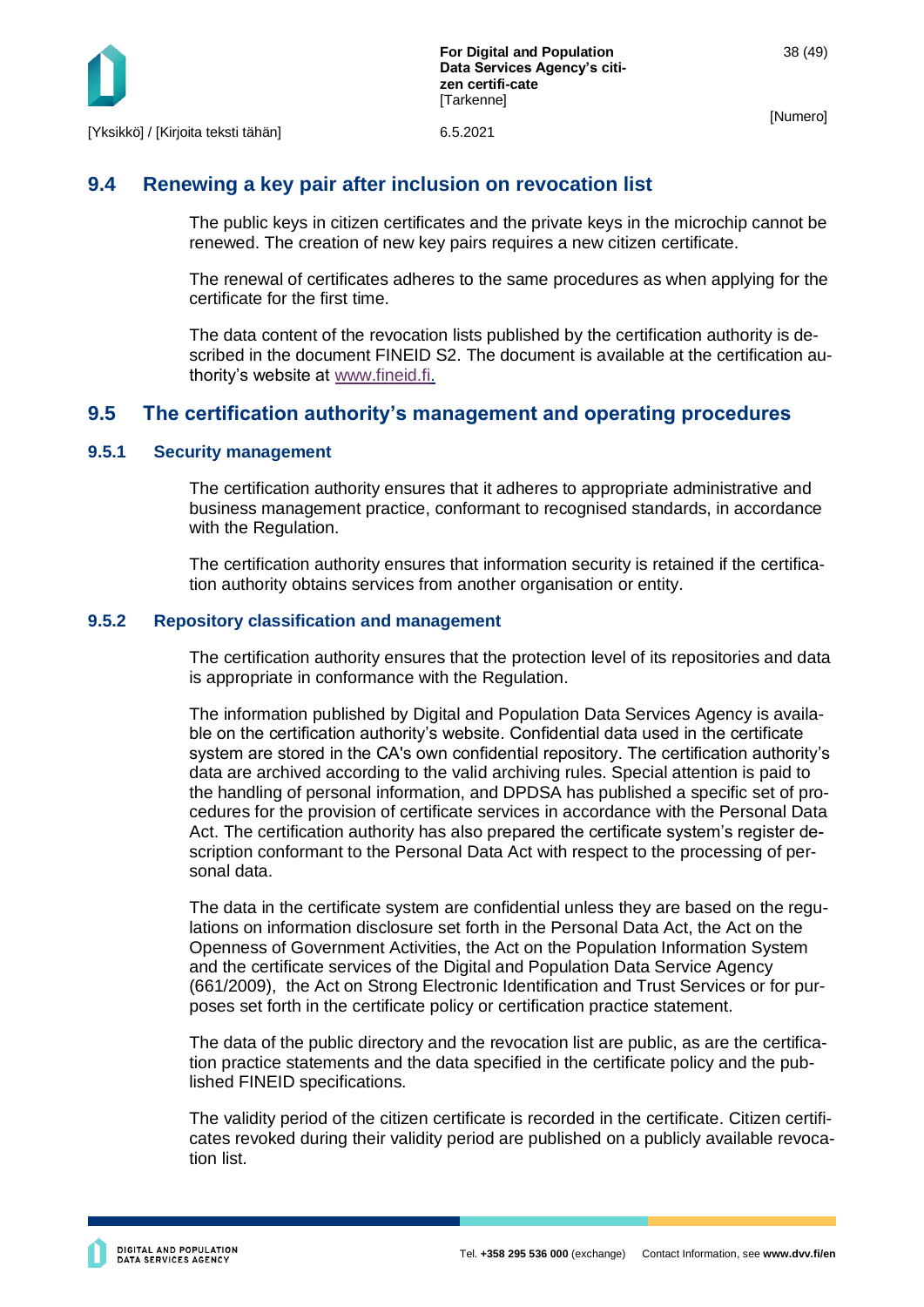

The data disclosed to authorities are specified according to the valid legislation.

The data of the certificate system are not disclosed for purposes other than those listed above in this document.

The holder of a certificate has the right to receive information pertaining to him/her, for example personal data, in accordance with the applicable legislation.

It is material for the reliability of the certification authority that Digital and Population Data Services Agency take all measures to see to the secrecy of confidential material it obtains in connection with the certificate activities and to the good administration of data unless otherwise required by legislation pertaining to the right of authorities to obtain information on the operation of the certificate system.

Digital and Population Data Services Agency conforms to the Personal Data Act and specific legislation in the processing of personal data. Digital and Population Data Services Agency has prepared the policy rules for the processing of personal data in connection with information disclosure and with the certificate activities. Special care must be taken when processing personal data.

The certificate services produced by Digital and Population Data Services Agency are covered by a financial administration system and supervision as has separately been set forth. The implementation of the certification authority's financial administration is described in detail in the certification practice statement.

The detailed requirements are described in the ISO/IEC 17799 standard.

#### <span id="page-39-0"></span>**9.5.3 Staff and information security**

The certification authority ensures that the staff and recruitment policies promote and support the reliability of the certification authority's operations in conformance with the Regulation.

Digital and Population Data Services Agency serves as the certification authority that is responsible for certificate activities. The selection of technical service providers is based on a bidding procedure related to public procurements, and the providers work at Digital and Population Data Services Agency's responsibility and on behalf of it.

Digital and Population Data Services Agency pays particular attention to the reliability of both its own staff and the technical service vendors and registration authorities and to their skills needed for the execution of the tasks.

Digital and Population Data Services Agency has a basic security clearance done for its staff and the persons of the technical vendors who work with the certificate environment.

The staff's work experience is surveyed when starting the employment. A security clearance is carried out for the person based on the information he/she has provided on a fixed-form form.

The security clearance procedure is described in detail in the certification practice statement.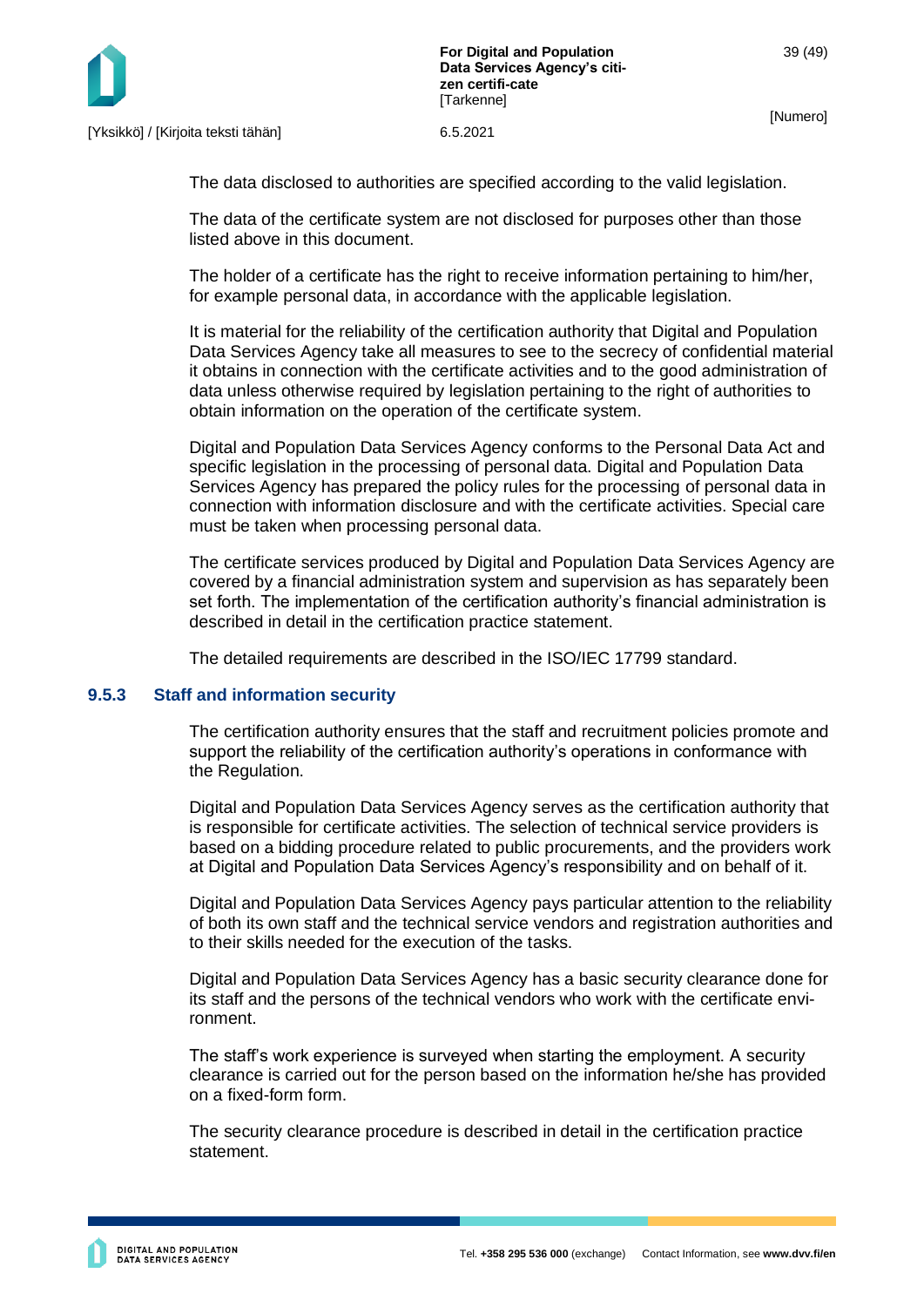

The training of Digital and Population Data Services Agency's staff is planned and implemented so that duties can be carried out in the best possible way. Digital and Population Data Services Agency has a training plan whose implementation is the responsibility of Digital and Population Data Services Agency's Administration and Management Support unit.

When task rotation is planned for the certification authority's tasks, they are organised in such a way that the person can see to his/her new duties in the best possible way. The implementation of task rotation must also take into account the retention of good information administration practice and the maintenance of sufficient task-specific skill levels.

Task rotation also adheres to Digital and Population Data Services Agency's information security policy and information security plan as well as Digital and Population Data Services Agency's other general instructions.

Digital and Population Data Services Agency's staff work subject to official liability and in accordance with the internal instructions of Digital and Population Data Services Agency. The position of a public official is set forth in the State Officials Act (750/1994).

When recruiting staff, it must be seen to that the staff's skills correspond to the requirements of the task and that there is nothing detected in the person's background check that would put the person's interests at odds with the production of certificate services.

The staff always has access to Digital and Population Data Services Agency's quality and security documents.

### <span id="page-40-0"></span>**9.5.4 Physical and environment security**

The certification authority must ensure that physical address to critical services is monitored and that physical risks pertaining to the repositories are minimised in accordance with the Regulation.

An information security certificate has been granted to Digital and Population Data Services Agency, affirming that DPDSA's information security meets the requirements of the ISO/IEC 27001 standard. Digital and Population Data Services Agency uses technical service vendors for carrying out the information technology tasks of the certificate service. DPDSA is responsible, as the certification authority, for the safety and operation of certificate production in an appropriate way in all of its subareas.

The certification authority's systems are located in high-security data centres and meet the instructions and orders imposed on data centres regarding security.

Facility safety has been implemented in such a way that access to the facilities by unauthorised parties is prevented.

Facilities where production duties for the certificate system are carried out have controlled physical access. The access control system detects authorised and unauthorised entry. Access to data centre facilities requires the identification of the person,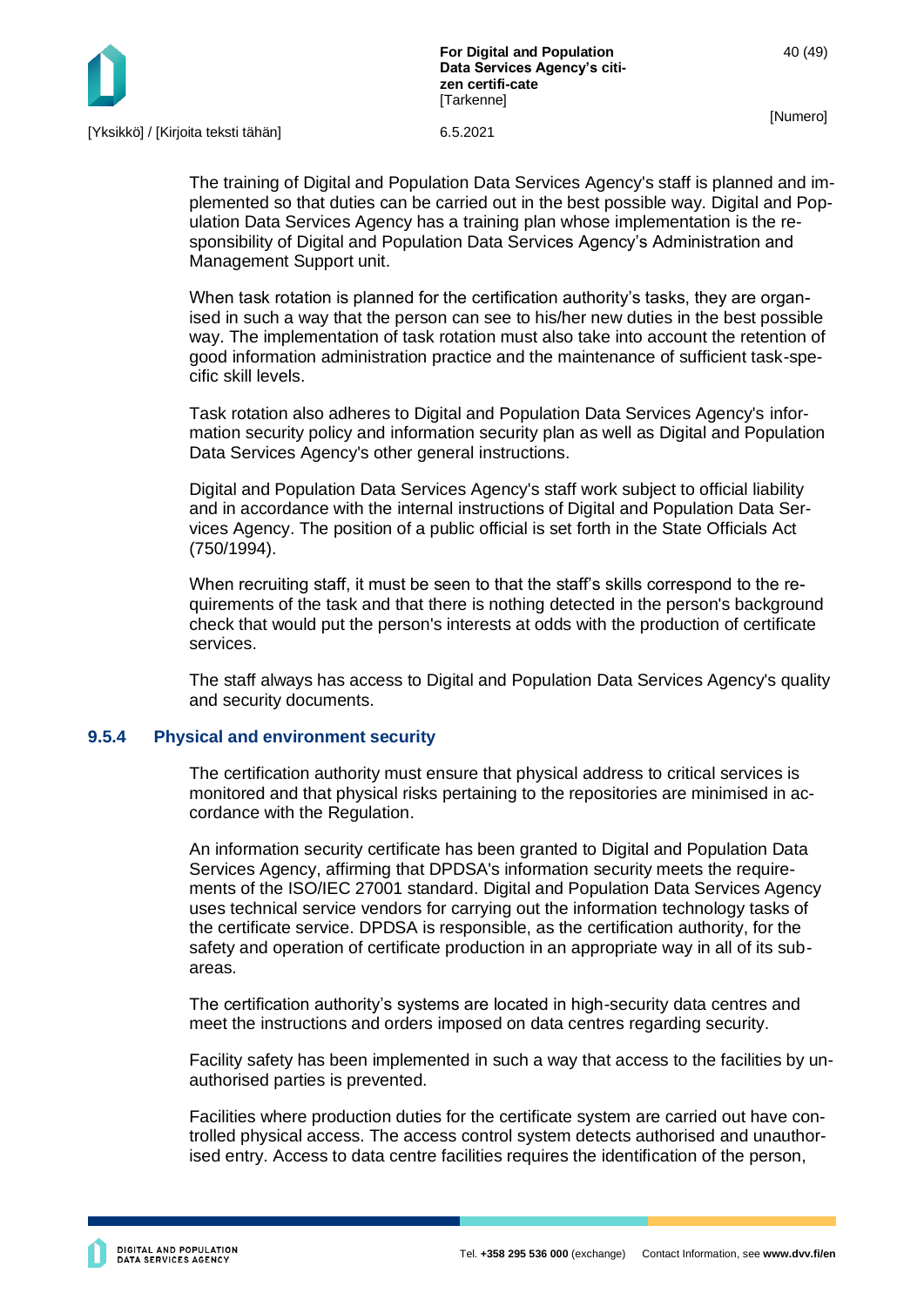

whereby the person is identified and the access right is verified and the transactions are registered. Data centre facilities are guarded at all times of the day.

The hardware solutions have been implemented according to good information administration practice in such a way that in the event of system failure, a backup system can be used without compromising the confidentiality, integrity or availability of the data contained in the system.

The supply and maintenance of spare parts for devices critical for operations has been ensured.

The creation, activation, backup and recovery of the certification authority's private key are carried out under supervision when two persons authorised to carry out maintenance on the system are present.

The revocation of the certification authority's private key is possible only under the supervision of two authorised persons.

At least two persons authorised to carry out maintenance on the system are present when the certification authority's private key's hardware security module is initialised.

The use of the system requires the presence of at least one person authorised to do so.

The registration of a citizen certificate and identification of the applicant requires the presence of one person.

The identification of the registration administrator for citizen certificates, certificate system administrator and certificate system user and task descriptions are described in detail in the certification practice statement.

#### <span id="page-41-0"></span>**9.5.5 Operations management**

The certification authority must ensure that the certification authority's systems are safe and used appropriately, minimising risk for operational anomalies, in accordance with the Regulation.

Digital and Population Data Services Agency uses technical service vendors for the registration and information technology duties of certificate production. Digital and Population Data Services Agency serves as the certification authority that is responsible for certificate activities.

The duties of the certification authority are divided into areas of responsibility by duty, described in detail in the certification practice statement.

The party responsible for the certification authority's security manages these areas of responsibility but, in practical operations, the operating staff implements the appropriate security procedure under supervision and in accordance with documents that define roles and responsibilities.

Digital and Population Data Services Agency audits the facilities, devices and operations of its technical suppliers in an appropriate fashion.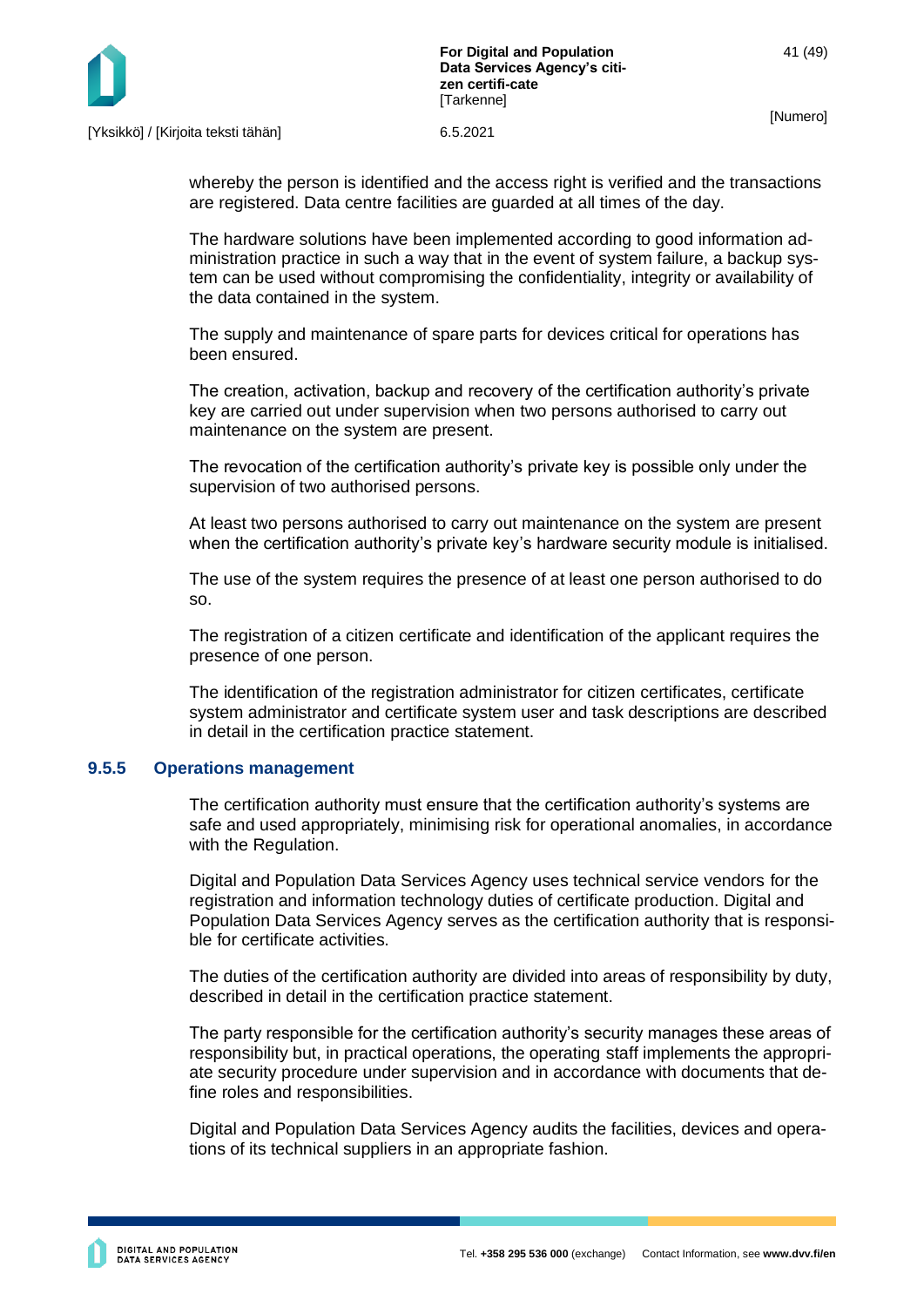

Digital and Population Data Services Agency's information security audit is carried out by Digital and Population Data Services Agency's Head of Information Management or an external auditor specialised in auditing technical vendors pertaining to certificate services.

An information security certificate has been granted to Digital and Population Data Services Agency, affirming that DPDSA's information security meets the requirements of the ISO/IEC 27001 standard.

The objects of the audit are determined by the Act on Strong Electronic Identification and Trust Services or, if Digital and Population Data Services Agency is carrying out the audit, the information security standard ISO/IEC 27001, Digital and Population Data Services Agency's information security policy or the technical terms of delivery.

The audit is carried out considering the implementation of the eight areas of information security. Audited information security properties include confidentiality, integrity and availability.

The audit compares the policy, certification practice statement and application instructions to the operation of the entire certificate organisation and system. Digital and Population Data Services Agency ensures that the application instructions are consistent with the certificate policy.

The audits will consider administrative information security and also service providers.

Observed deviations are recorded in the audit report and reacted to in accordance with legislation, the information security standard ISO/IEC 27001 and the valid terms of delivery.

The results of an audit are communicated according to the law, the information security standard ISO/IEC 27001, Digital and Population Data Services Agency's information security policy and the valid terms of delivery. A detailed, fixed-form audit result intended for internal use is confidential and will not be disclosed to the public. Fixed-form reports are prepared separately for use outside of the organisation.

The DPDSA communicates the audit results to Traficom in accordance with the Act on Strong Electronic Identification and Electronic Services and Traficom's regulations and recommendations.

Finnish Transport and Communications Agency (Traficom), which supervises signature certification authorities, may audit the operation of a certification authority under the prerequisites set forth in the Act on Strong Electronic Identification and Trust Services.

The audit covers Traficom regulations on the information security of the certification authority's operations.

### <span id="page-42-0"></span>**9.5.6 Management of access to systems**

The certification authority ensures that only appropriately authorised people have access to the certification authority's system in conformance with the Regulation.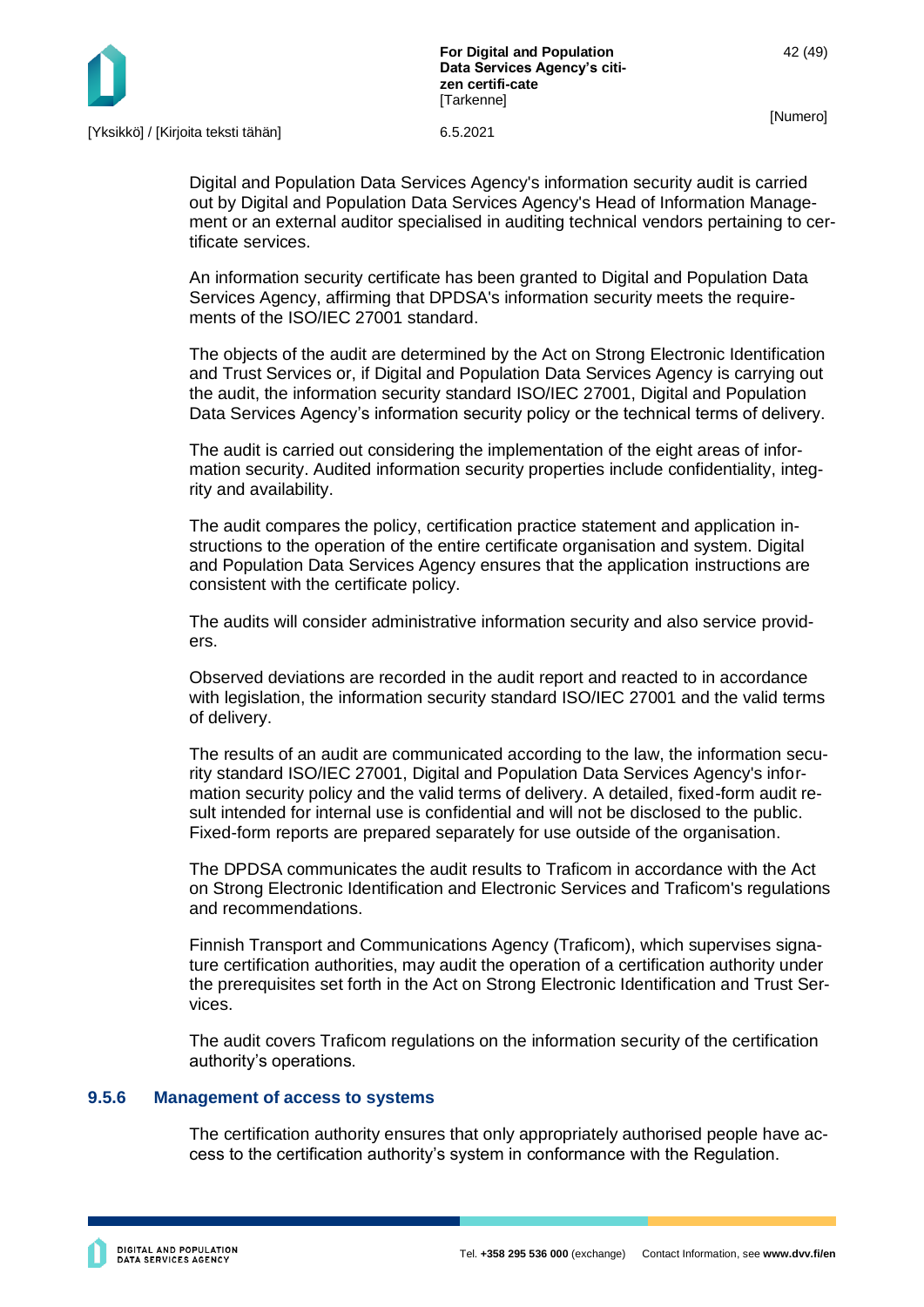

Digital and Population Data Services Agency's information security is managed according to Digital and Population Data Services Agency's information security policy and the standard ISO/IEC 27001.

The security of telecommunication is implemented in such a way that the certificate system's telecommunication network is a consistent whole isolated from other telecommunication networks and has doubled critical components.

### <span id="page-43-0"></span>**9.5.7 Commissioning and maintenance of systems to be trusted**

The certification authority shall use reliable systems and products protected against changes in conformance with the Regulation.

### <span id="page-43-1"></span>**9.5.8 Business continuity management and processing of anomalies**

In case of an emergency, for example when the certification authority's private signature key becomes compromised, the certification authority ensures that the operations are restored as soon as possible in conformance with the Regulation.

In each certification practice statement, the certification authority states the measures that the certificate holders, parties trusting the certificate and registration administrators and the certification authority's staff must take if the certification authority's private key has become disclosed or otherwise unusable.

Digital and Population Data Services Agency has a continuity and preparedness plan for states of emergency that enables the continuity of the operations of Digital and Population Data Services Agency.

Digital and Population Data Services Agency's security policy takes into account the measures necessitated by the compromising of external security. Digital and Population Data Services Agency is ISO 27001 certified with respect to information security, setting the requirements for Digital and Population Data Services Agency's operations also after the occurrence of a catastrophe.

### <span id="page-43-2"></span>**9.5.9 End of the certification authority's operations**

The certification authority ensures that any disturbance caused to the subscribers and parties trusting a certificate by the discontinuation of services subject to the certificate policy is minimised and that data are maintained constantly with which proof concerning the certification can be presented in legal proceedings in accordance with the Regulation.

The termination of the certification authority is considered to be a situation where all services related to the granting of the certification authority's certificate are permanently terminated. The termination of the certification authority does not refer to a situation where the certificate service is transferred from one organisation to another.

The certification authority communicates the termination of the certificate services as soon as possible, however at least one month before the time of termination.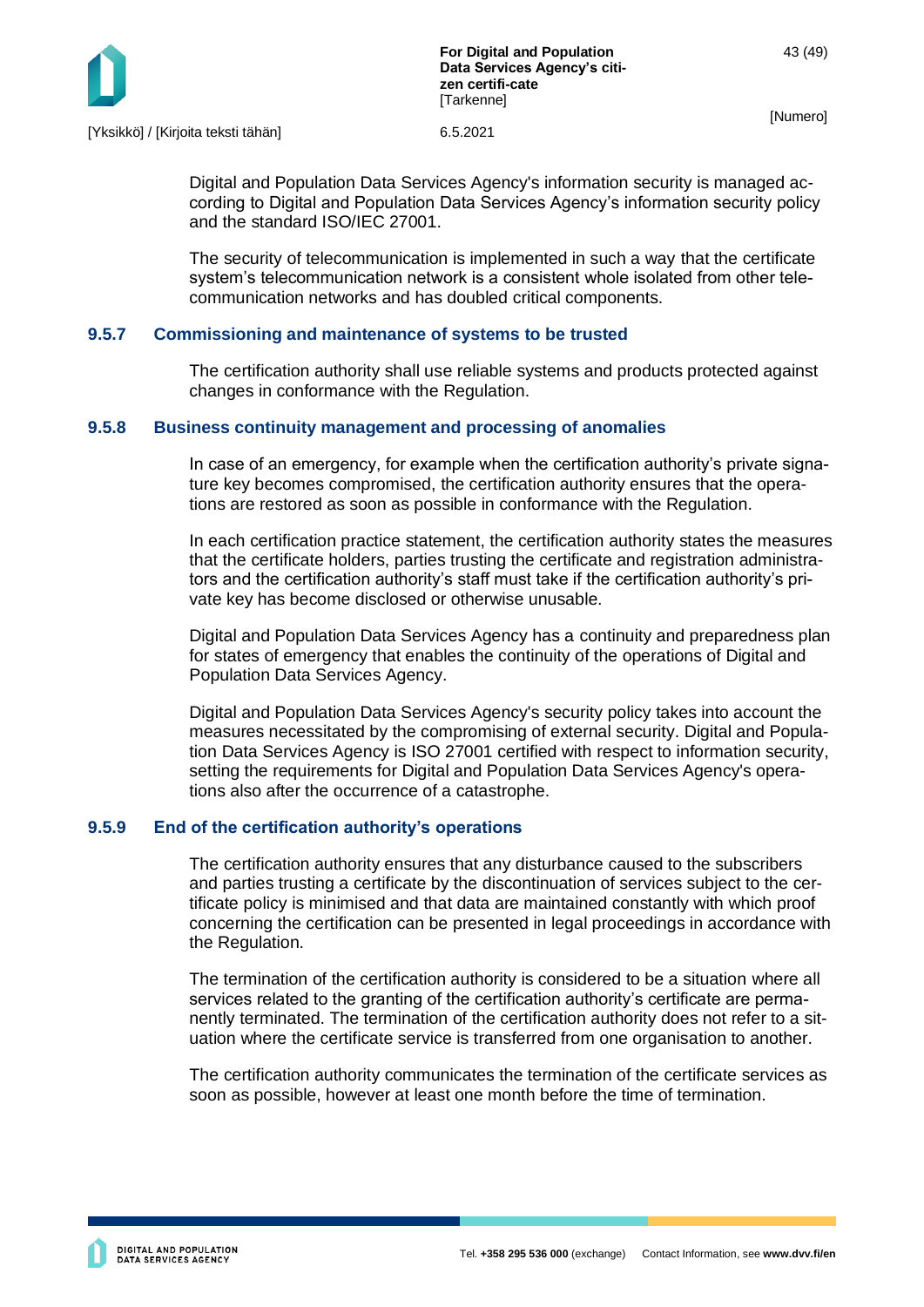

### <span id="page-44-0"></span>**9.5.10 Compliance with regulations based on legislation**

The certification authority must ensure that requirements based on legislation are adhered to.

With respect to terms of agreement pertaining to certificates granted to the public, the requirements of consumer legislation, including the directive on unreasonable terms in consumer agreements, 93/13/EEC, are taken into account.

A signature certificate issued under this certificate policy meets the requirements on signature certificates set out in Regulation (EU) No. 910/2014 of the European Parliament and of the Council of 23 July 2014 on electronic identification and trust services for electronic transactions in the internal market and repealing Directive 1999/93/EC.

Provisions on digital signatures made with a signature certificate are set out in the Act on Strong Electronic Identification and Trust Services (617/2009) The electronic identity card is provided for in the Identity Card Act, and certificates issued by Digital and Population Data Services Agency are provided for in the Act on the Population Information System and the certificate services of the Digital and Population Data Service Agency (661/2009).

Where applicable, Digital and Population Data Services Agency adheres to the provisions of the Tort Liability Act (412/1974) and the requirements of the Act on Electronic Services and Communication in the Public Sector (13/2003).

In accordance with the Act on Electronic Services and Communication in the Public Sector, signature certificates can be used in all communication with public administration offered as electronic services.

Digital and Population Data Services Agency conforms to the principles of good personal data processing set forth in the Personal Data Act (523/1999) and to the good information management practices of the Act on the Openness of Government Activities (621/1999). Digital and Population Data Services Agency also secures information security with continuous training. Digital and Population Data Services Agency has also prepared policy rules for information services and certificate services.

Digital and Population Data Services Agency procures the duties pertaining to registration and personal identification under a separate, private-law contract pertaining to registration measures. Digital and Population Data Services Agency may obtain a service, for example, by adhering to the regulations set forth in the act on the government's joint services (2007/223).

The position of Digital and Population Data Services Agency is prescribed in the act on the Digital and Population Data Services Agency (304/2019). In Finland, signature certificate authorities are supervised by the Finnish Transport and Communications Agency.

### <span id="page-44-1"></span>**9.5.11 Retention of information pertaining to signature certificates**

The certification authority ensures that all data pertaining to signature certificates are stored for an appropriate time, in particular so that it can present proof pertaining to certification in legal proceedings in conformance with the Regulation.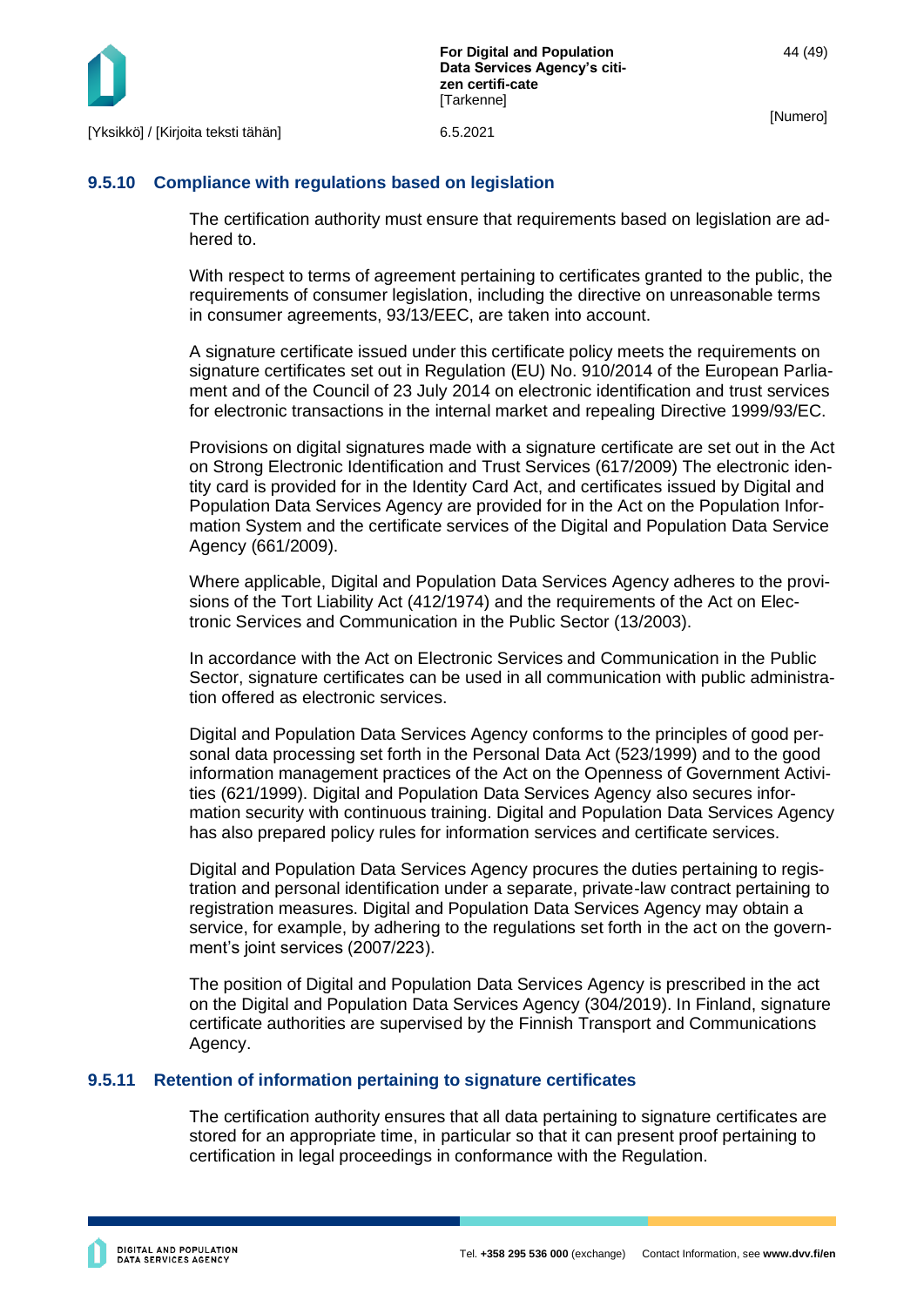

The provisions of the Archive Act (831/1994) are applied as the general law for archiving citizen certificates. The right to obtain information is determined according to the Act on the Openness of Government Activities (621/1999). With respect to the archiving of certificates, the provisions pertaining to archiving in electronic services legislation are also applied. Certificate register data are held for at least 10 years after expiry of the certificate.

The data archived by the certification authority are described in detail in the certification practice statement.

The archive data are stored in accordance with regulations pertaining to the certification authority in question.

Archived data are stored on high-security premises with access control.

Backups are stored in a place physically separate from the original data.

The certification authority ensures the availability and readability of the archives even in the event that the certification authority's operations are interrupted or terminated.

### <span id="page-45-0"></span>**9.6 Organisation requirements**

The certification authority must ensure that its organisation is reliable in conformance with the Regulation.

Digital and Population Data Services Agency is the certificate issuer conformant to this certificate policy. The position of Digital and Population Data Services Agency is prescribed in the act on the Digital and Population Data Services Agency (304/2019).

A signature certificate issued under this certificate policy meets the requirements on signature certificates set out in Regulation (EU) No. 910/2014 of the European Parliament and of the Council of 23 July 2014 on electronic identification and trust services for electronic transactions in the internal market and repealing Directive 1999/93/EC.

Digital and Population Data Services Agency conforms to the principles of good personal data processing set forth in the Personal Data Act (523/1999) and to the good information management practices of the Act on the Openness of Government Activities (621/1999). Digital and Population Data Services Agency also secures information security with continuous training. Digital and Population Data Services Agency has also prepared policy rules for information services and certificate services.

Digital and Population Data Services Agency procures the duties pertaining to registration and personal identification under a separate, private-law contract pertaining to registration measures. Digital and Population Data Services Agency may obtain a service, for example, by adhering to the regulations set forth in the act on the government's joint services (2007/223).

Digital and Population Data Services Agency is responsible for the citizen certificates having been created with adherence to the procedures prescribed in the Act on the Population Information System and the Certificate Services of the Digital and Population Data Services Agency, the Act on Strong Electronic Identification and Trust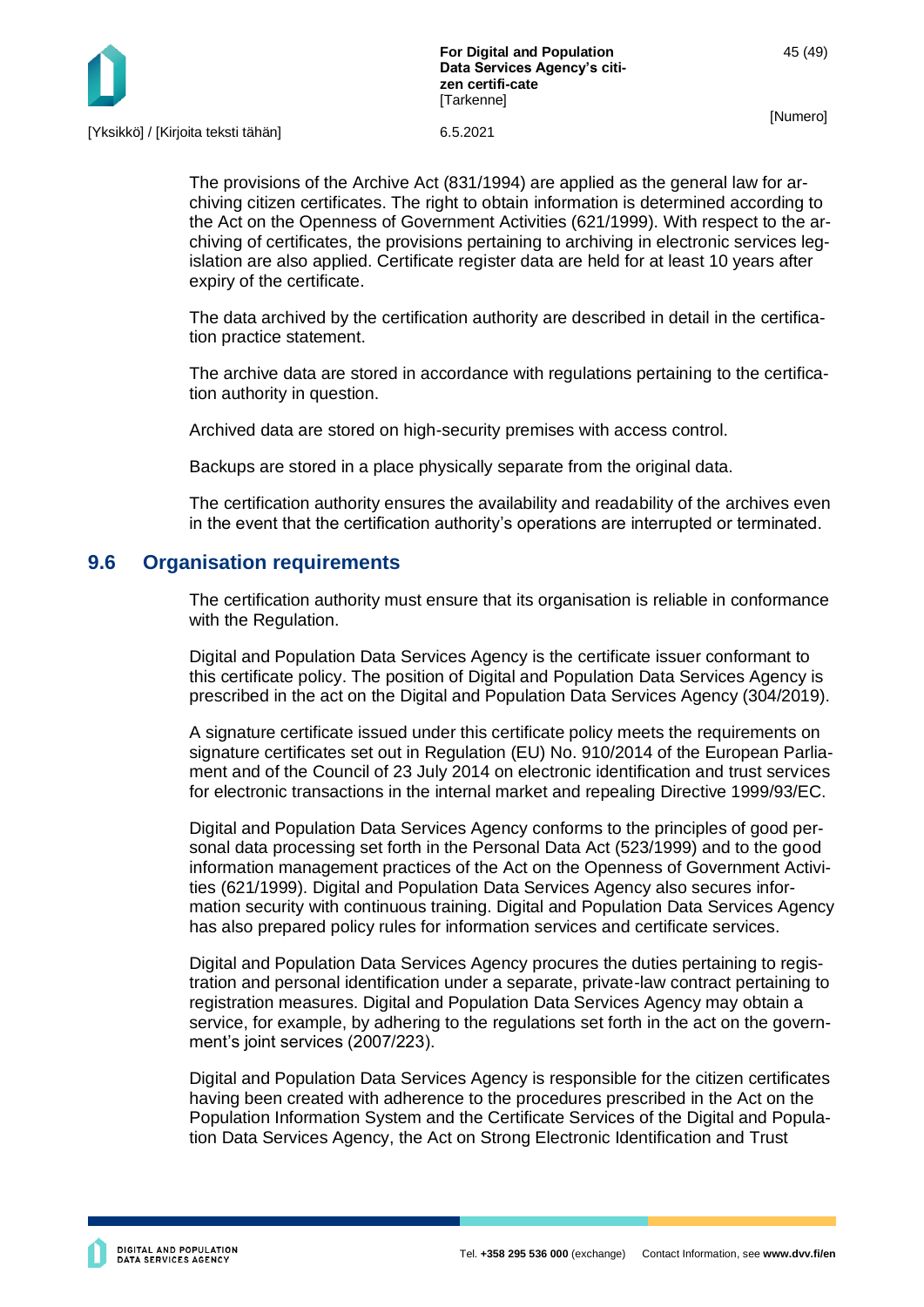

Services, the Act on Electronic Services and Communication in the Public Sector and the certificate policy and according to the data provided by the applicant of the certificate.

With respect to the processing of personal data, Digital and Population Data Services Agency conforms to the Personal Data Act. Digital and Population Data Services Agency works in constant collaboration with the Office of the Data Protection Ombudsman with respect to the processing of personal data.

Applicable legislation is adhered to in settling appeals and disputes, in administrative supervision and implementation of law.

An issued personal identity card is proof of a positive administrative decision. A party not satisfied with the decision may appeal the decision at an administrative court with a written appeal. The instructions for appeal are given to the applicant in connection with a negative decision on issuing a personal identity card. The appeal is filed with the administrative court whose jurisdiction the police department is in. The police departments record the data of the administrative court of their area in a document if the client wishes to appeal the administrative decision. The period for appeal commences from the moment when the appeal instructions have appropriately been added to the decision and served to the client.

When granting citizen certificates, Digital and Population Data Services Agency is responsible for the certificates meeting the requirements set in this certificate policy for citizen certificates. Any disputes shall be settled according to Finnish law.

The price of acquiring an electronic ID card is determined according to the then-valid Decree of the Ministry of Finance on the payment of Digital and Population Data Services Agency fees.

The prices of citizen certificates stored on other microchips are determined according to DPDSA's current list prices for commercial services.

### <span id="page-46-0"></span>**10 Specification framework for other certificate policies**

Digital and Population Data Services Agency's citizen certificates are signature certificates, which means that this section is not applied with respect to the provision of this citizen certificate.

### <span id="page-46-1"></span>**10.1 Certificate policy management**

Digital and Population Data Services Agency may change the specifications because of legislation or functional requirements. Changes to the specifications are recorded in the certificate policy and certification practice statement documents as described here.

Digital and Population Data Services Agency publishes a certificate policy and a certification practice statement, available at the website [www.fineid.fi.](http://www.fineid.fi/)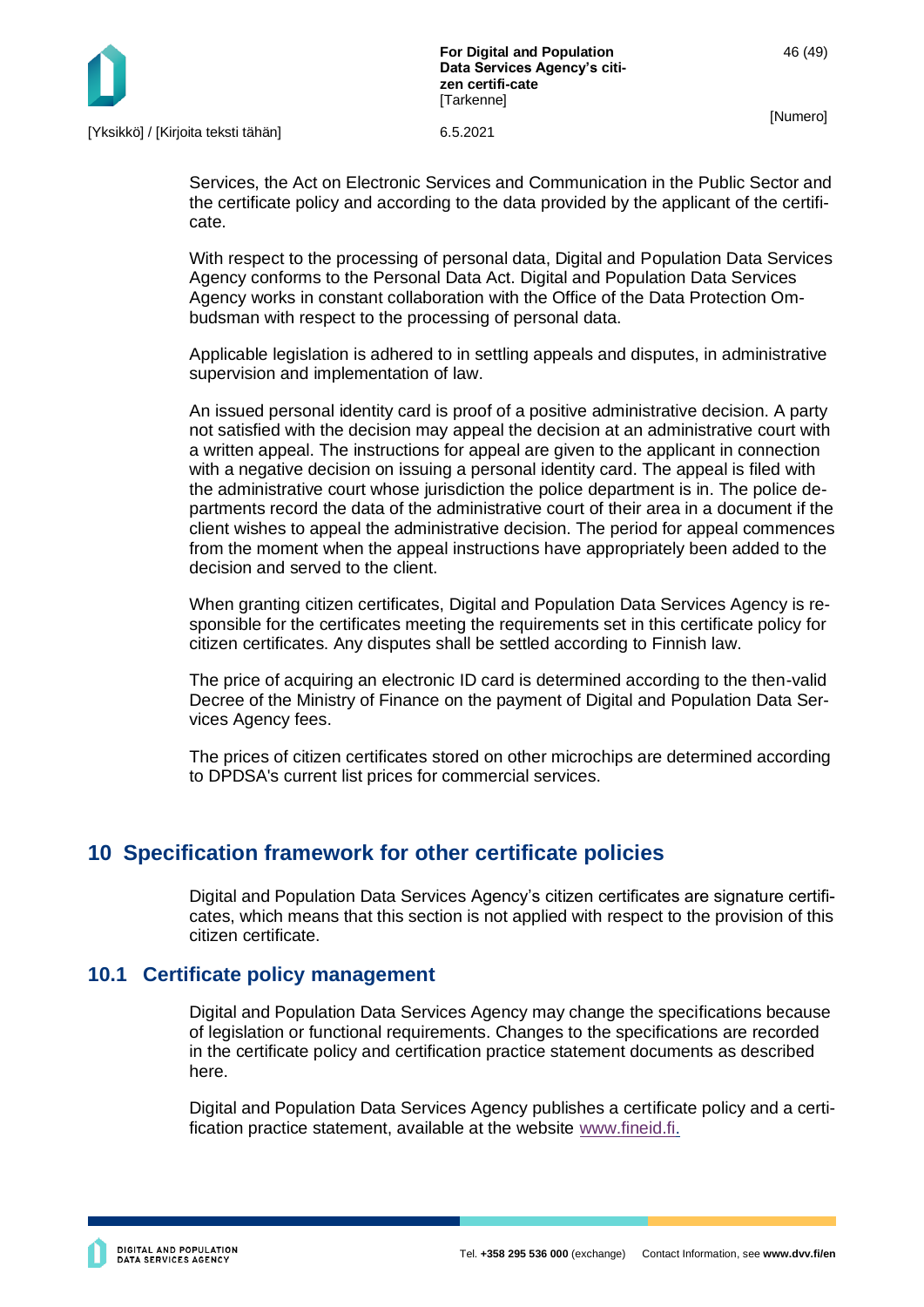

Digital and Population Data Services Agency's public specifications pertaining to the production of certificates can be obtained from the same website.

Agreements concluded with information technology vendors on the delivery of certificates and production system descriptions and product-related specifications are confidential.

Digital and Population Data Services Agency approves the certificate policy and certification practice statements pertaining to citizen certificates. The documents may be amended according to Digital and Population Data Services Agency's internal change policy.

Digital and Population Data Services Agency will communicate the changes to Traficom and on its own website well in advance of their entry into force.

Digital and Population Data Services Agency maintains version management of the documents and archives all certificate policy and certification practice statement documents. Typographic corrections and changes of contact details are possible with immediate effect.

All items of the certificate policy and certification practice statement can be amended by communicating the main upcoming changes 30 days before their entry into force.

Items that Digital and Population Data Services Agency does not deem to have significant effect on certificate holders and trusting parties may be amended with communication 14 days in advance.

### <span id="page-47-0"></span>**10.2 Exceptions to certificate policies that apply to signature certificates granted to parties other than the general public**

Digital and Population Data Services Agency's citizen certificates include a signature certificate and a means of strong electronic identification. Thus, this section is not applied with respect to the provision of this citizen certificate.

### <span id="page-47-1"></span>**10.3 Additional requirements**

The subscribers and parties trusting a certificate must be notified of the fulfilment of the requirements

- **a)** whether the certificate policy does not apply to public use and whether exceptions are applied
- **b)** whether the certificate policy in question includes requirements on the use of a secure signature creation device
- **c)** how the policy in question increases or tightens the requirements of the certificate policy specified in this document.

### <span id="page-47-2"></span>**10.4 Compliance**

The certification authority may state it works according to this document and the applicable certificate policy only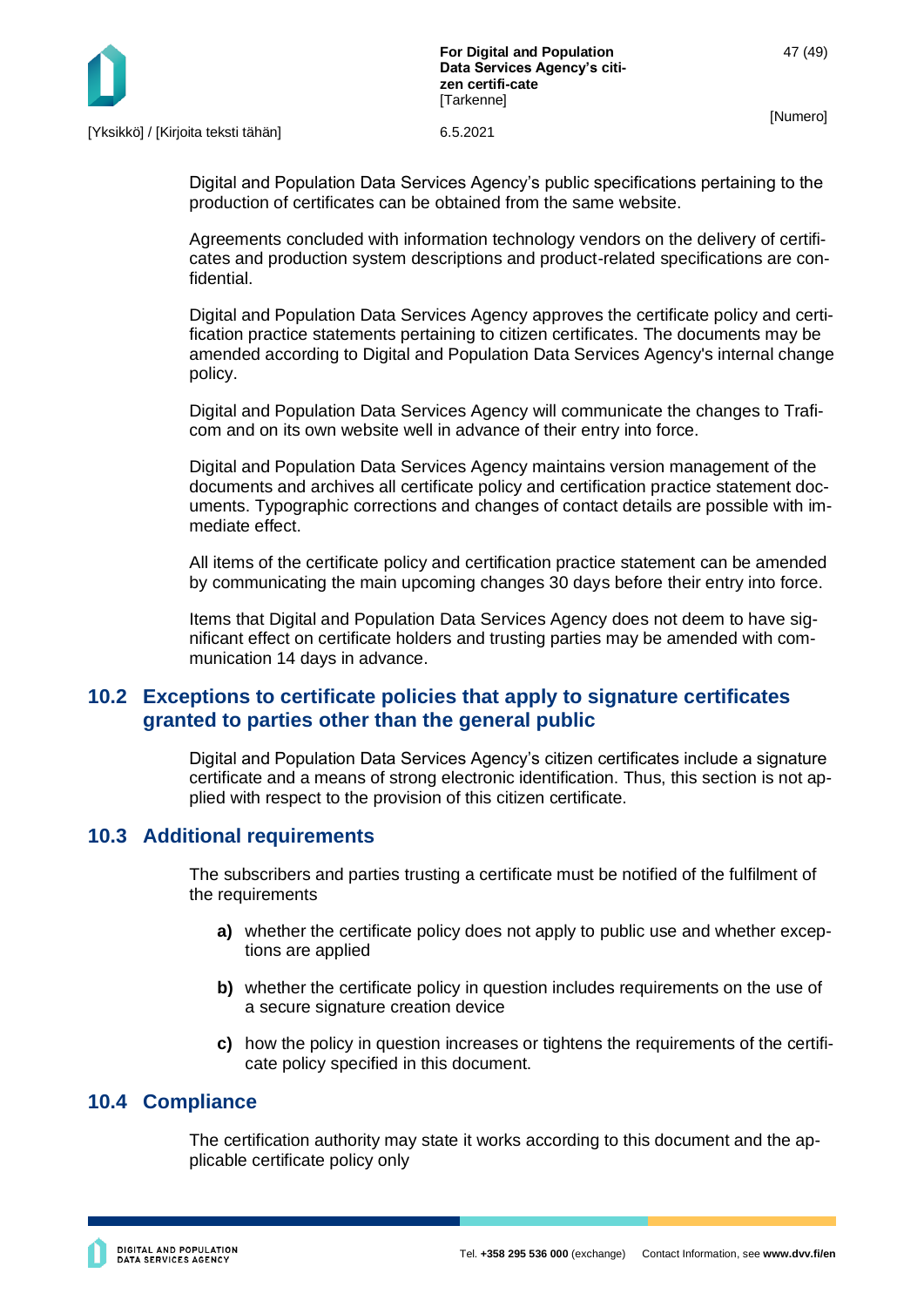

[Yksikkö] / [Kirjoita teksti tähän] 6.5.2021

**a)** if the certification authority indicates it adheres to the itemised certificate policy and, upon request, makes an account of compliance available to the subscriber and parties trusting the certificate.

Such an account may be an auditor's report that confirms that the certification authority conforms to the requirements of a specific certificate policy. This may be an auditor internal to the certification authority's organisation but must not have a hierarchical relationship with the certification authority's implementing the operations.